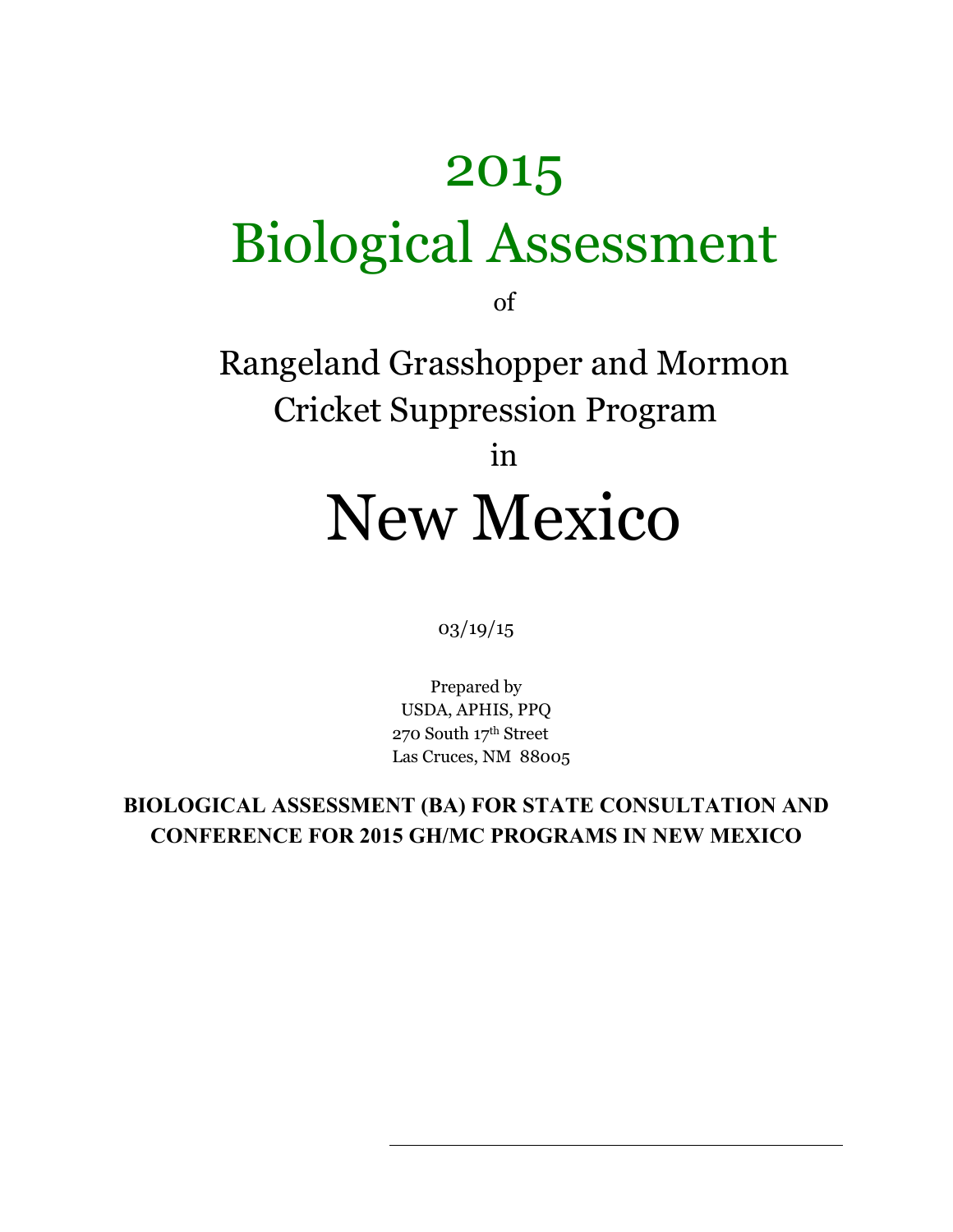# **1.0 INTRODUCTION**

The Animal and Plant Health Inspection Service (APHIS), in conjunction with other Federal agencies, State departments of agriculture, land management groups, and private individuals, is planning to conduct grasshopper control programs in New Mexico in 2015. This document is intended as state-wide consultation and conference with the U.S. Fish and Wildlife Service (FWS) regarding the APHIS Rangeland Grasshopper and Mormon Cricket Suppression Program.

Beginning in 1987, APHIS has consulted with the FWS on a national level for the Rangeland Grasshopper Cooperative Management Program. Biological Opinions (BO) were issued annually by FWS from 1987 through 1995 for the national program. A letter dated October 3, 1995 from FWS to APHIS concurred with buffers and other measures agreed to by APHIS for New Mexico and superseded all previous consultations. Since then, funding constraints and other considerations have drastically reduced grasshopper/Mormon cricket suppression activities.

APHIS is requesting initiation of informal consultation for the implementation of the 2015 Rangeland Grasshopper and Mormon Cricket Suppression Program on rangeland in New Mexico. Our determinations of effect for listed species, proposed candidate species, critical habitat, and proposed critical habitat are based on the October 3, 1995 FWS letter, the analysis provided in the 2002 Environmental Impact Statement (EIS) for APHIS suppression activities in 17 western states, and local discussions with FWS.

APHIS has determined that the proposed action will have no effect on the black-footed ferret, (*Mustela nigripes)*, Mexican gray wolf (*Canis lupus baileyi*), jaguar (*Panthera onca*), Mexican long-nosed bat (*Leptonycteris nivalis*), lesser long-nosed **(**Sanborn's) bat (*Leptonycteris curasocea yerbabuenae*), Canada lynx (*Lynx canadensis*), Mexican spotted owl (*Strix occidentais lucida*), least tern --- interior populations (*Sterna antillarum*), Yellow-billed cuckoo (*Coccyzus americanus*), southwestern willow fly-catcher (*Empidonax traillii extimus*), northern aplomado falcon (*Falco femoralis septentrionalis*), Rio Grande silvery minnow (*Hybognathus amarus*), beautiful shiner (*Cyprinella formosa*), Gila trout (*Oncorhynchus gilae),* Gila chub (*Gila intermedia*), Chihuahua chub (*Gila nigrescens),* Loach minnow (*Tiroga cobitis*), Gila topminnow (*Poeciliopsis occidentalis*), spikedace (*Meda fulgida*), Arkansas River shiner (*Notropis girardi*), Pecos bluenose shiner ( *Notropis simus pecosensis*), Pecos gambusia (*Gambusia nobilis),* Colorado pikeminnow (*Ptychocheilus lucius),* Zuni bluehead sucker (*Catostomus discobolus yarrowi*), Razorback sucker (*Xyrauchen texanus*), Socorro isopod (*Thermosphaeroma thermophilus*), Noel's Amphipod (*Gammerus desperatus*), Chiricahua leopard frog (*Rana chiricahuensis*), Jemez Mountains salamander (*Plethodon neomexicanus*),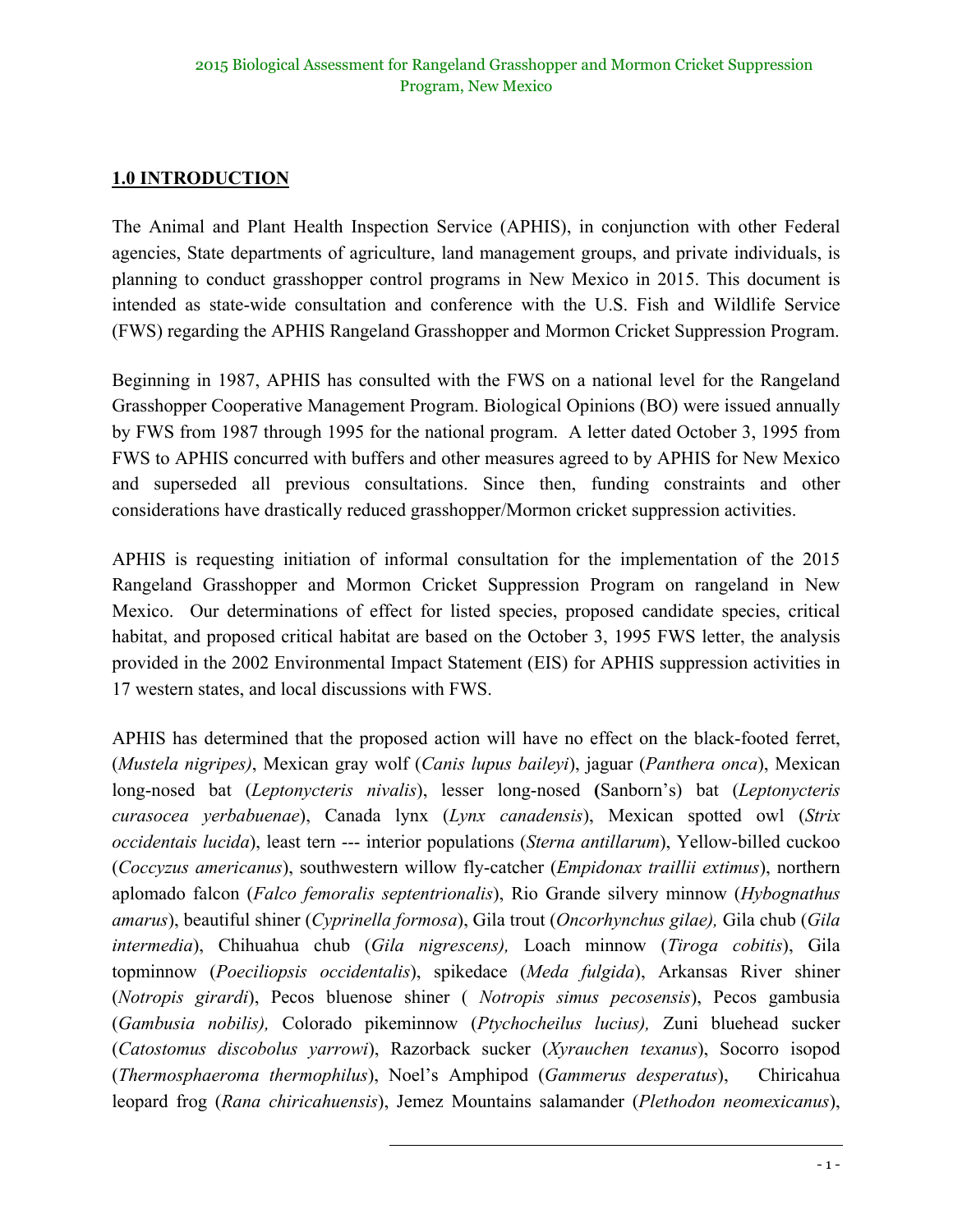New Mexico ridge-nosed rattlesnake (*Crotalus willardi obscurus*), Narrow-headed gartersnake (*Thamnophis rufipunctatus*), Northern Mexican gartersnake (*Thamnophis eques megalops*), Alamosa springsnail (*Psuedotryonia alamosae*), Chupadera springsnail (*Pyrgulopsis chupaderae*), Socorro springsnail (*Pyrgulopsis neomexicana*), Roswell springsnail (*Pyrgulopsis roswellensis*), Koster's springsnail (*Juturnia kosteri*), Pecos assiminea snail (*Assiminea pecos*), Texas hornsnail (*Popenaias popei*), Holy Ghost Ipomopsis (*Ipomopsis sancti-spiritus*), Todsen's pennyroyal (*Hedeoma todsenii*) , Zuni fleabane (*Erigeron rhizomatus*), Sacramento Mountain thistle (*Cirsium vinaceum*), Mesa Verde cactus (*Sclerocactus mesae-verdae*), Lee pincushion cactus (*Coryphantha sneedii var. leei*), Sneed pincushion cactus (*Coryphantha sneedi var. sneedi*), Knowlton cactus (*Pedicactus knowltonii*), Mancos milk-vetch (*Astragalus humillimus*), or the Kuenzler hedgehog cactus (*Echinocereus fendleri var, kuenzleri*), APHIS has determined the suppression program may affect, is not likely to adversely affect the lesser prairie-chicken (*Tympanuchus pallidicinctus*), New Mexico meadow jumping mouse (*Zapus hudsonius luteus*), Pecos sunflower (*Helianthus paradoxus*), Gypsum wild-buckwheat (*Eriogonum gypsophilum*), and the Sacramento prickly poppy (Argemone pleiacantha spp. pinnatisecta), APHIS has determined that the suppression program may affect, is not likely to adversely affect critical habitat.

With this letter, APHIS is requesting concurrence with our determination for listed and proposed species, and listed and proposed critical habitat that may occur in New Mexico within the area of the proposed 2015 grasshopper suppression program.

# **2.0 PURPOSE**

This Biological Assessment (BA) is for rangeland grasshopper/Mormon cricket control activities in the grasslands around the state of New Mexico. APHIS is requesting Endangered Species Act (ESA), section 7, informal consultation for those species that have been listed or proposed for listing in New Mexico since the October 3, 1995 FWS letter to Carl Bausch and for all listed species in those counties for the use of the growth regulator, dimilin (diflubenzuron), and contact spray insecticides; malathion and carbaryl, and carbaryl bran bait application..

The agreements for New Mexico reached between APHIS and FWS will be in effect until a Biological Opinion (BO) for the entire Rangeland Grasshopper Cooperative Management Program is issued and the nationwide, formal consultation process is completed which is anticipated during 2015.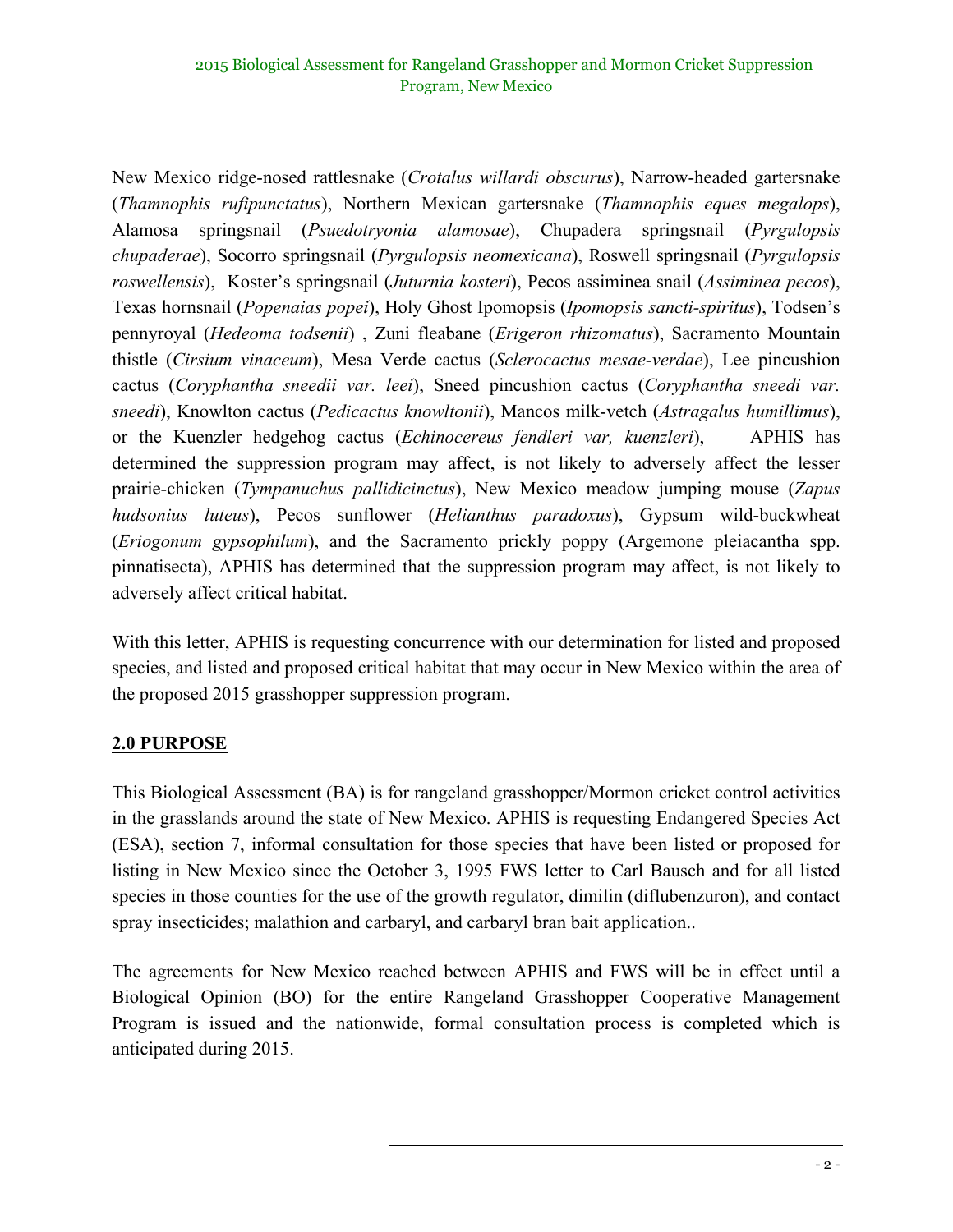Therefore, this BA will address species which have been proposed for listing since 1995 and may not have been addressed in previous Biological Opinions. This BA also addresses the use of diflubenzuron as it relates to species previously addressed in past biological opinions.

All rangeland treatments, and most crop protection programs, will be applied utilizing the reduced area agent treatments (RAAT's) techniques. These treatments differ from traditional programs by applying less suppressive agent to fewer acres while maintaining efficacy.

APHIS respectfully requests informal Endangered Species Act (ESA) consultation on listed and proposed species in the counties of New Mexico. A written response from FWS is requested regarding FWS concurrence under Section 7 with the determinations in this assessment.

# **3.0 DESCRIPTION OF ACTION**

This document incorporates by reference portions of the 1987 APHIS Rangeland Grasshopper Cooperative Management Program, Final Environmental Impact Statement (2002 APHIS FEIS), which discuss the purpose and needs, alternative strategies, affected environments, standard operational procedures, and environmental consequences of the grasshopper program. This document is available at the program web site: http://www.aphis.usda.gov/ppd/es/ppqdocs.html.

An environmental assessment (EA), tiered to the 2002 Rangeland Grasshopper and Mormon Cricket Suppression Program Final Environmental Impact Statement (FEIS), is being prepared in anticipation of treatments in New Mexico. When specific treatment areas are identified and become imminent, a site-specific addendum to the EA will be prepared. Grasshopper Program decisions are then based on the conclusions reached in the EA and any addendums. Only the program operational procedures and alternatives found in the 2002 FEIS are available to APHIS for use in any site-specific treatment.

Grasshopper populations may build up to levels of economic infestation despite even the best land management and other efforts to prevent outbreaks. At such time, a rapid and effective response may be requested and needed to reduce the destruction of rangeland vegetation, or in some cases, to also prevent grasshopper migration to cropland adjacent to rangeland. The 2002 FEIS analyzes the alternatives available to APHIS when a Federal land management agency or State agriculture departments (on behalf of a State, a local government, or a private group or individual) requests APHIS to suppress economically damaging grasshopper populations.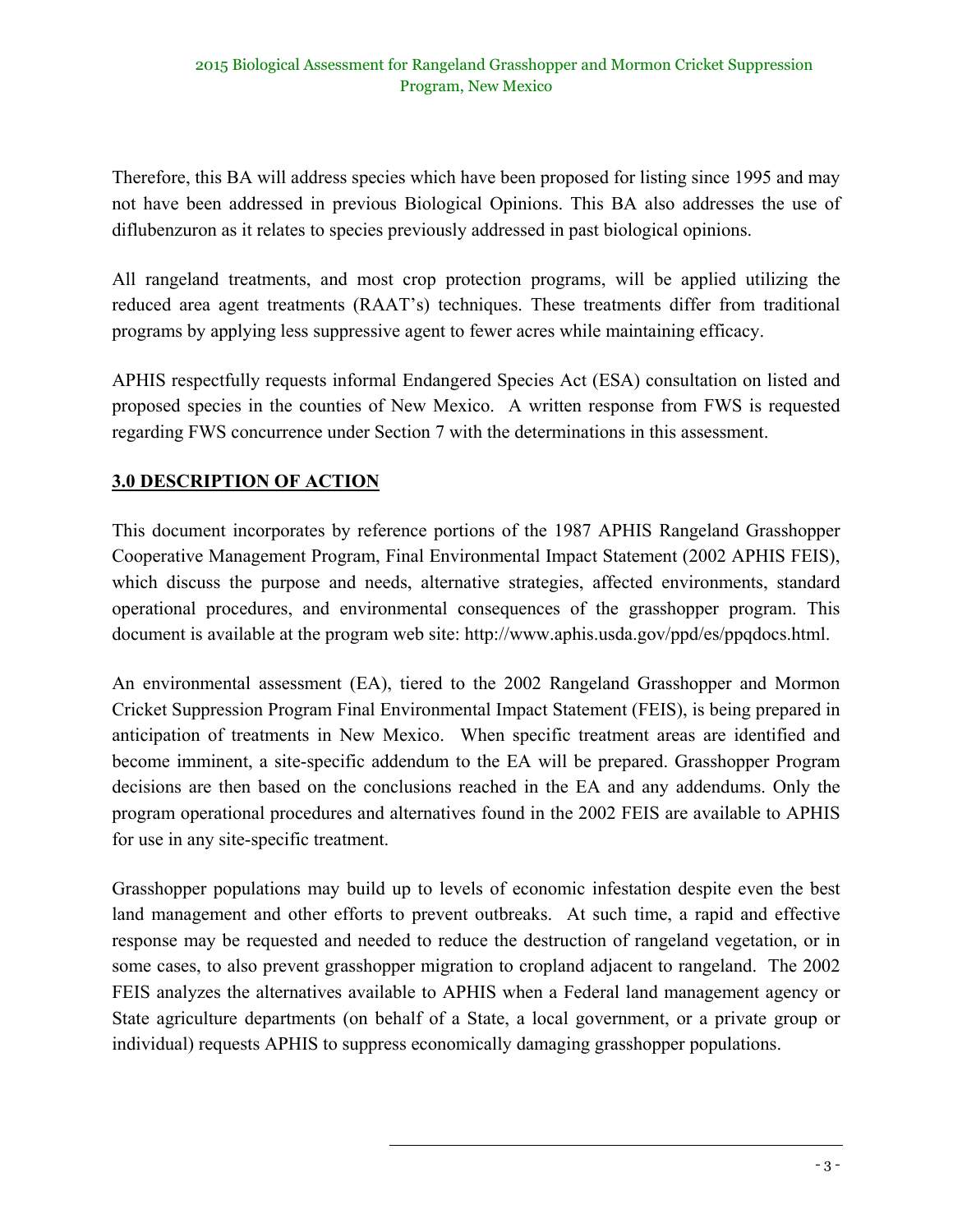The chemical control methods will include the use of carbaryl, malathion, and diflubenzuron. Three alternatives are considered: 1) No action, 2) insecticide applications at conventional rates and complete area coverage, and 3) reduced agent area treatments (RAATs).

Conventional rates for these agents are:

- $\bullet$  16 fluid ounces (0.50 pound active ingredient (lb a.i.)) of carbaryl spray per acre,
- 10 pounds (0.50 lb a.i.) of 5 percent carbaryl bait per acre,
- 1.0 fluid ounce (0.016 lb a.i.) of diflubenzuron per acre, or
- 8 fluid ounces (0.62lb a.i.) of malathion per acre.
- Rates utilizing RAAT's are:
- 8 fluid ounces (0.25 pound active ingredient (lb a.i.)) of carbaryl spray per acre,
- 10 pounds (0.20 lb a.i.) of 2 percent carbaryl bait per acre,
- 1.0 fluid ounce (0.012 lb a.i.) of diflubenzuron per acre, or
- 4 fluid ounces (0.31lb a.i.) of malathion per acre

Malathion and carbaryl inhibit acetyl cholinesterase (AChE) function in the nervous system. Reduced area/agent treatments (RAAT's) rates for carbaryl are 8-12 ounces per acre containing 280-420 grams of a.i. in 100 foot treated swaths alternating with 100 foot untreated swaths; 50% coverage. With RAAT's techniques, malathion is applied at a rate of four fl. oz. per acre or 342 grams of active ingredient in 100 foot treated swaths alternating with 25 foot untreated swaths: 80 % coverage.

Diflubenzuron is an insect growth regulator that functions as a chitin inhibitor affecting the formation and/or deposition of chitin in the insect's exoskeleton, thus disrupting the normal molting process of insect larvae. Application rates range from 0.75 to 1.0 fluid ounces (fl. oz.) per acre in rangeland; 50-33% coverage, and 1.0 fl. oz. per acre in crop protection situations where nearby crops are being threatened by grasshoppers originating in adjacent rangeland.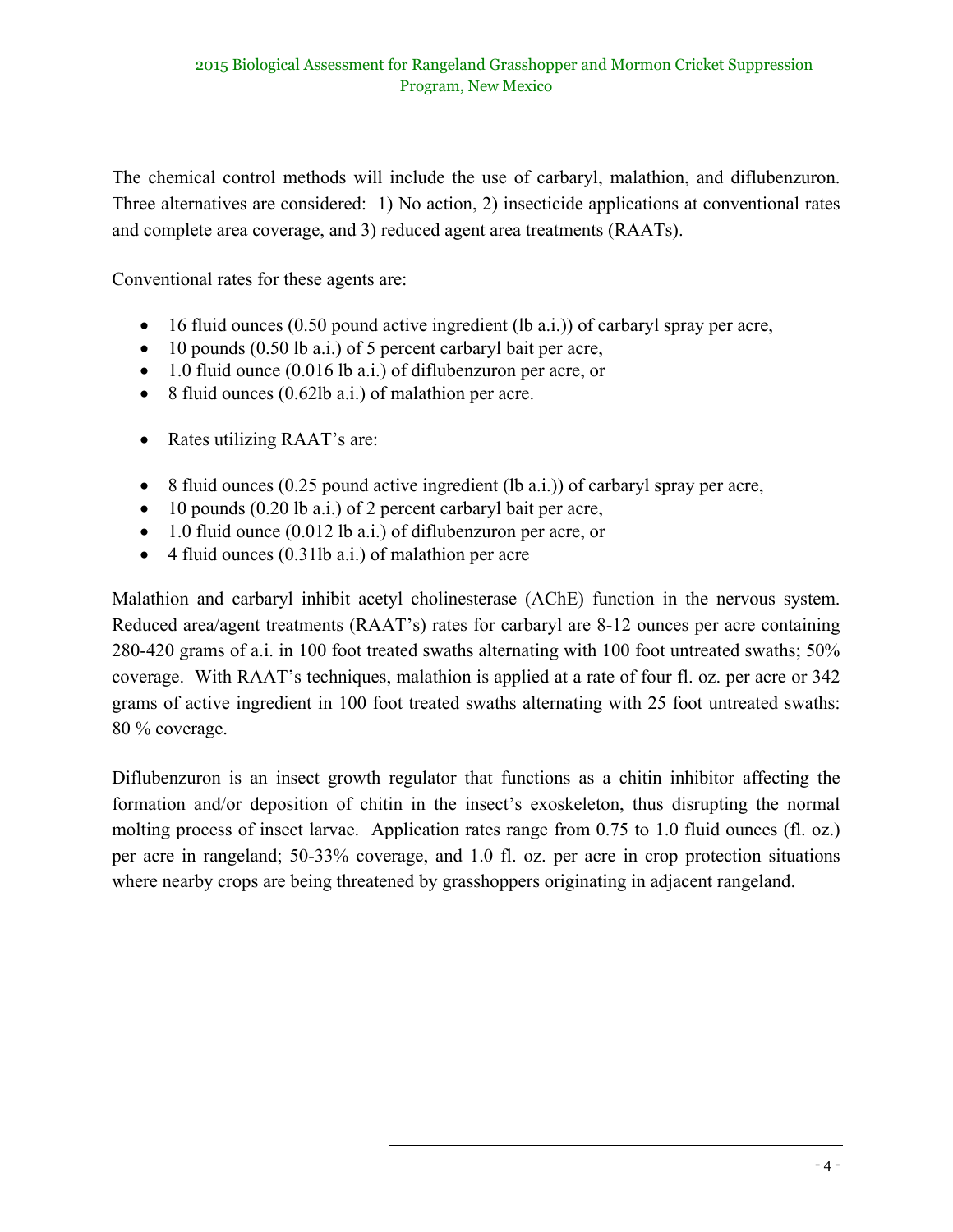# **4.0 SPECIES ASSESSMENTS**

# **4.1 MAMMAL Group:**

### **4.1.1 Mouse, New Mexico meadow jumping**, (*Zapus hudsonius luteus*)

### 4.1.1.1 Status:

This small mammal was designated by F&WS as an endangered species on June 10, 2014.

### 4.1.1.2 Habitat and Distribution:

This mostly nocturnal species is most commonly found in grassy or weedy fields with shrub cover near riparian and floodplain habitat in western plains and rolling hills, where they use runways made by other rodents. This species is primarily nocturnal or crepuscular. These jumping mice have litters of 3 to 6 young after a short gestation period.

### 4.1.1.3 Assessment:

APHIS determines that the proposed action "may affect, is not likely to adversely affect" the species or its critical habitat, because of the low risk from a pesticide application, and the food base will not be noticeably affected.

#### 4.1.1.4 Protective measures:

APHIS proposes the use of a 500 foot buffer around known locations at this time.

# 4.1.1.5 Determination:

APHIS believes the use of the buffer zones to protect any known population of this species will be adequate.

# **4.1.2 Wolf, Mexican Gray,** (*Canis lupus baileyi*)

# 4.1.2.1 Status:

First listed by FWS on March 11, 1967 and designated endangered in the U.S.A. FWS issued on January 12, 1998, 63 FR 1752-1772, their recovery plan for reintroduction of nonessential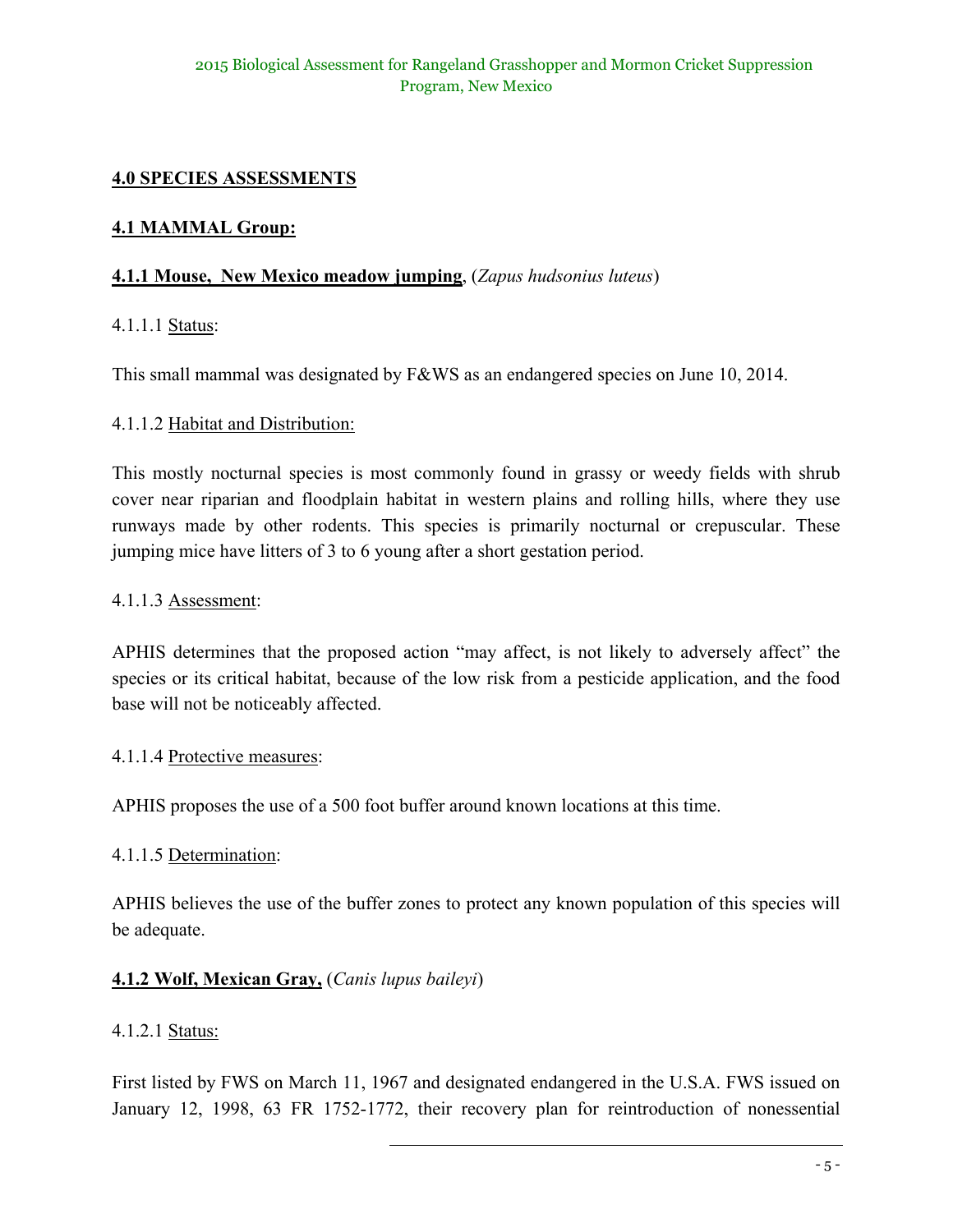experimental population extirpated in the historical range of Arizona, New Mexico and Texas under section 17.84 k. This species has been listed as endangered and separated from the determination of the proposal to delist the gray wolf. This rule became effective on February 17, 2015.

# 4.1.2.2 Habitat and Distribution:

This canine species is a carnivore and is a general predator of warm-blooded wildlife. It is the largest of the wild dogs in North America and is usually found as a member of a family pack with a dominance hierarchy. The pack is territorial throughout much of each year. The home range is very large and the habitat is quite variable with preference to remote terrain. In the pack, only the dominant male and female mate and rear young. These young are borne in late March to early April; and both parents and young vacate the den when the young are about thee months old. Litter size maybe between four to ten pups.

# 4.1.2.3 Assessment:

UVL applications have a very low risk for the gray wolf and its young, and will not affect its prey base or habitat. Survey and on-site treatment activities by our personnel will not affect the recovery program efforts. If an APHIS proposed treatment is in an area where the wolf may occur, we will communicate and coordinate with the Interagency Wolf team.

# 4.1.2.4 Protective Measures:

No buffers are anticipated, and it is unlikely that any suppression application would occur near a den or the immediate prey area.

# 4.1.2.5 Determination:

Treatments will have no effect on the Mexican gray wolf as a result of proposed pesticides at the proposed rates of application.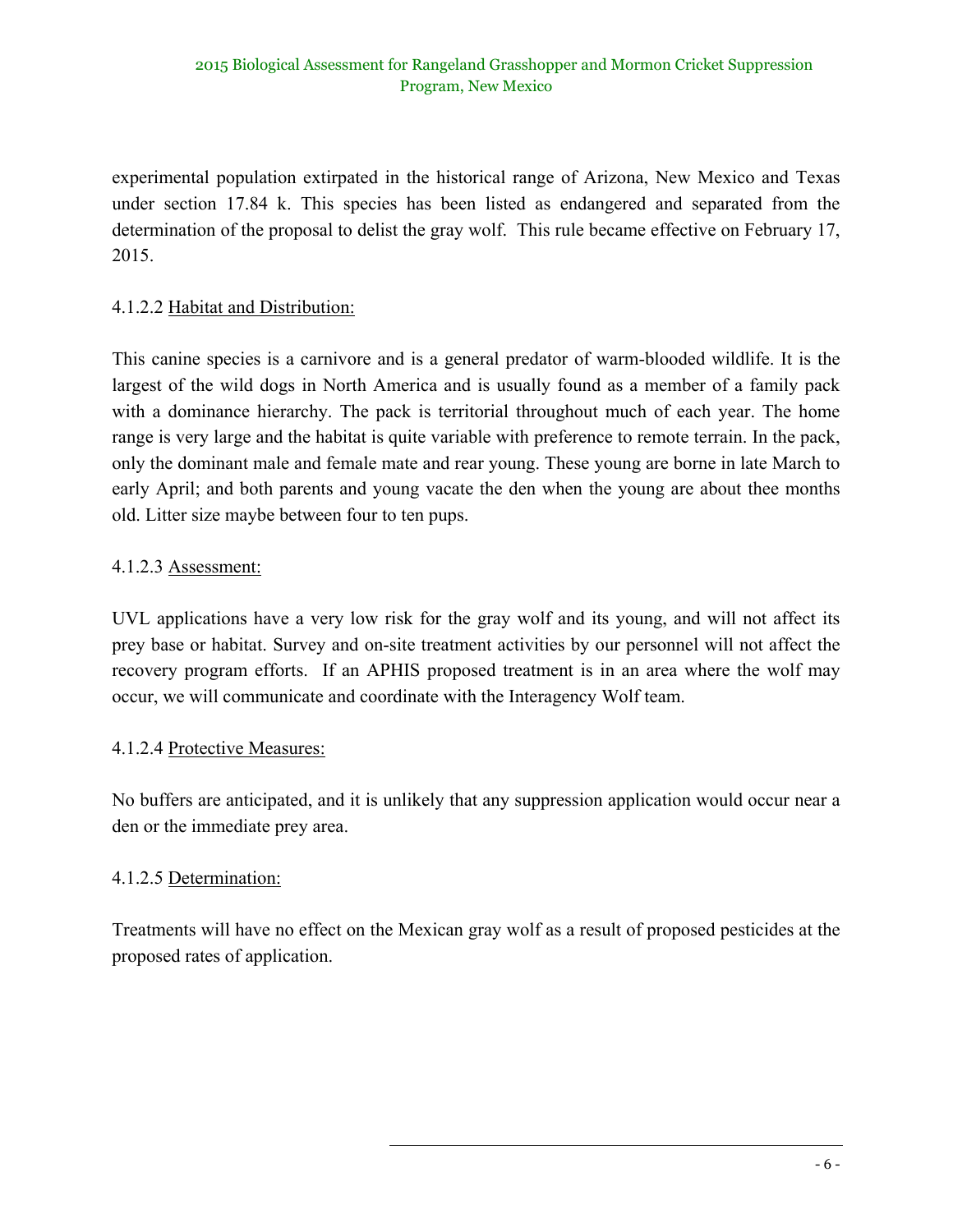# **4.1.3 Jaguar**, (*Panthera onca)*

# 4.1.3.1 Status:

This species was listed by FWS on March 28, 1972 and designated endangered in the entire range. A final rule was listed by F&WS on July 22, 1997 to extend its endangered status in the southwestern U.S.A.

### 4.1.3.2 Habitat and Distribution:

This feline species is a carnivore and is predator of various mammals, reptiles and ground nesting birds. It is a solitary and somewhat territorial species, except during the breeding season. This jaguar is found in tropical and semi-tropical biomes; it disperses large distances, and is at the extreme limits of its range in Hidalgo County.

#### 4.1.3.3 Assessment:

UVL applications have a very low risk for the jaguar and its young, and will not affect its prey base or habitat.

#### 4.1.3.4 Protective Measures:

No buffers are anticipated, and it is unlikely that any suppression application would occur near a den or the immediate prey area.

#### 4.1.3.5 Determination:

No buffers are anticipated, and it is unlikely that any suppression application would occur near a den or the immediate prey area.

### **4.1.4 Bat, lesser long-nosed = Sanborn's,** (*Leptonycteris curasoae yerbabuenae)*

#### 4.1.4.1 Status:

This species was listed by FWS on September 30, 1988 and designated endangered in the entire range.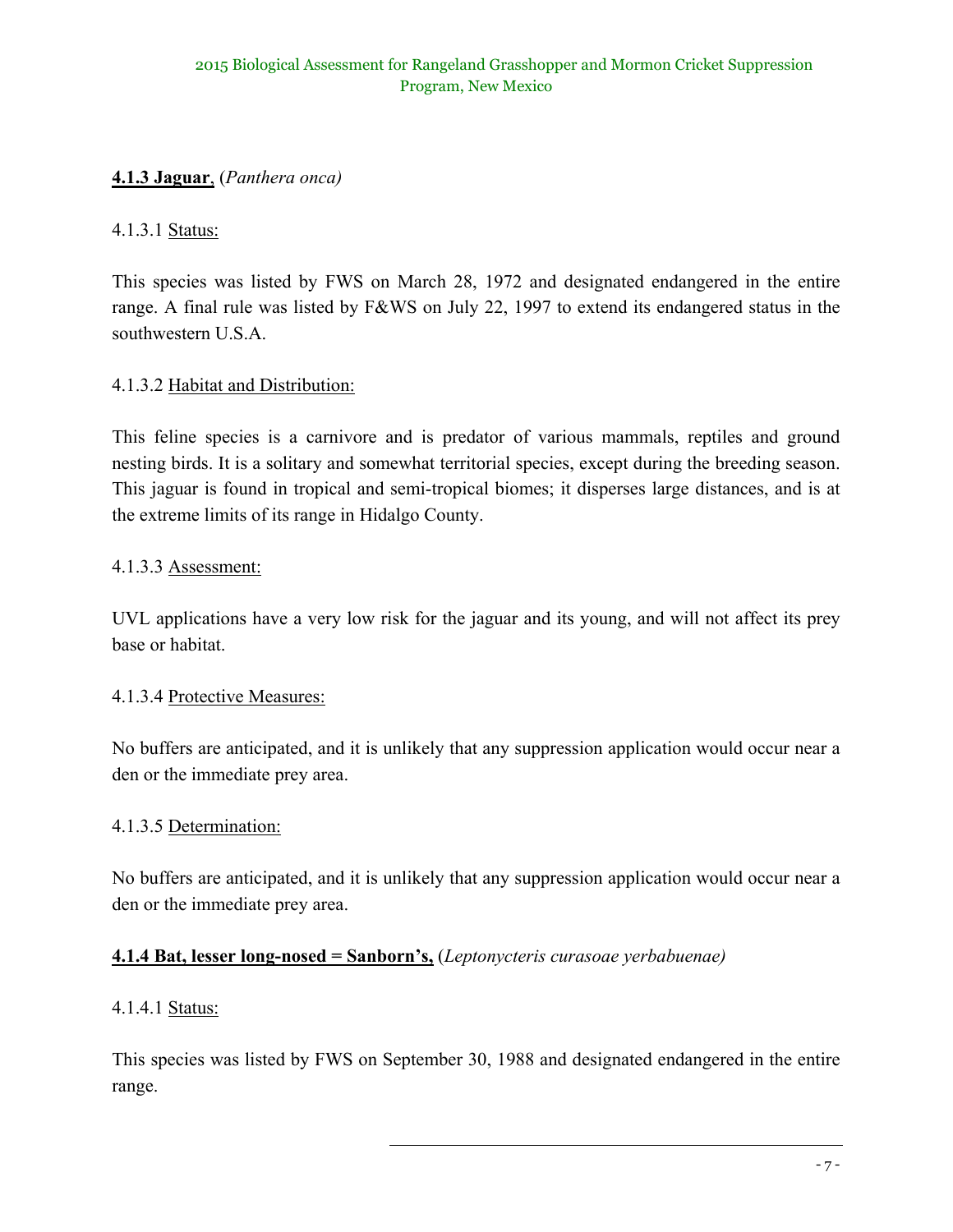# 4.1.4.2 Habitat and Distribution:

This species is well adapted for life in arid zones, and is found mainly in desert scrub. It is an effective pollinator of and feeds (nectar and pollen) on cacti and agave (these plants depend greatly on bats for sexual reproduction). This species roost in colonies, usually caves, or abandoned mine tunnels. Also it is found in culverts, hollow trees, and unused buildings. This species migrates south into Mexico for breeding during the cooler months.

# 4.1.4.3 Assessment:

APHIS determines that the proposed action "may affect, is not likely to adversely affect" the species, because of the low risk from pesticide use, and the plant food base will not be affected.

### 4.1.4.4 Protective Measures:

APHIS proposes to use a buffer of 500 feet from any known colony or roosting location.

# 4.1.4.5 Determination:

APHIS believes that the buffer will adequately protect this species and its special habitat from any suppression program activity.

# **4.1.5 Bat, Mexican long-nosed,** (*Leptonycteris nivalis)*

#### 4.1.5.1 Status:

This species was listed by FWS on September 30, 1988 and designated endangered in the entire range.

#### 4.1.5.2 Habitat and Distribution:

This species is well adapted for life in arid zones, and is found mainly in desert scrub. It is an effective pollinator of and feeds on cacti and agave (these plants depend greatly on bats for sexual reproduction). This species roost in colonies, usually caves, or abandoned mine tunnels. Also it is found in culverts, hollow trees, and unused buildings. This species migrates, breeds, and spends the winter in Mexico. It returns in late April and females give birth in May. By late June, young bats are able to fly and the maternity colonies disperse in late July.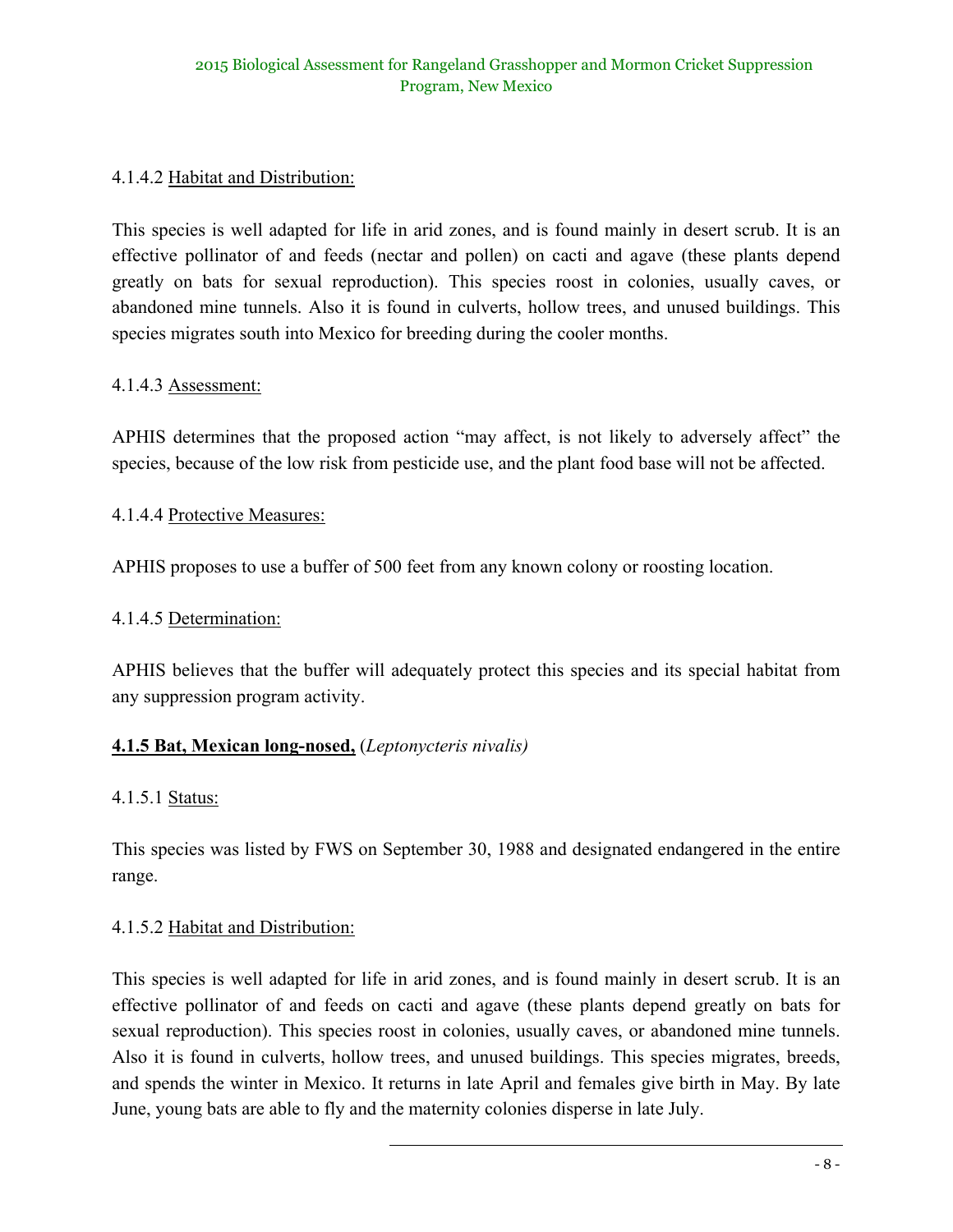# 4.1.5.3 Assessment:

APHIS determines that the proposed action "may affect, is not likely to adversely affect" the species, because of the low risk from pesticide use, and the plant food base will not be affected.

# 4.1.5.4 Protective Measures:

APHIS proposes to use a buffer of 500 feet from any known colony or roosting location. 4.1.5.5 Determination:

APHIS believes that the buffer will adequately protect this species and its special habitat from any suppression program activity.

# **4.1.6 Lynx, Canada,** (*Lynx canadensis*)

# 4.1.6.1 Status:

This species was listed by FWS as threatened on March 24, 2000. A final rule extending protections to this species wherever it may occur in the contiguous United States, including New Mexico became effective October 14, 2014.

# 4.1.6.2 Habitat and Distribution:

The range of this species extends south from the classic boreal forest zone into the subalpine forest of the western United States, and the boreal/hardwood forest ecotone in the eastern United States. Forests with boreal features extend south into the contiguous United States along the North Cascade and Rocky Mountain Ranges in the west, the western Great Lakes Region, and northern Maine. This species is known or believed to occur in the subalpine areas of Colfax, Mora, Rio Arriba, San Juan and Taos Counties. This species is a carnivore feeding mainly on snowshoe hares but also various other small mammals.

# 4.1.6.3 Assessment:

APHIS determines that the proposed action will have a very low risk for this species and will not affect its prey base or habitat.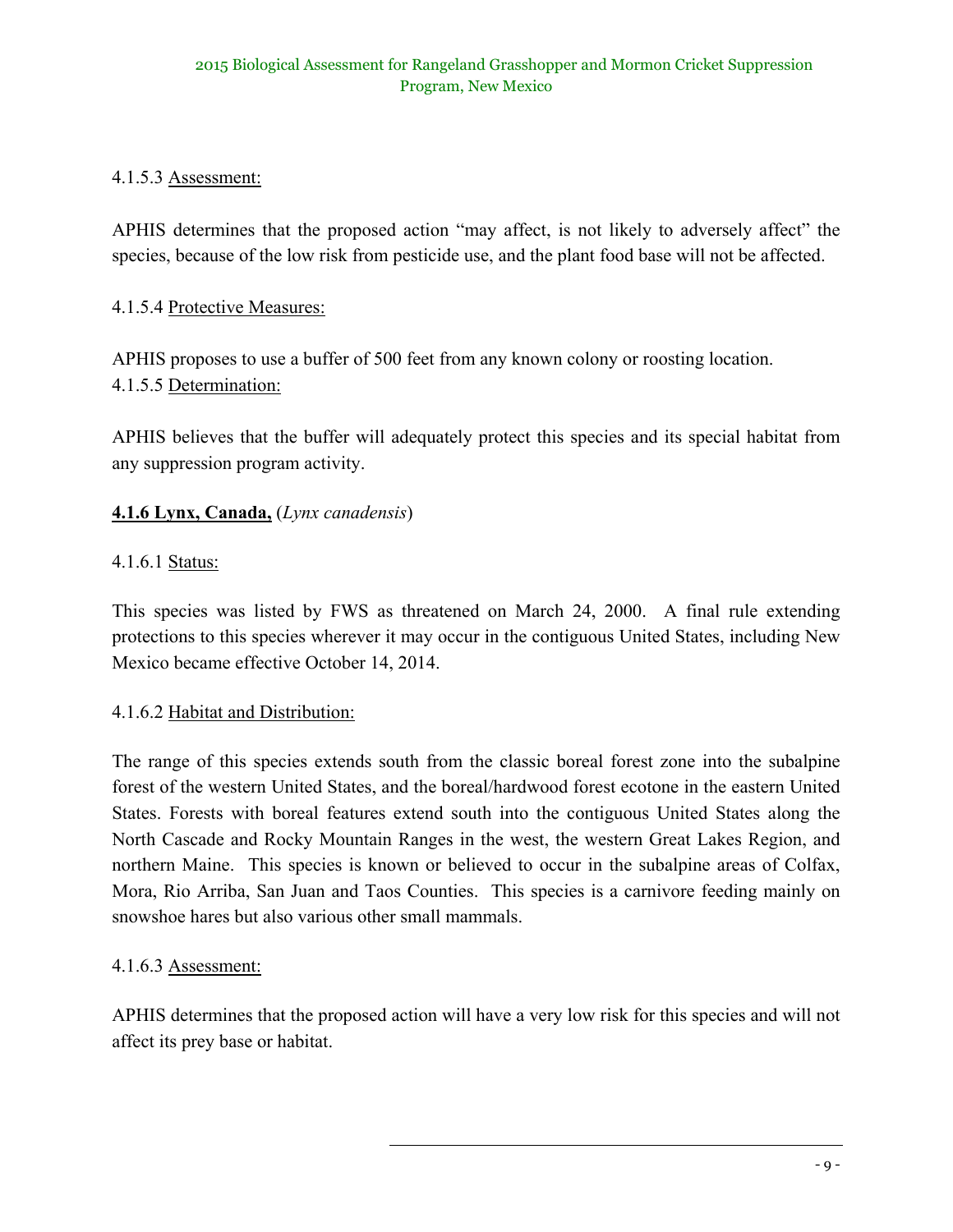# 4.1.6.4 Protective Measures:

No buffers are anticipated, and it is unlikely that any suppression application would occur near a den or the immediate prey area.

### 4.1.6.5 Determination:

Treatments will have no effect on the Canada lynx as a result of proposed pesticides at the proposed rates of application.

# **4.2 BIRD Group:**

#### **4.2.1 Falcon, northern aplomado,** (*Falcon femoral is septentrionalis*)

### 4.2.1.1 Status:

This subspecies, Northern Palomino Falcon, was designated endangered on February 25, 1986. A Final Rule to reintroduce the falcon into its historical habitat in southern New Mexico was registered on July 26, 2006. This final rule provides a plan for establishing the NEP and provides for limited allowable legal taking of the northern aplomado falcon within the defined NEP area. The geographic boundary of the NEP includes all of New Mexico and Arizona.

#### 4.2.1.2 Habitat and Distribution:

The Northern Aplomado Falcon requires open habitats that have scattered trees for hunting, roosting, and nesting, and an understory of grass and shrubs. These falcons historically occur in the Chihuahua Desert's yucca grasslands. Sporadic sightings in southern New Mexico, as in Luna County in 2001 and 2002 have been recorded, FR 70-26 pg. 6823. Currently based on the best available information, none of this subspecies have been observed in the other southern counties.

#### 4.2.1.3 Assessment:

APHIS determines that the proposed action "may affect, is not likely to adversely affect" the Northern Aplomado Falcon or its habitat.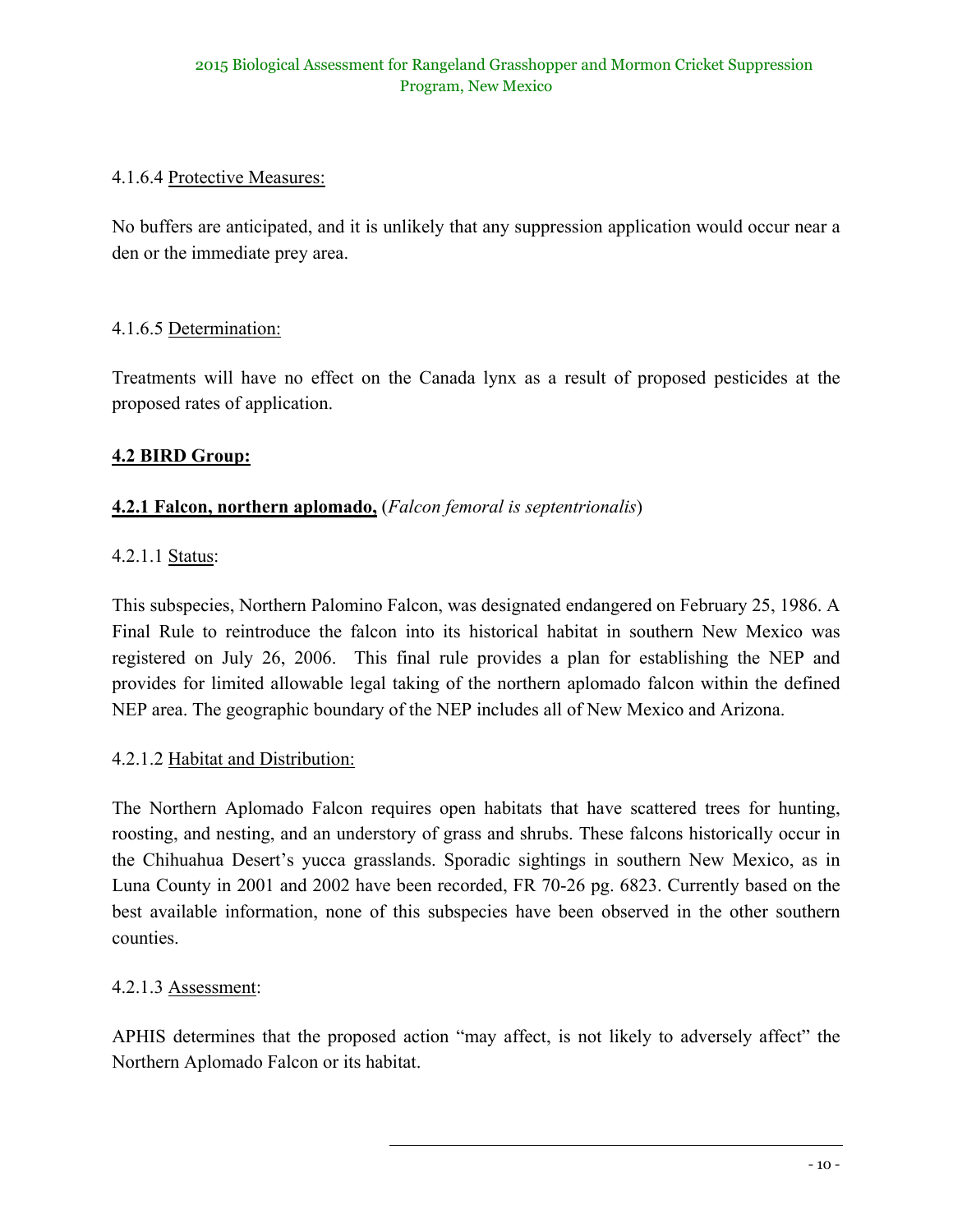# 4.2.1.4 Protective measures:

The BA prepared by APHIS in January 1987 and the FWS Biological Opinion of 1992 determine the need for protective measures. The measures include a one-mile radius no fly-over and treatment-free buffer around occupied nests. To protect foraging areas, chemical sprays would not be used within 2.5 miles upstream and downstream of a nesting site and to protect for disturbance within 0.25 miles of waters considered foraging areas. APHIS has also adapted these measures for the use of diflubenzuron.

### 4.2.1.5 Determination:

APHIS believes the use of buffer zones to protect northern aplomado falcon nests and foraging areas would adequately protect the northern aplomado falcon and its habitat, as reviewed in the informal conference. Thus, grasshopper control operations "may affect, is not likely to adversely affect" the northern aplomado falcon or its habitat as a result of protective measures, the proposed pesticides, and the proposed rates of application.

# **4.2.2 Owl, Mexican spotted,** (*Strix occidentalis lucida)*

#### 4.2.2.1 Status:

The Mexican Spotted Owl was designated threatened by FWS on March 16, 1993, and designated critical habitat on August 31, 2004.

#### 4.2.2.2 Habitat and Distribution:

This species lives in dense, uneven age, mixed conifer forests of mountains and canyons. FWS has designated critical habit on Federal lands in Arizona, Colorado, New Mexico and Utah for this species. Only portions of these counties are mentioned for these counties. State and private lands are not designated as critical habitat. The proposed treatment will not affect potential habitat for this species in these counties.

#### 4.2.2.3 Assessment:

The 1995 Biological Opinion letter dated 10/03/95 to Mr. Bausch details the agreed measures for protecting endangered and threatened bird species.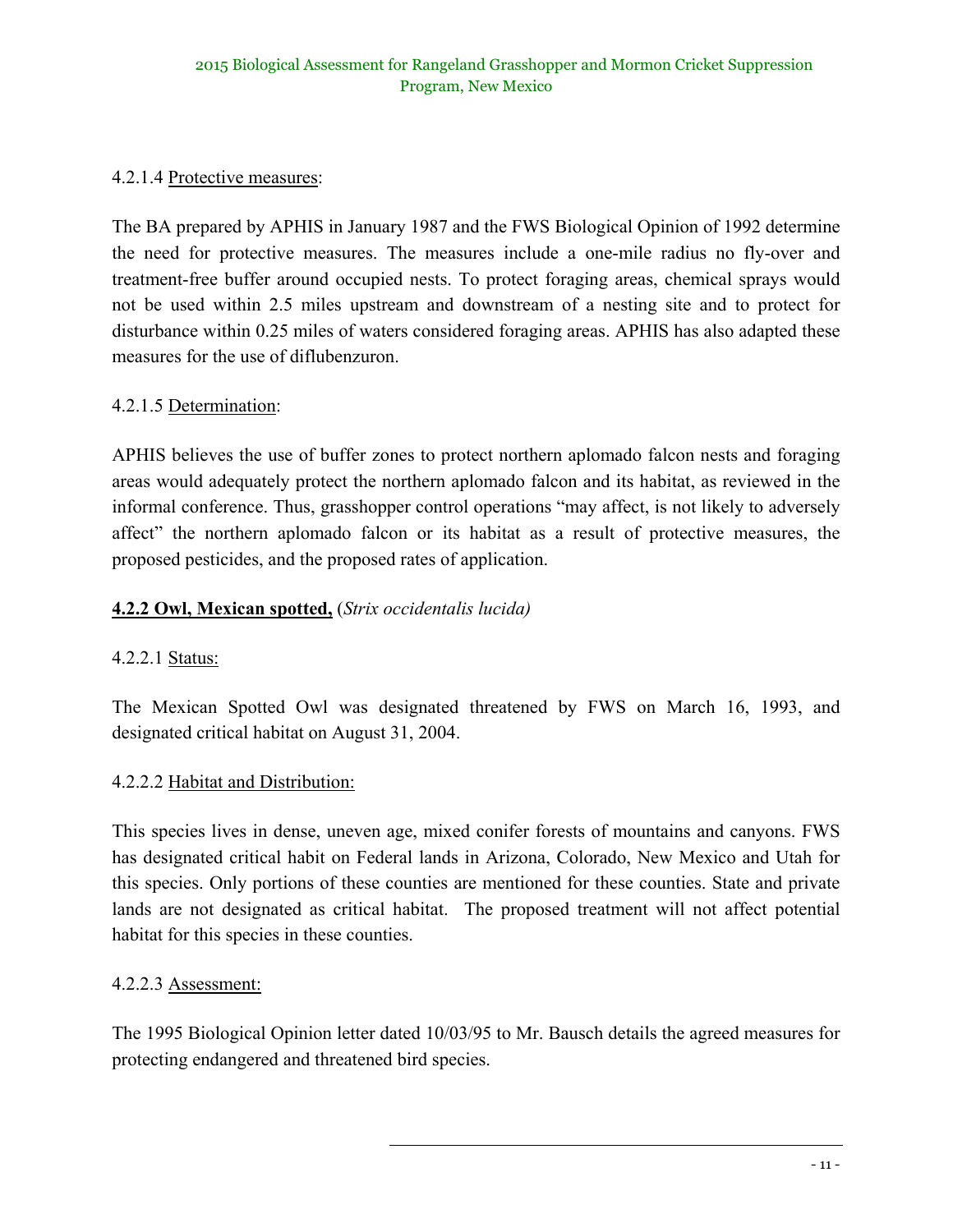# 4.2.2.4 Protective Measures:

The June 1, 1987, FWS Biological Opinion determined the need for protective measures to be used around Mexican Spotted Owl nesting sites. The measure includes a ground and aerial buffer of 300 feet from the known nesting locations and critical habitat. Aerial application will be made in swaths parallel to a Mexican spotted owl's nest and its aerial buffer zone.

### 4.2.2.5 Determination:

APHIS believes the use of the buffer zones to protect Mexican spotted owl nests and foraging areas would adequately protect the Mexican spotted owl and its habitat. Thus grasshopper control operations "may affect, is not likely to affect" the Mexican spotted owl or its critical habitat as a result of protective measures, the proposed pesticides, and the proposed rates of application.

# **4.2.3 Tern, least -- (interior population), (***Sterna antillarum)*

#### 4.2.3.1 Status:

The interior population of the least tern was listed by FWS and designated endangered on May 28, 1985.

#### 4.2.3.2 Habitat and Distribution:

Interior populations of the least terns breed in the Mississippi and Rio Grande River basins from Montana to Texas, and from eastern New Mexico and Colorado to Indiana and Louisiana. From late April to August, they occur primarily on barren to sparsely vegetated river line sandbars, dike field sandbar islands, sand and gravel pits, and at lake and reservoir with clear shorelines. In New Mexico this species had been previously found nesting on alkali (salt) flats also. The interior least tern had been recorded at the Bitter Lakes Wildlife Refuge in Chaves County. This species usually migrates for the winter to South America.

#### 4.2.3.3 Assessment:

Since this species and its habitat are basically riparian; its habitat influenced mostly by natural vegetation disturbance and seasonal changes of stream waterflow, APHIS does not foresee any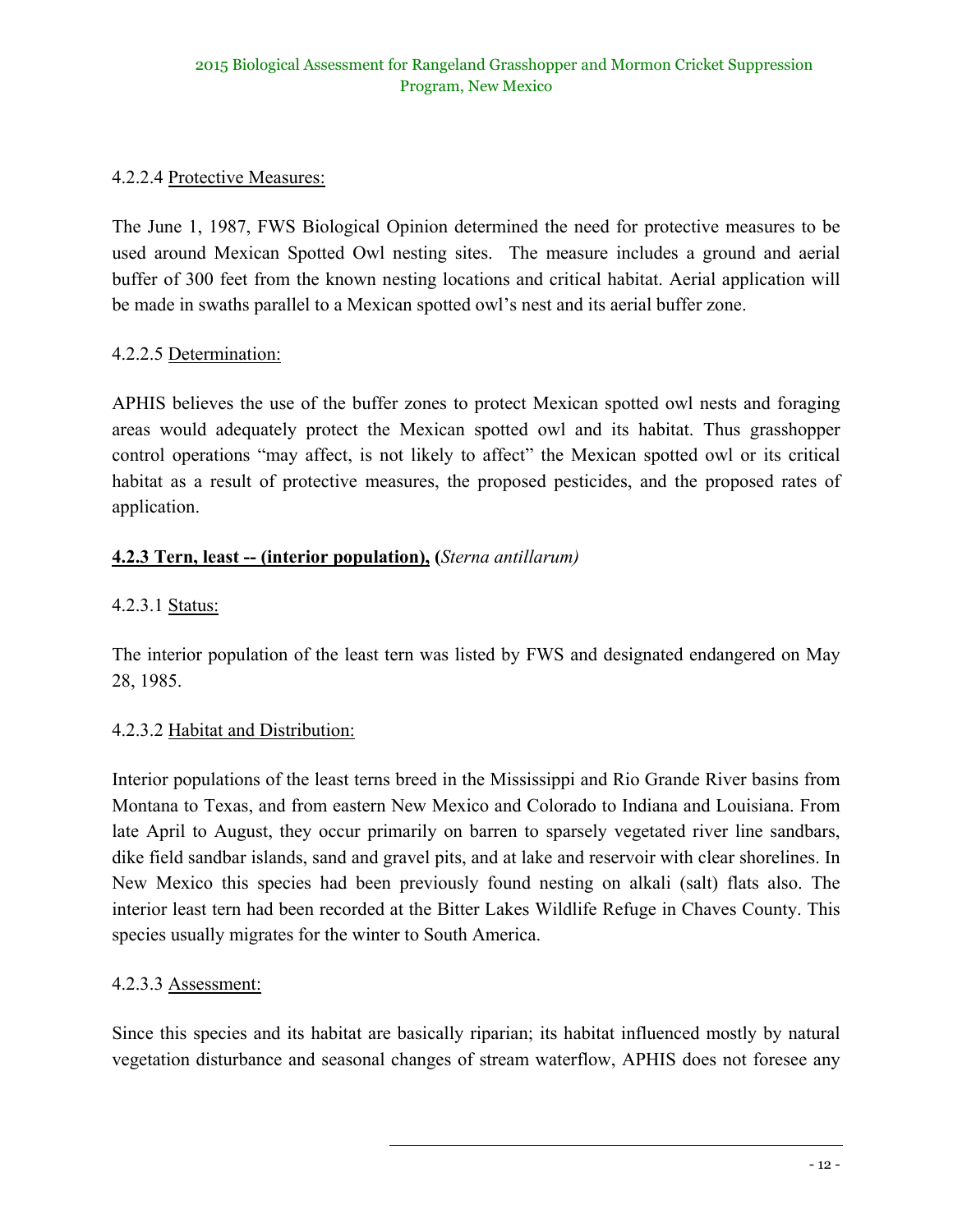affect on either this species or its habitat from suppression program activity. Grasshopper suppression program avoids areas of this type or classification.

# 4.2.3.4 Protective measures:

APHIS will use a 0.25 mile buffer from all known sources of perennial waterflow and potential nesting areas.

#### 4.2.3.5 Determination:

APHIS believes that the buffers will adequately protect this species and its special habitat from any suppression program activity.

### **4.2.4 Cuckoo, yellow-billed,** (*Coccyzus americanus)*

### 4.2.4.1 Status:

This species was listed as threatened by FWS on October 23, 2014.

#### 4.2.4.2 Habitat and Distribution:

This bird is found east of crest of the Rocky Mountains in riparian habitat. It breeds where the undergrowth is thick in open deciduous woodlands and parks. It nests from one to three meters above ground in streamside tall cottonwood and willow groves.

#### 4.2.4.3 Assessment:

APHIS does not foresee any affect on either this species or its habitat from suppression program activity. Grasshopper suppression program avoids areas of this type or classification.

#### 4.2.4.4 Protective measures:

APHIS will use a 0.25 mile buffer from all known sources of perennial waterflow and potential nesting areas.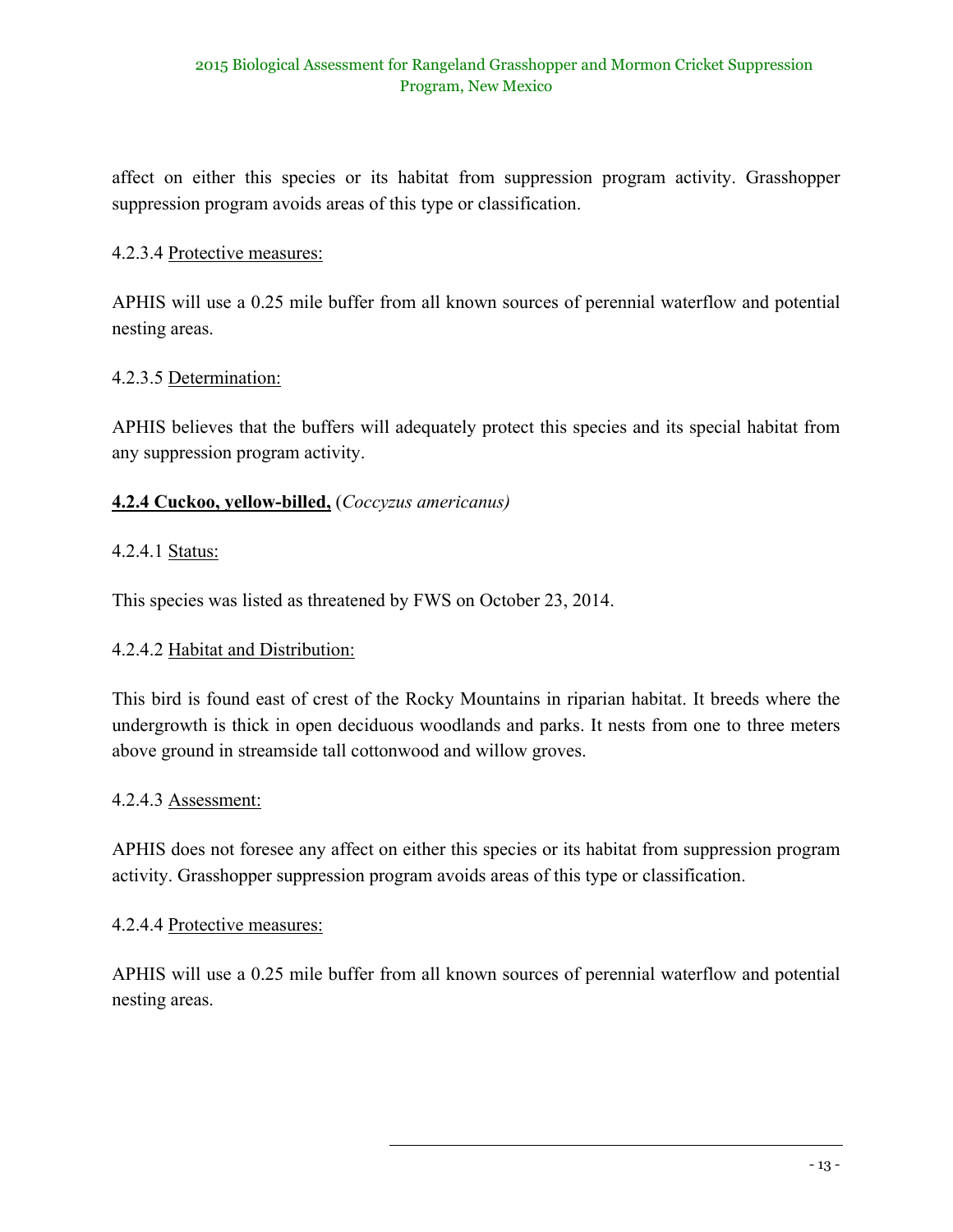# 4.2.4.5 Determination:

APHIS believes that the buffers will adequately protect this species and its special habitat from any suppression program activity. Therefore, APHIS believes that the proposed action "may affect, not likely to adversely affect" the species or its habitat.

# **4.2.5 Fly-catcher, willow, southwestern,** (*Empidonax traillii extimus)*

# 4.2.5.1 Status:

This species was listed by FWS on February 27, 1995 as endangered on the entire range. FWS finalized this species' critical habitat on January 3, 2013.

# 4.2.5.2 Habitat and Distribution:

This species is found in riparian habitat from the Trans-Pecos area of southwest Texas into southern California; and northward into southern Colorado, Utah and Nevada. Historically this bird nested primarily in willows, buttonbush, seep willow, and coyote brush with a scattered overstory of cottonwood. It is known also to nest in thickets dominated by dense tamarisk. It is closely dependent on nearby continuous waterflow.

# 4.2.5.3 Assessment:

APHIS grasshopper suppression activities do not make applications in these riparian areas, nor in tamarisk thickets.

# 4.2.5.4 Protective Measures:

To protect the southwestern willow fly-catcher and its prey from ULV applications a 500 foot ground buffer and a 0.25 mile aerial buffer will be used at the edge of known locations of their critical habitat.

# 4.2.5.5 Determination:

APHIS believes the use of the buffer zones to protect the southwestern willow fly-catcher nests and foraging areas would adequately protect this species and its habitat. Thus grasshopper control operations "may affect, not likely to adversely affect" the southwestern willow fly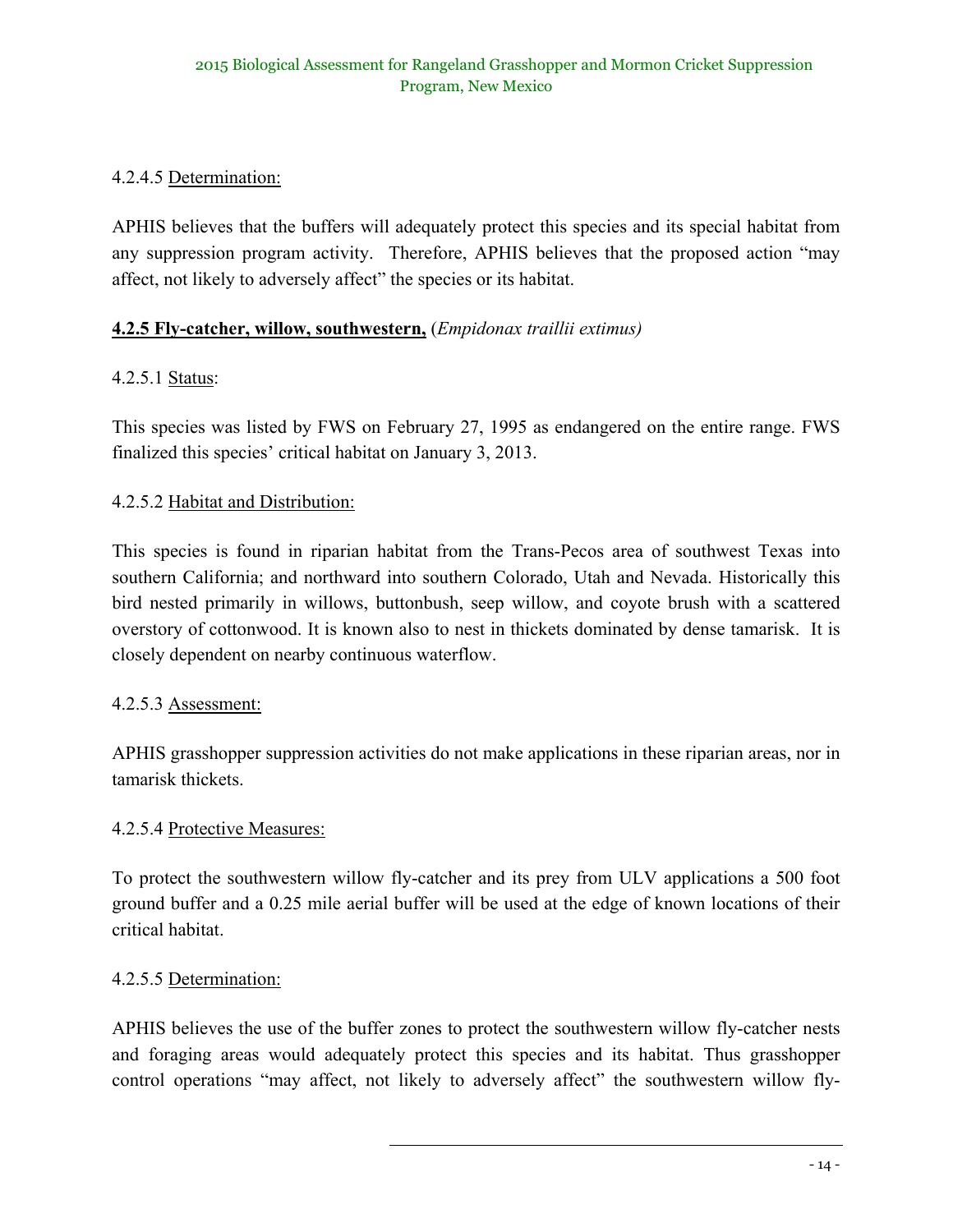catcher or its critical habitat as a result of protective measures, the proposed pesticides, and the proposed rates of application.

# **4.2.6 Chicken, Prairie, lesser,** (*Tympanuchus pallidicinctus)*

#### 4.2.6.1 Status:

The lesser prairie chicken was listed by FWS as threatened on May 12, 2014.

### 4.2.6.2 Habitat and Distribution:

This species is primarily found on sand sagebrush (Artemisia filifolia) and shinnery oak (Quercus harvardii) rangeland. Breeding occurs from late March through May, with nesting from mid-April through late May. If the first clutch is destroyed, second nesting may be initiated from late May through early June, with hatching extended through early July. Nests are bowlshaped depressions lined with dried grasses and are constructed on north- or northeast-facing slopes with abundant tall grass cover.

#### 4.2.6.3 Assessment:

The APHIS grasshopper suppression program may affect a local lek by operational noise and movement disturbance, but not adversely affect the species or its habitat.

#### 4.2.6.4 Protective Measures:

APHIS proposes to use a 500 foot buffer from known nests to protect this species and its habitat. APHIS will work with local FWS biologists to identify lek sites and apply appropriate buffers.

#### 4.2.6.5 Determination:

APHIS believes that the proposed buffers will adequately protect this species and its' habitat from any proposed treatment. Therefore, APHIS determines that the proposed action "may affect, not likely to adversely affect" the species or its habitat.

#### **4.2.7 Migratory Birds:**

In accordance with Executive Order 13186, Migratory Bird Treaty Act, APHIS will support the conservation intent of the migratory bird conventions by integrating bird conservation principles,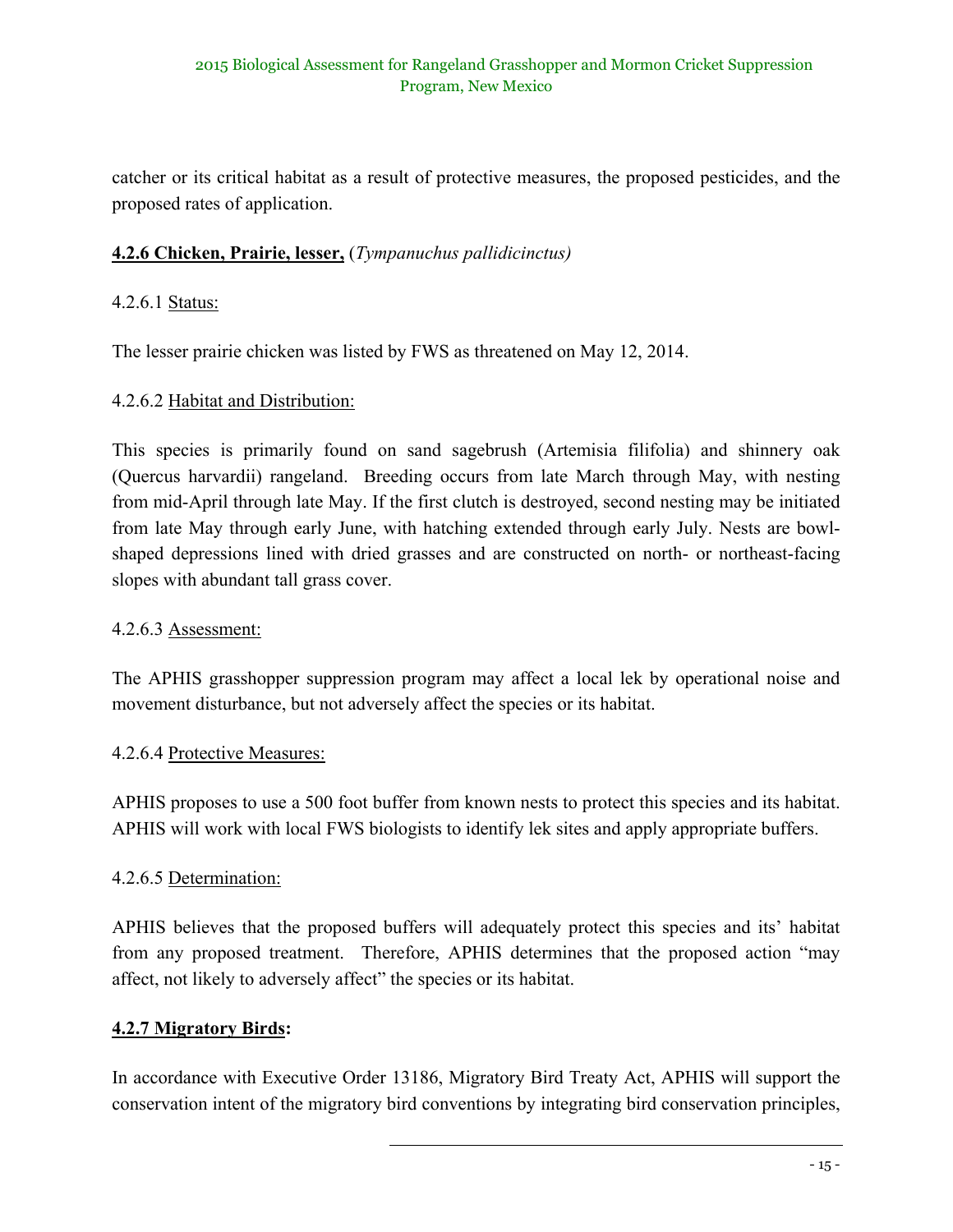measures, and practices into agency activities and by avoiding or minimizing, to the extent practicable, adverse impacts on migratory bird resources when conducting grasshopper control actions. Impacts will be minimized as a result of buffers to water, habitat, nesting areas, subsequently riparian areas, and the use of RAATs. For any given treatment, only a portion of the environment will be treated, therefore minimizing any potential impact to migratory bird populations. APHIS will work with local land managers and FWS personnel in treatment area to determine if buffers are appropriate and feasible to protect species of concern.

# **4.2.8 Bald Golden Eagle in Flight and Golden Eagle Protection Act:**

Bald Eagles were removed from the endangered species list in June 2007, because their population had recovered sufficiently. Conservation permits will authorize limited, nonpurposeful take of Bald Eagles (*Haliaeetus leucocephalus*) and Golden Eagles (*Aquila chrysaetos*), authorizing to disturb or otherwise take this species in the course of conducting lawful activities in the protection of human safety.

# **4.3 PLANT Group:**

# **4.3.1. Pennyroyal, Todsen's**, (*Hedeoma todsenii)*

# 4.3.1.1 Status:

This species was listed by FWS on January 19, 1981 and designated endangered with critical habitat in the entire range.

#### 4.3.1.2 Habitat and Distribution:

This perennial herb occurs on steep, gravelly north- and east-facing hillsides in the San Andres Mountains upon gypsum limestone within the White Sands Missile Range in Sierra County. There are only two known locations of this species. The surrounding plant community is open pinyon-juniper woodland. This plant flowers from July through September.

#### 4.3.1.3 Assessment:

The remoteness of these populations and the restrictive nature of the White Sands Missile Range afford considerable protection to this species. APHIS has no agreement for doing applications on military administrative lands.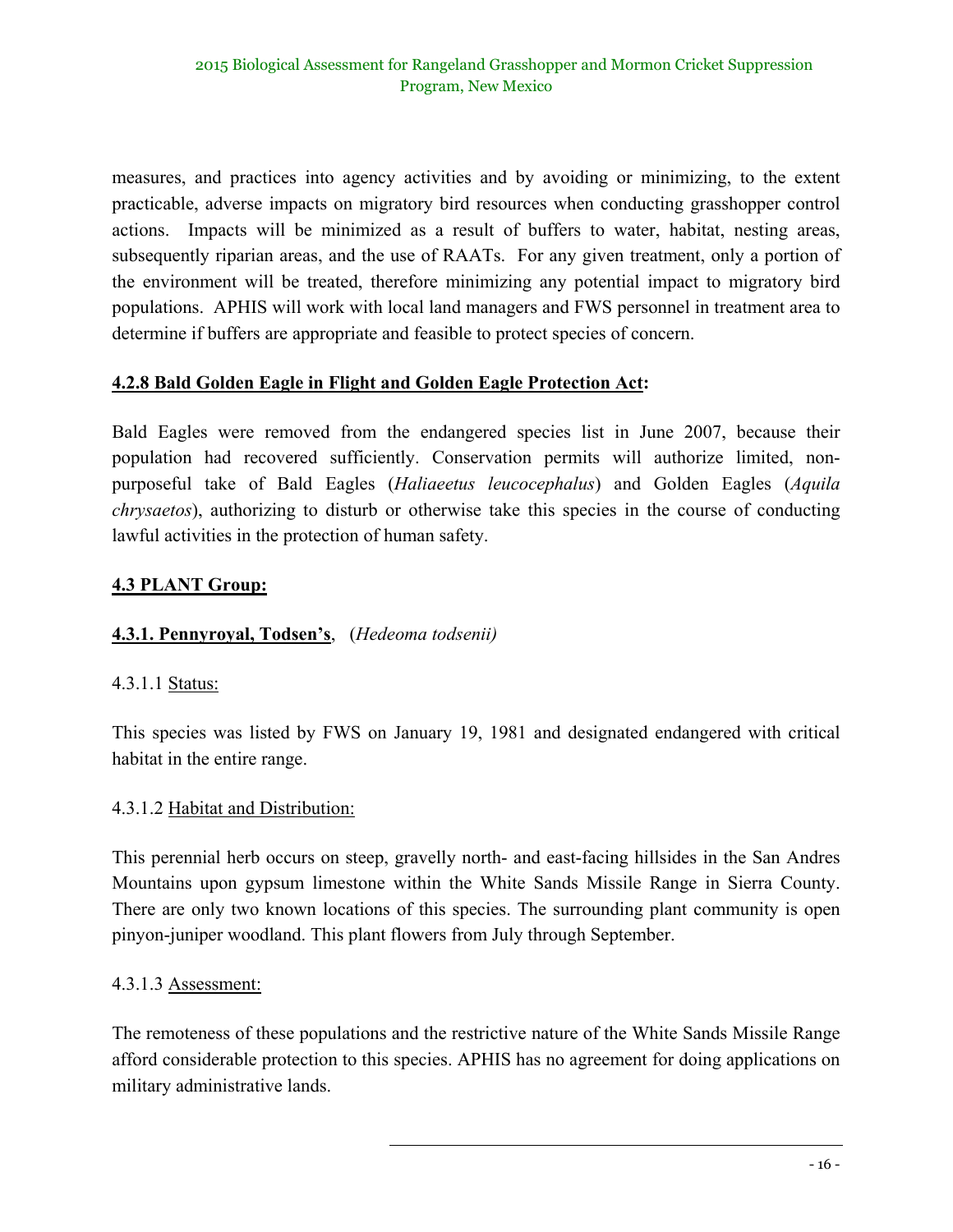# 4.3.1.4 Protective Measures:

APHIS would use a 2 mile buffer from known locations of this species.

# 4.3.1.5 Determination:

APHIS believes that the buffers will adequately protect this species and its special habitat from any suppression program activity

# **4.3.2 Fleabane, Zuni,** (*Erigeron rhizomatus)*

# 4.3.2.1 Status:

This plant was listed by FWS on April 26, 1985 and designated as threatened in the entire range.

# 4.3.2.2 Habitat and Distribution:

This plant is a perennial herb found in pinyon-juniper woodlands on steep easily eroded sandstone slopes and clay banks, usually in association with Baca and Chinle shale formations. Flowering occurs from May to June.

# 4.3.2.3 Assessment:

APHIS believes that the occurrence of this species' specific habitat restricted to woodlands will preclude it from any impact of the grasshopper suppression program.

# 4.3.2.4 Protective Measures:

A 2 mile buffer both ground and aerial will be used for RAAT's with the first swath adjacent to the buffer being skipped.

# 4.3.2.5 Determination:

APHIS believes that the use of buffers will mitigate any risk to this species, and will not adversely affect the species or its habitat.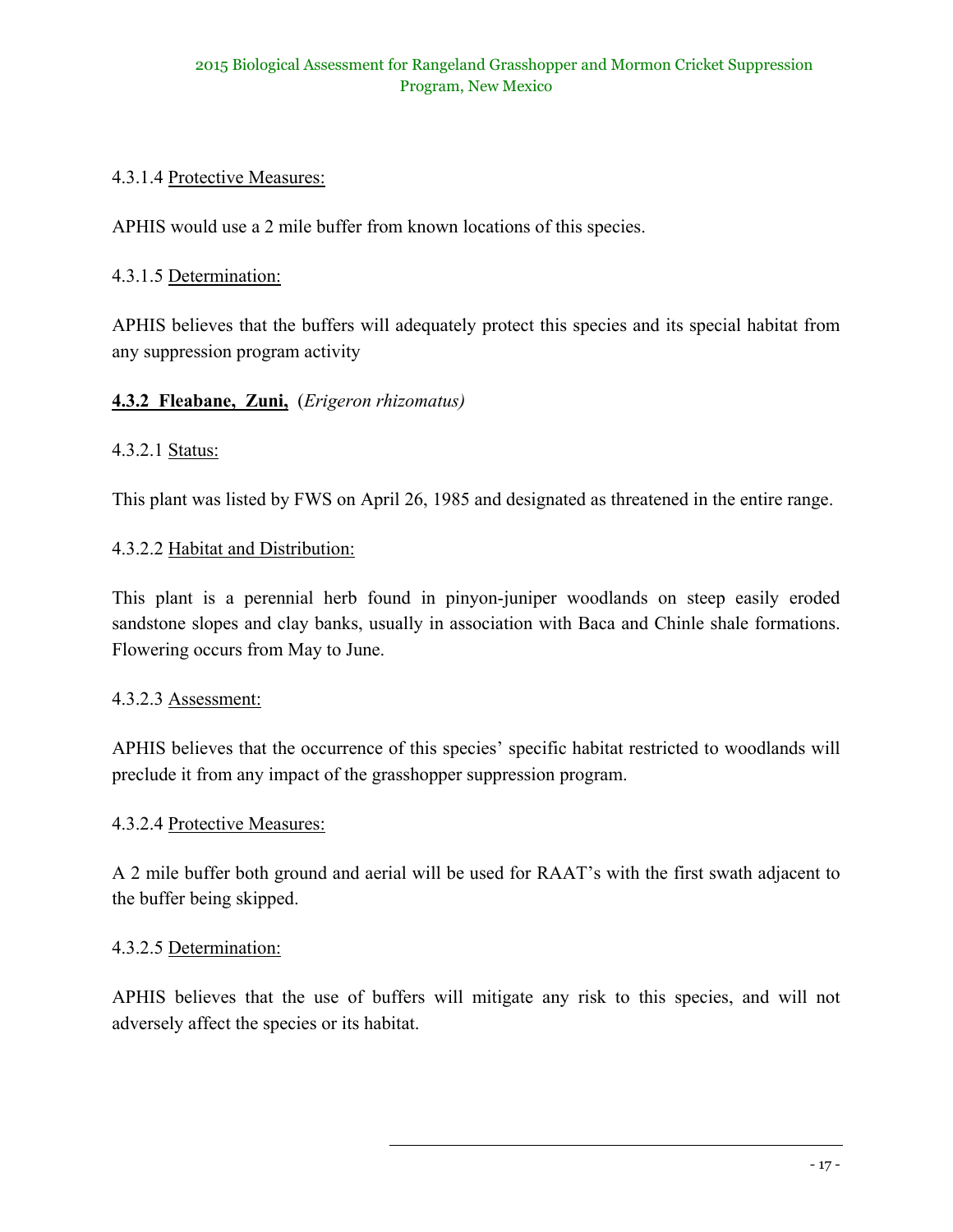# **4.3.3 Cactus, Kuenzler hedgehog,** (*Echinocereus fendleri var. kuenzleri)*

# 4.3.3.1 Status:

The Kuenzler hedgehog cactus was designated endangered by FWS on October 26, 1979.

### 4.3.3.2 Habitat and Distribution:

This typical cactus habitat is the lower fringes of the pinyon-juniper woodland. The dominant tree species being the one-seed juniper (Juniperus monosperma) though the species can be found associated with alligator juniper (Juniperus deppeana) and pinyon pine (Pinus edulis). Soils can best be described as skeletal decomposed limestone (FWS 1985). Records show that this species occurs in Chaves, Lincoln, and Otero Counties, mostly on U.S Forest Service land, Bureau of Land Management land, and some on private lands.

### 4.3.3.3 Assessment:

APHIS rangeland grasshopper control operations are not likely to adversely affect the Kuenzler's hedgehog cactus or its habitat (Biological Opinion of 1987).

#### 4.3.3.4 Protective measures:

To protect pollinators of the Kuenzler hedgehog cactus, there will be a 2-mile buffer (ground or aerial) for RAATs applications of carbaryl, malathion and dimilin from known locations of this plant. Within the two-mile buffer, only carbaryl bran bait will be used. In addition, for RAATs applications, the first swath will be a skipped swath. The flowering period for this plant species is during May. Pollinators active during this time may be affected, but not adversely affected, by the proposed treatment.

#### 4.3.3.5 Determination:

The planned protective measures to mitigate any habitat disturbance are not likely to affect the Kuenzler hedgehog cactus.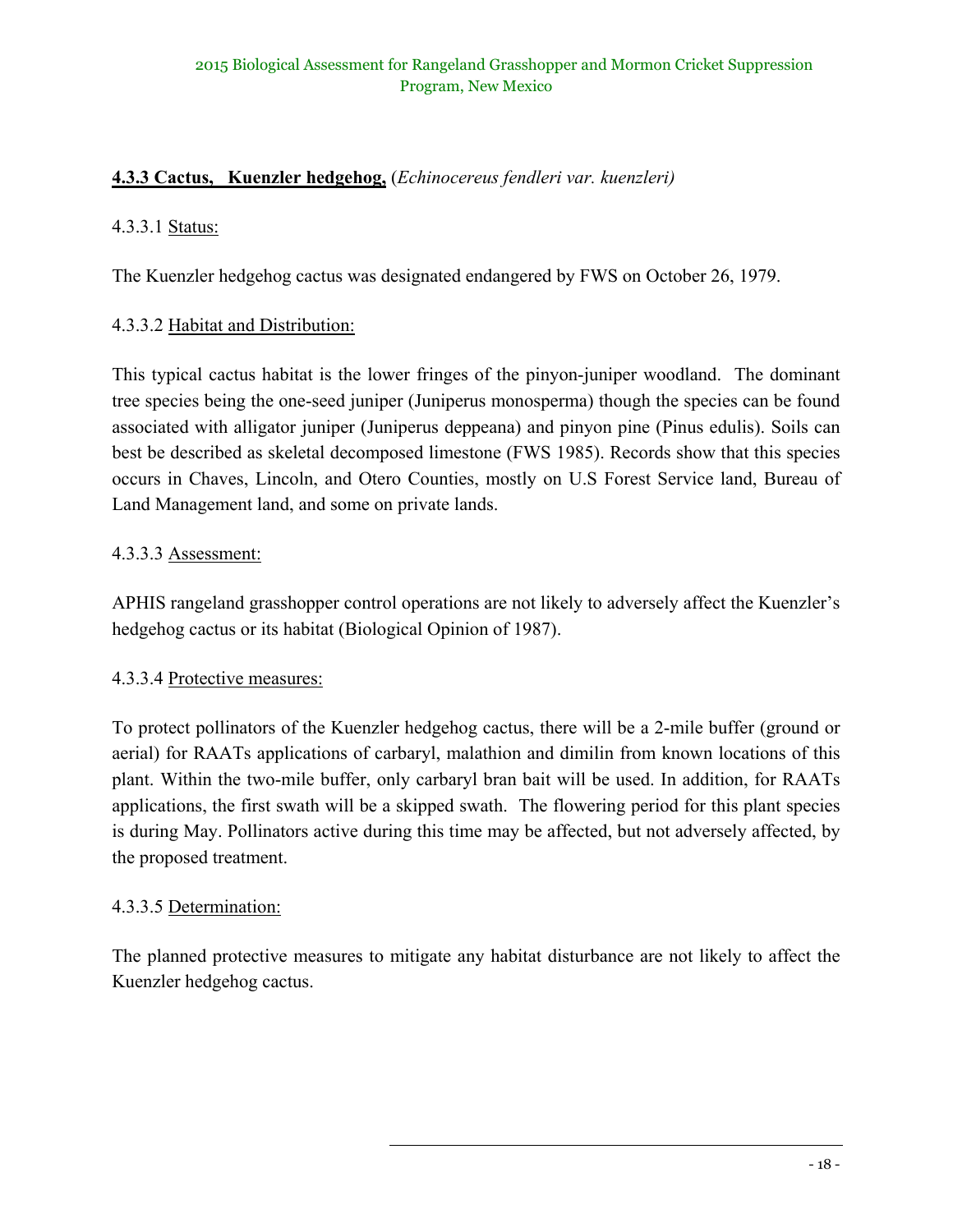# **4.3.4 Poppy, Sacramento prickly**, (*Argemone pleicanthus ssp. pinnatisecta)*

### 4.3.4.1 Status:

This species was listed by FWS on August 24, 1989 and designated endangered in the entire range.

### 4.3.4.2 Habitat and Distribution:

This plant occurs at from 4,200 to 7,100 feet elevation. At lower elevation it is found in the semiarid grasslands and at the upper elevations it occurs in Great Basin conifer woodlands. The species grows usually where there is enhanced, but not wet, soil moisture, such as on northfacing slopes, in canyon bottoms, along roadsides, and near leaks in pipelines. This plant is found on Federal, State, city, and private lands.

#### 4.3.4.3 Assessment:

APHIS would be diligent in identifying location in semi-arid grasslands and employing protective buffers. APHIS would not do suppression applications in woodlands.

#### 4.3.4.4 Protective Measures:

APHIS would use a 2 mile buffer from known locations of this species.

#### 4.3.4.5 Determination:

APHIS believes the use of buffer zones to protect the Sacramento prickly poppy would adequately protect this species and its habitat. Grasshopper suppression operations may affect some pollinators and the proposed action "may affect, not likely to adversely affect" the species or its habitat as a result of our protective measures, the proposed pesticides, and the proposed rates of application.

# **4.3.5 Thistle, Sacramento Mountain,** (*Cirsium vinaceum)*

#### 4.3.5.1 Status:

This species was listed by FWS on June 16, 1987 and designated threatened in the entire range.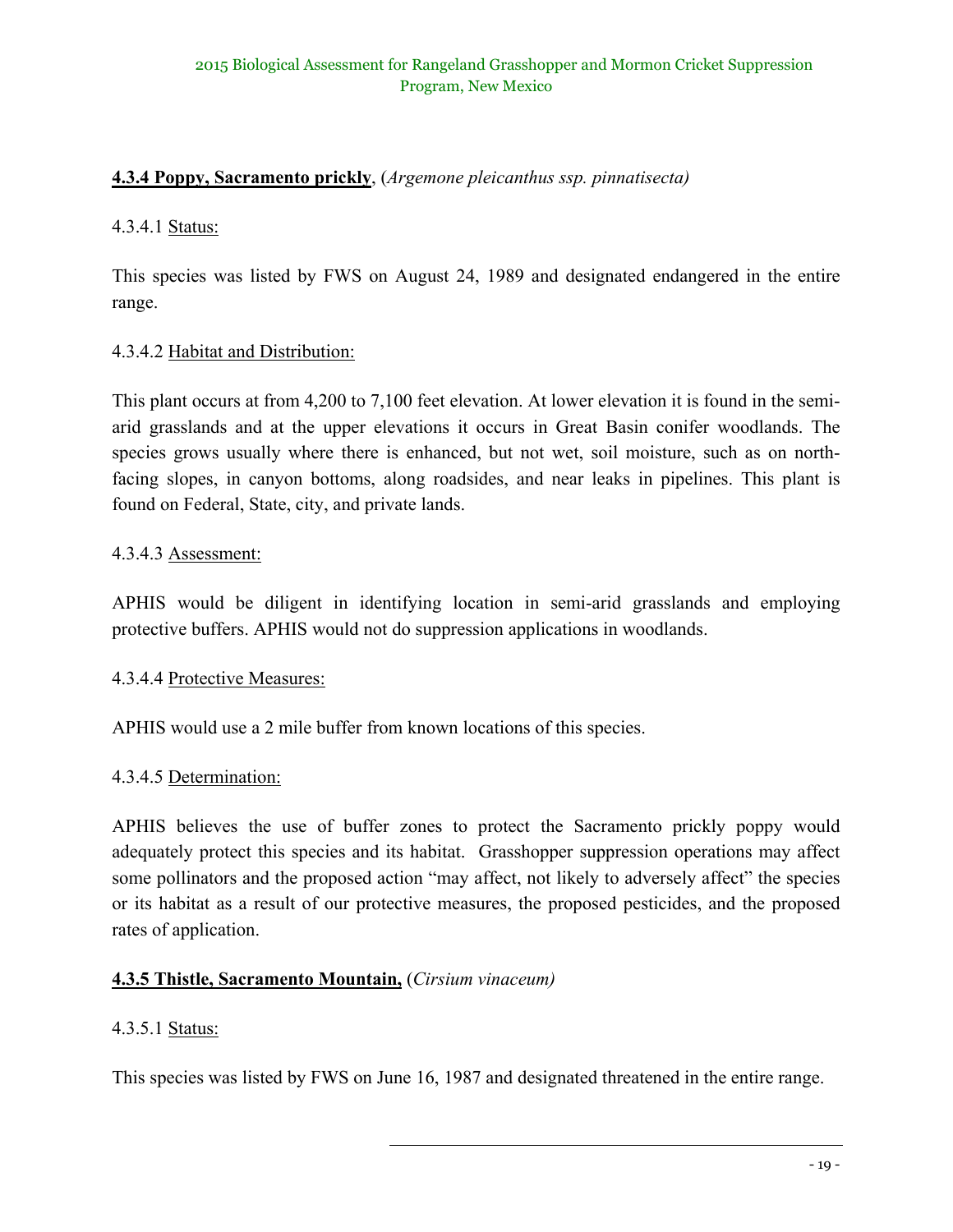# 4.3.5.2 Habitat and Distribution:

This perennial thistle occurs on steep calcium carbonate deposits immediately adjacent to flowing springs and moist area above 7,300 feet. It is found in plant association with Ponderosa pine, Douglas fir, locust, and Gambel's oak. The species flowers from July to August. Only 14 small populations are known to exist.

#### 4.3.5.3 Assessment:

APHIS would not do suppression applications in woodlands.

### 4.3.5.4 Protective Measures:

APHIS would use a 2 mile buffer from known locations of this species.

### 4.3.5.5 Determination:

APHIS believes that the buffers will adequately protect this species and its special habitat from any suppression program activity

# **4.3.6 Ipomopsis, Holy Ghost,** (*Ipomopsis sancti-spiritus)*

#### 4.3.6.1 Status:

This species was final listed by FWS on March 23, 1994 and designated endangered on the entire range.

#### 4.3.6.2 Habitat and Distribution:

This biennial to short-lived perennial herb is known only from San Miguel County and restricted to single canyon. It is found along roadsides and in small woodland clearings beneath Ponderosa pine on steep, south to southwest-facing slopes. These are open, disturbed areas on sandy to pebbly limestone conglomerate substrate derived from Terrero and Espiritu Santo formations.

#### 4.3.6.3 Assessment:

The known location of this species foregoes any need for APHIS to conduct a grasshopper suppression application in the area.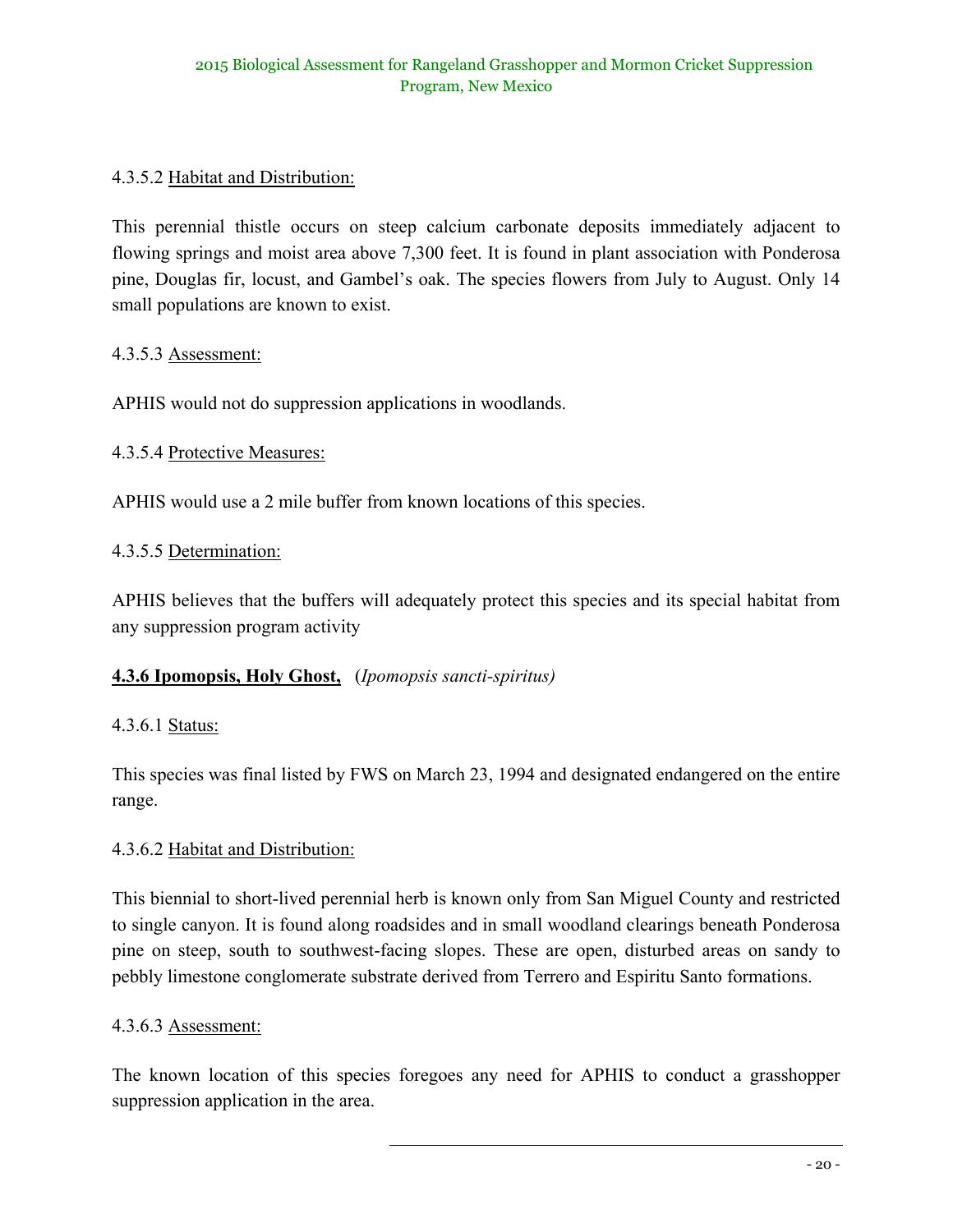# 4.3.6.4 Protective measures:

To protect pollinators of this species, there will be a 2-mile buffer (ground or aerial) for RAAT's applications of carbaryl, malathion and dimilin from known locations of this plant. Within the two-mile buffer, only carbaryl bran bait will be used. In addition, for RAAT's applications, the first swath will be a skipped swath adjacent to the buffer. The flowering period for this plant species is during July. Pollinators active during this time may be affected, but not adversely affected, by the proposed treatment.

### 4.3.6.5 Determination:

The planned protective measures to mitigate any habitat disturbance will not affect the Holy Ghost Ipomopsis or its habitat.

# **4.3.7 Sunflower, Pecos (puzzle = paradox),** (*Helianthus paradoxus)*

# 4.3.7.1 Status:

The Pecos sunflower was listed by FWS and designated a threatened species on October 20, 1999.

# 4.3.7.2 Habitat and Distribution:

The Pecos sunflower is annual species dependent on open permanent desert wetlands with relatively high saline soils and with natural hydrologic regimes. Commonly found in association with saltgrass (Distichlis stricta) along stream and catchment margins. Lowering water tables and ground water depletion are detrimental to the survival of this species. It has been recorded in Guadalupe and Chaves Counties.

# 4.3.7.3 Assessment:

To protect pollinators of this species, there will be a 2-mile buffer (ground or aerial) for RAAT's applications of carbaryl, malathion and dimilin from known locations of this plant. Within the two-mile buffer, only carbaryl bran bait will be used. In addition, for RAAT's applications, the first swath will be a skipped swath adjacent to the buffer. The flowering period for this plant species is during July. Pollinators active during this time may be affected, but not adversely affected, by the proposed treatment.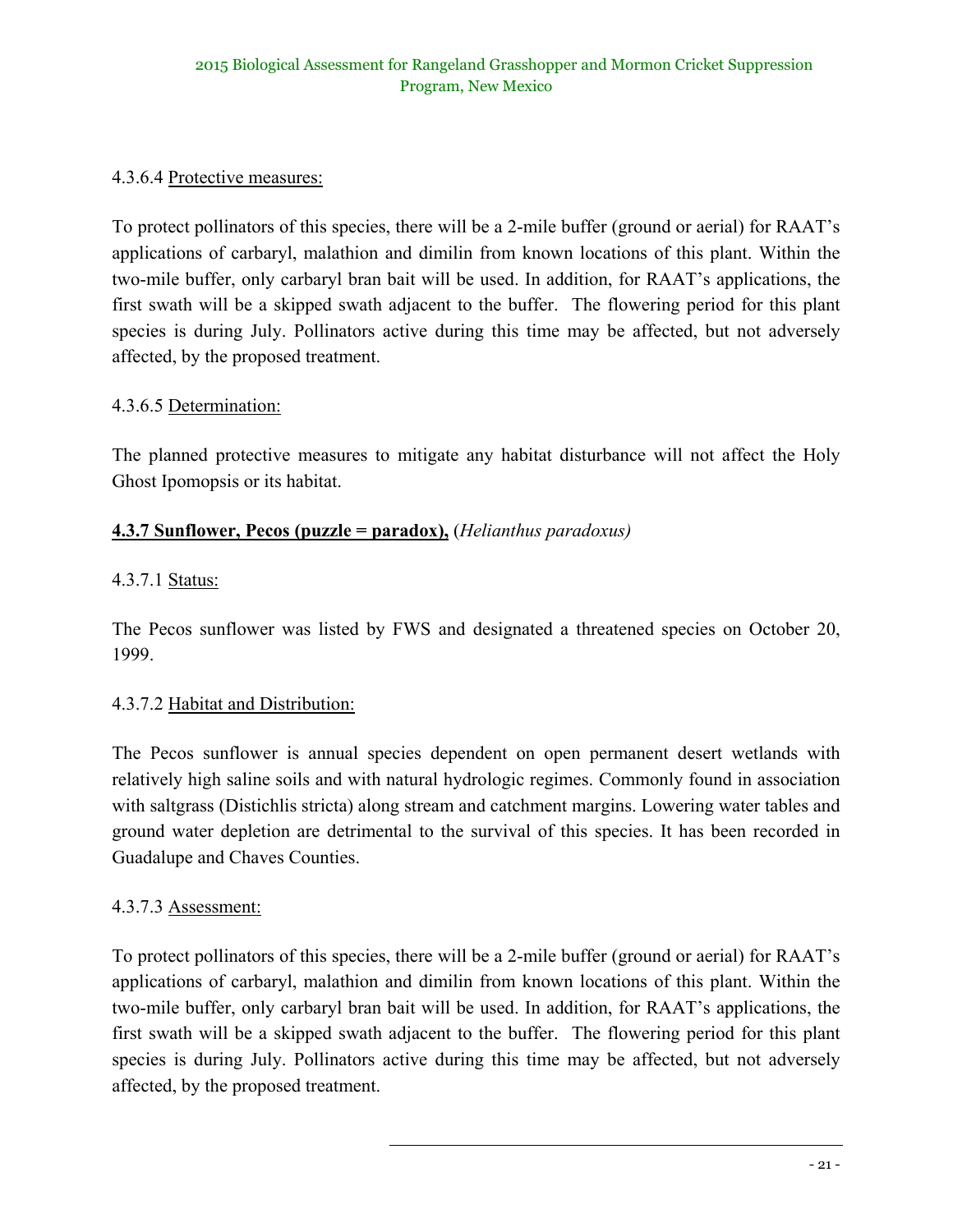# 4.3.7.4 Protective Measures:

A 2 mile buffer both ground and aerial will be used for RAAT's with the first swath adjacent to the buffer being skipped.

#### 4.3.7.5 Determination:

APHIS believes that the use of buffers will mitigate any risk to this species. Ttherefore APHIS determines that the proposed action "may affect, not likely to adversely affect" the species or its habitat.

### **4.3.8 Cactus, Knowlton,** (*Pediocactus knowltonii*)

#### 4.3.8.1 Status:

This species was listed by FWS on October 29, 1979 and designated as endangered in the entire range.

#### 4.3.8.2 Habitat and Distribution:

This small succulent occurs among sagebrush in pinyon-juniper woodlands of northwestern San Juan County. It is found on soils from Tertiary alluvial deposits that have formed rolling gravely hills; mainly on slopes or hillsides under shade of trees and shrubs, and in open areas of dry pinyon-juniper and sagebrush. (Pinus edulis, Juniperus scopulorum, and Artemisia tridentata). It flowers from mid-April to early May. According to F&WS, it is reliably reported from only one general area in northeastern San Juan County.

#### 4.3.8.3 Assessment:

APHIS believes that the occurrence of this species' specific habitat restricted to woodlands will preclude it from any impact of the grasshopper suppression program.

#### 4.3.8.4 Protective Measures:

To protect pollinators of the Knowlton cactus, there will be a 2-mile buffer (ground or aerial) for RAATs applications of carbaryl, malathion and dimilin from known locations of this plant. Within the two-mile buffer, only carbaryl bran bait will be used. In addition, for RAATs applications, the first swath will be a skipped swath. The flowering period for this plant species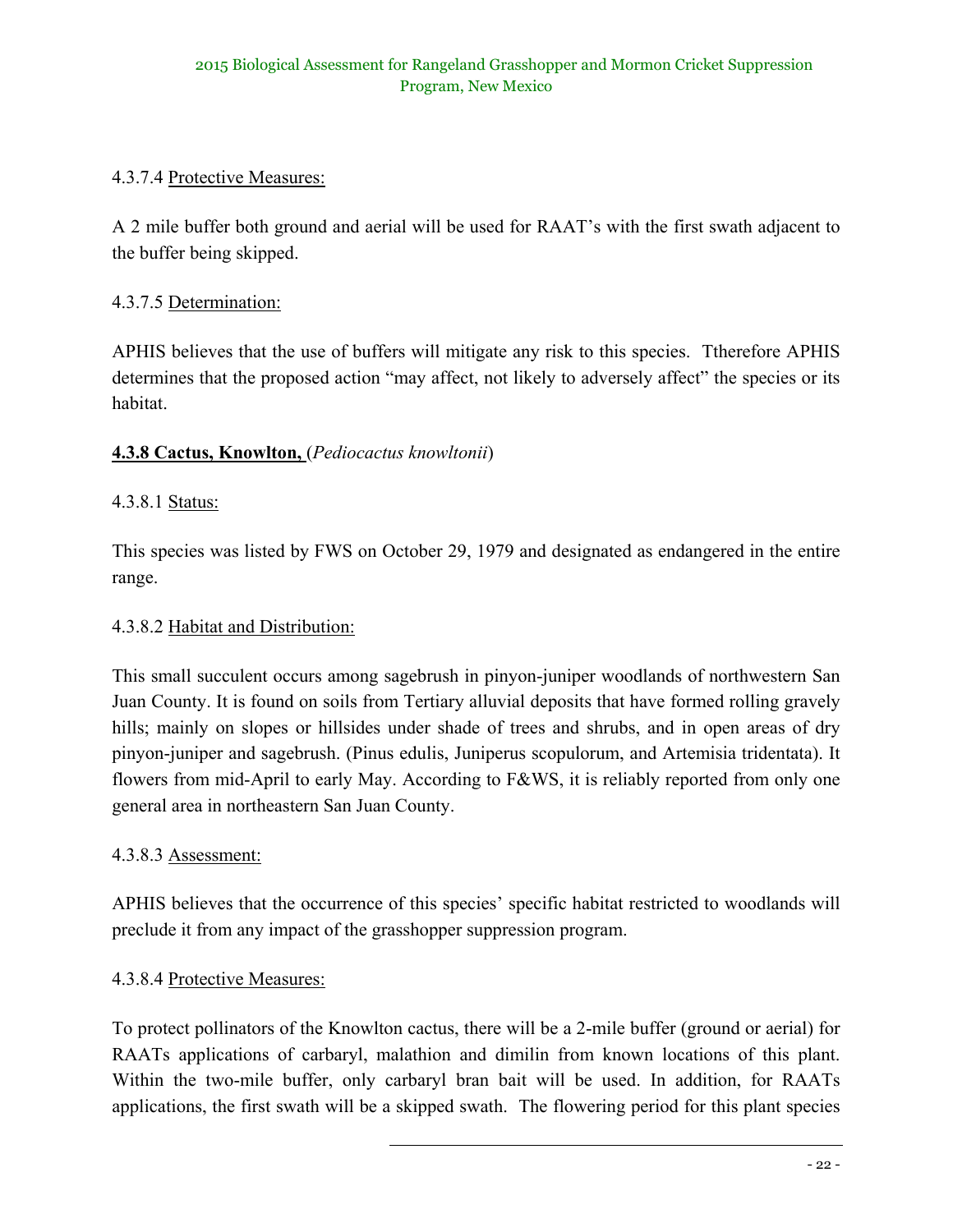is during mid-April to early May. Pollinators active during this time may be affected, but not adversely affected, by the proposed treatment.

# 4.3.8.5 Determination:

APHIS believes that the use of buffers will mitigate any risk to this species. Therefore APHIS determines that the proposed action "may affect, not likely to adversely affect" the species or its habitat.

### **4.3.9 Cactus, Mesa Verde,** (*Scleroocactus mesae-verdae)*

#### 4.3.9.1 Status:

This species was listed by FWS on October 30, 1979 and designated as threatened in the entire range.

#### 4.3.9.2 Habitat and Distribution:

This plant is found in barren areas of desert grassland on dry exposed hills and mesas of Mancos and Fruitland clay soils with typically high selenite. A common associate plant is Nuttall saltbush (Atriplex nutallii).

#### 4.3.9.3 Assessment:

APHIS reviewed the species habitat requirements, and believes that it is unlikely that any suppression applications would occur in these areas.

#### 4.3.9.4 Protective Measures:

To protect pollinators of the Mesa Verde cactus, there will be a 2-mile buffer (ground or aerial) for RAATs applications of carbaryl, malathion and dimilin from known locations of this plant. Within the two-mile buffer, only carbaryl bran bait will be used. In addition, for RAATs applications, the first swath will be a skipped swath. The flowering period for this plant species is during mid-April to early May. Pollinators active during this time may be affected, but not adversely affected, by the proposed treatment.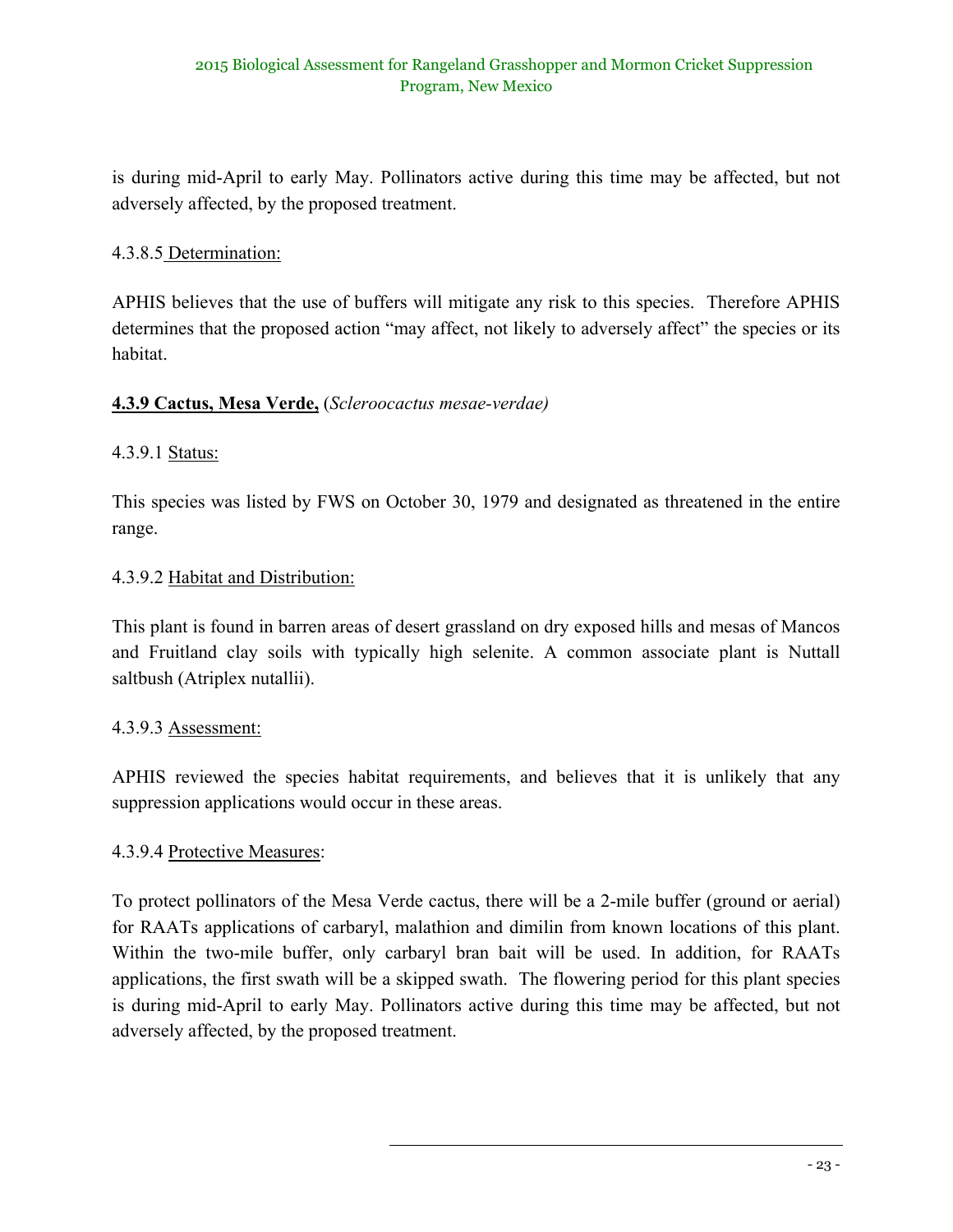# 4.3.9.5 Determination:

APHIS believes that the use of buffers will mitigate any risk to this species. Therefore APHIS determines that the proposed action "may affect, not likely to adversely affect" the species or its habitat.

# **4.3.10 Milk-vetch, Mancos,** (*Astragalus humillimus)*

# 4.3.10.1 Status:

This species was listed by FWS on June 27, 1985 and designated as endangered in the entire range.

### 4.3.10.2 Habitat and Distribution:

This plant is found on sandstone ledges or mesa tops, often in cracks in the sandstone substrate or in shallow pockets of sandy soil from Cretaceous origin in Mesa Verde soil series. It flowers from late April or early May. This species is only known from northwestern part of San Juan County.

#### 4.3.10.3 Assessment:

APHIS believes it would be able to identify habitat areas for this species to exclude these areas from suppression program application.

#### 4.3.10.4 Protective Measures:

To protect pollinators of the Mancos milk-vetch, there will be a 2-mile buffer (ground or aerial) for RAATs applications of carbaryl, malathion and dimilin from known locations of this plant. Within the two-mile buffer, only carbaryl bran bait will be used. In addition, for RAATs applications, the first swath will be a skipped swath. The flowering period for this plant species is during late-April to early May. Pollinators active during this time may be affected, but not adversely affected, by the proposed treatment.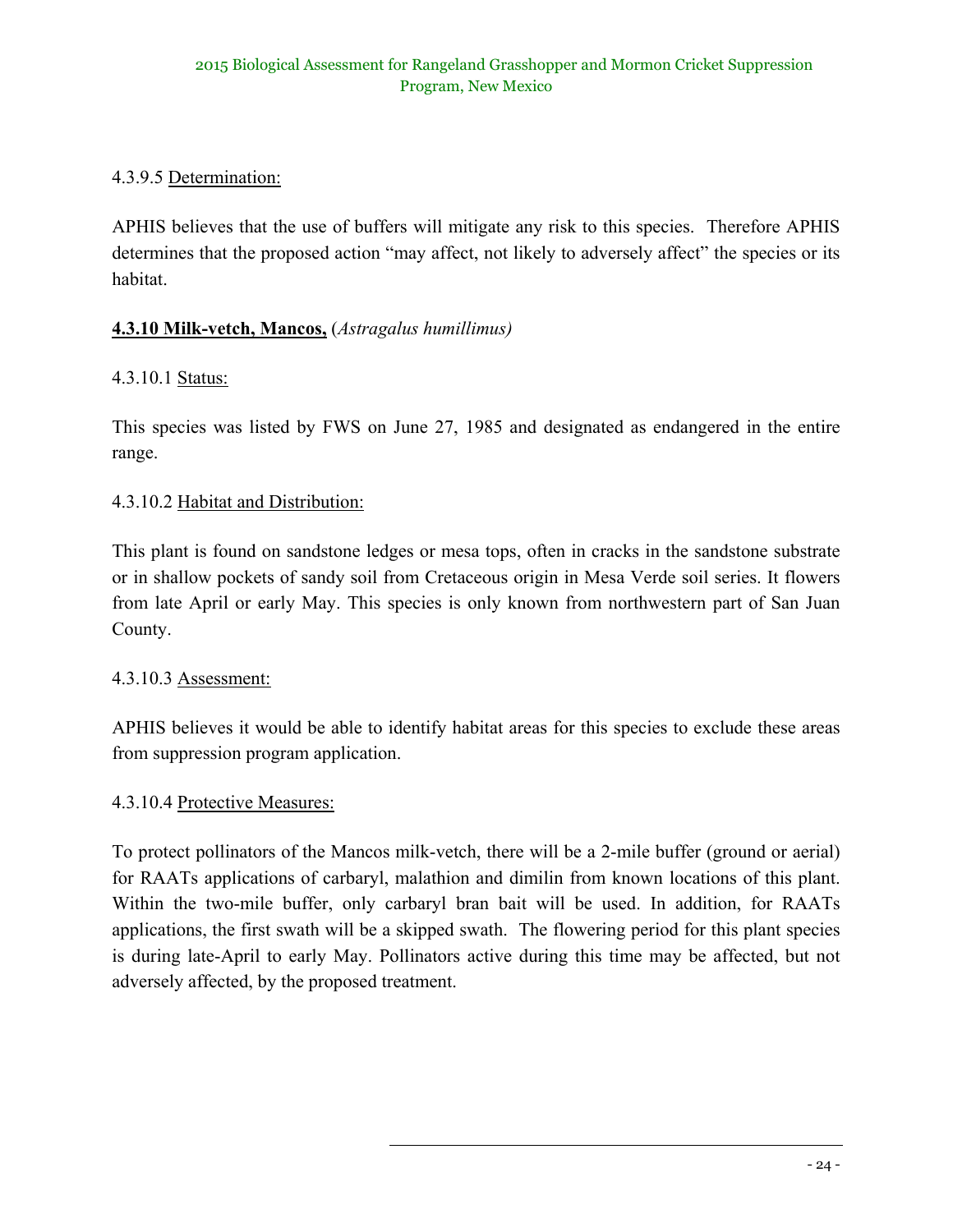# 4.3.10.5 Determination:

APHIS believes that the use of buffers will mitigate any risk to this species. Therefore APHIS determines that the proposed action "may affect, not likely to adversely affect" the species or its habitat.

# **4.3.11 Cactus, Sneed pincushion**, (*Coryphantha sneedi var. sneedii)*

# 4.3.11.1 Status:

This species was first listed by FWS on November 7, 1979 and designed as endangered on the entire range.

# 4.3.11.2 Habitat and Distribution:

This cactus grows in semi-desert grasslands or lechuguilla-sotol shrublands on limestone outcrops and rocky slopes, and is restricted to limestone outcrops and rocky slopes, growing in cracks on vertical cliffs or edges. It is known from the Anthony Gap in the Franklin Mountains and the southern end of the Organ Mountains in Dona Ana County, and in the Guadalupe Mountains of southern Eddy County.

# 4.3.11.3 Assessment:

APHIS avoids mesa and butte topography for the grasshopper suppression program. Adjacent areas will have protective measures provided.

# 4.3.11.4 Protective Measures:

A 2 mile buffer both ground and aerial will be used for RAATs with the first swath adjacent to the buffer being skipped.

# 4.3.11.5 Determination:

APHIS believes that the proposed buffers will adequately protect this species and its' habitat from any proposed treatment.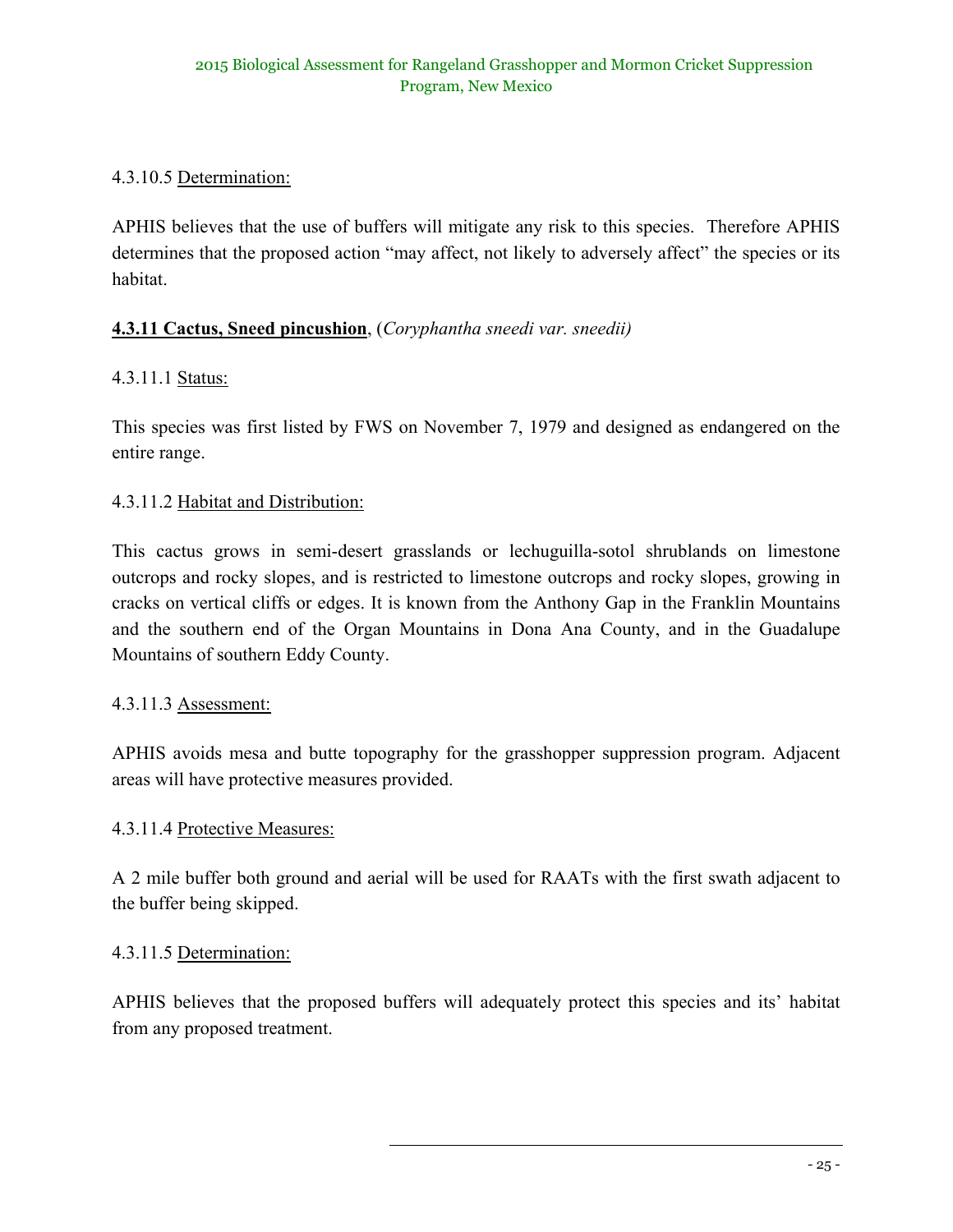# **4.3.12 Cactus, Lee pincushion,** (*Coryphantha sneedii var. leei)*

#### 4.3.12.1 Status:

This species was final listed by FWS on October 27, 1979, and designated as threatened on the entire range.

# 4.3.12.2 Habitat and Distribution:

This species is found in semi-desert grasslands in the Chihuahua Desert biome. It is restricted to limestone that is generally hard, resistant to erosion, and supports sparse low shrubs and other vegetation. Primarily found on north-facing slopes. It is only known to occur in the Carlsbad Caverns National Park in Eddy County.

#### 4.3.12.3 Assessment:

APHIS does not anticipate any proposed treatments within National Park Service boundaries. Should areas adjacent to these boundaries be considered, then the protective measures will be adequate.

#### 4.3.12.4 Protective Measures:

A 2 mile buffer both ground and aerial will be used for RAATs with the first swath adjacent to the buffer being skipped.

#### 4.3.12.5 Determination

APHIS believes that the use of buffers will mitigate any risk to this species or its habitat, and that grasshopper suppression program will not affect the species or its habitat

#### **4.3.13. Wild-buckwheat, gypsum,** (*Eriogonum gypsophilum)*

#### 4.3.13.1 Status:

First listed by FWS on January 19, 1981 and designated as threatened on the entire range.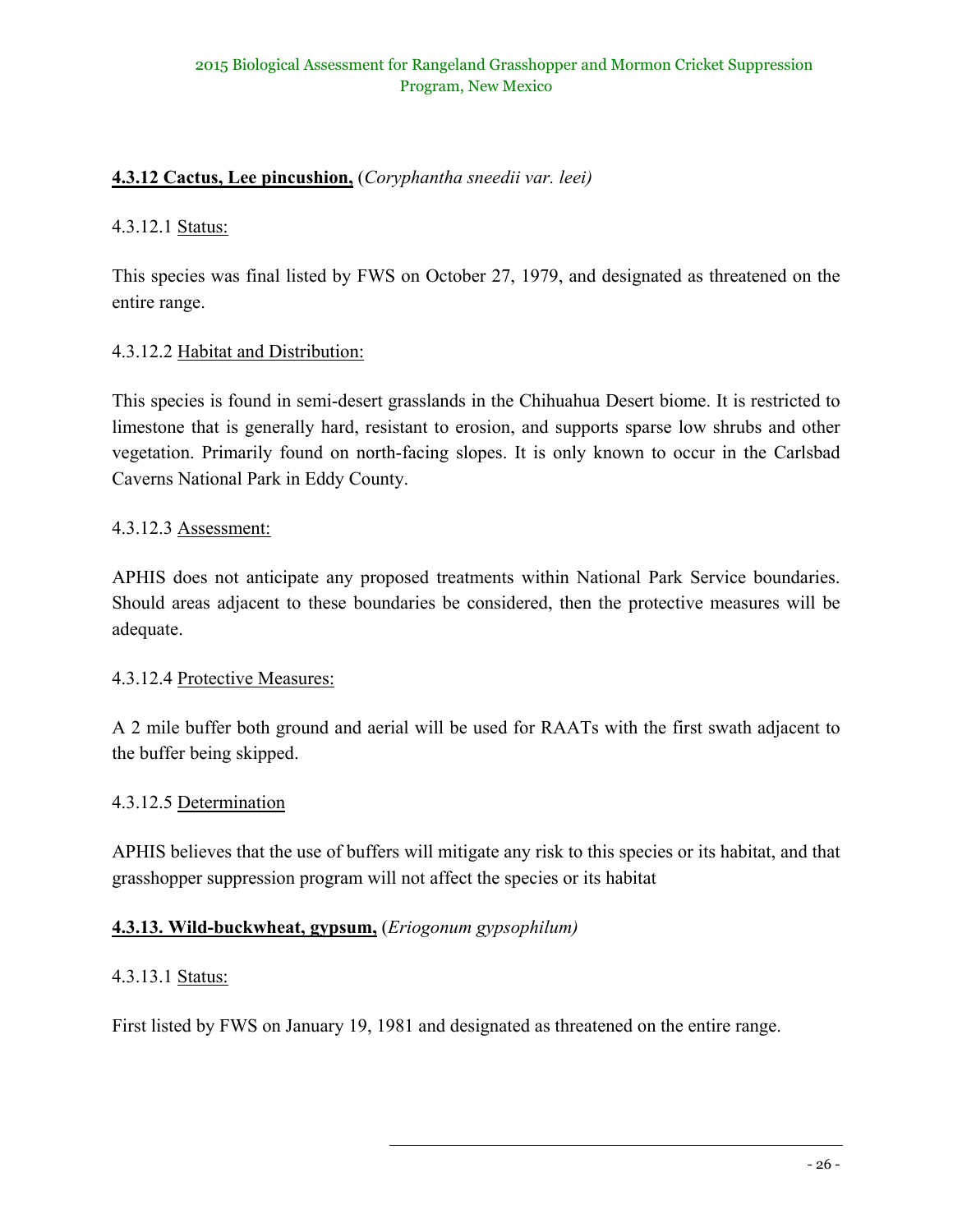# 4.3.13.2 Habitat and Distribution:

This species is reported only from 3 general locations in Eddy County. It is found in open, semiarid grama grasslands on gypsic soils.

# 4.3.13.3 Assessment:

APHIS believes that a grasshopper suppression program may affect this species, but not adversely affect the species or habitat.

### 4.3.13.4 Protective Measures:

APHIS will use a 0.5 miles buffer from known populations to protect this species.

#### 4.3.13.5 Determination:

APHIS believes that the use of buffers will mitigate any risk to this species or its habitat. Therefore APHIS determines that the proposed action "may affect, not likely to adversely affect" the species or its habitat.

#### **4.4 FISH Group:**

# **4.4.1 Minnow, Rio Grande silvery,** (*Hybognathus amarus)*

#### 4.4.1.1 Status:

This species was first listed by FWS on July 20, 1994 and designated endangered in the entire range. On February 19, 2003 critical habitat was designated in entire range.

#### 4.4.1.2 Habitat and Distribution:

This species is extirpated from most of its original reaches. Currently it is recorded as limited to the Rio Grande River between Cochiti Dam and Elephant Butte Reservoir. Prefer large streams with slow to moderate current over mud, sand, or gravel bottoms in perennial sections of this river or irrigation canals. It spawns in stiller water with sandy-silt streambeds.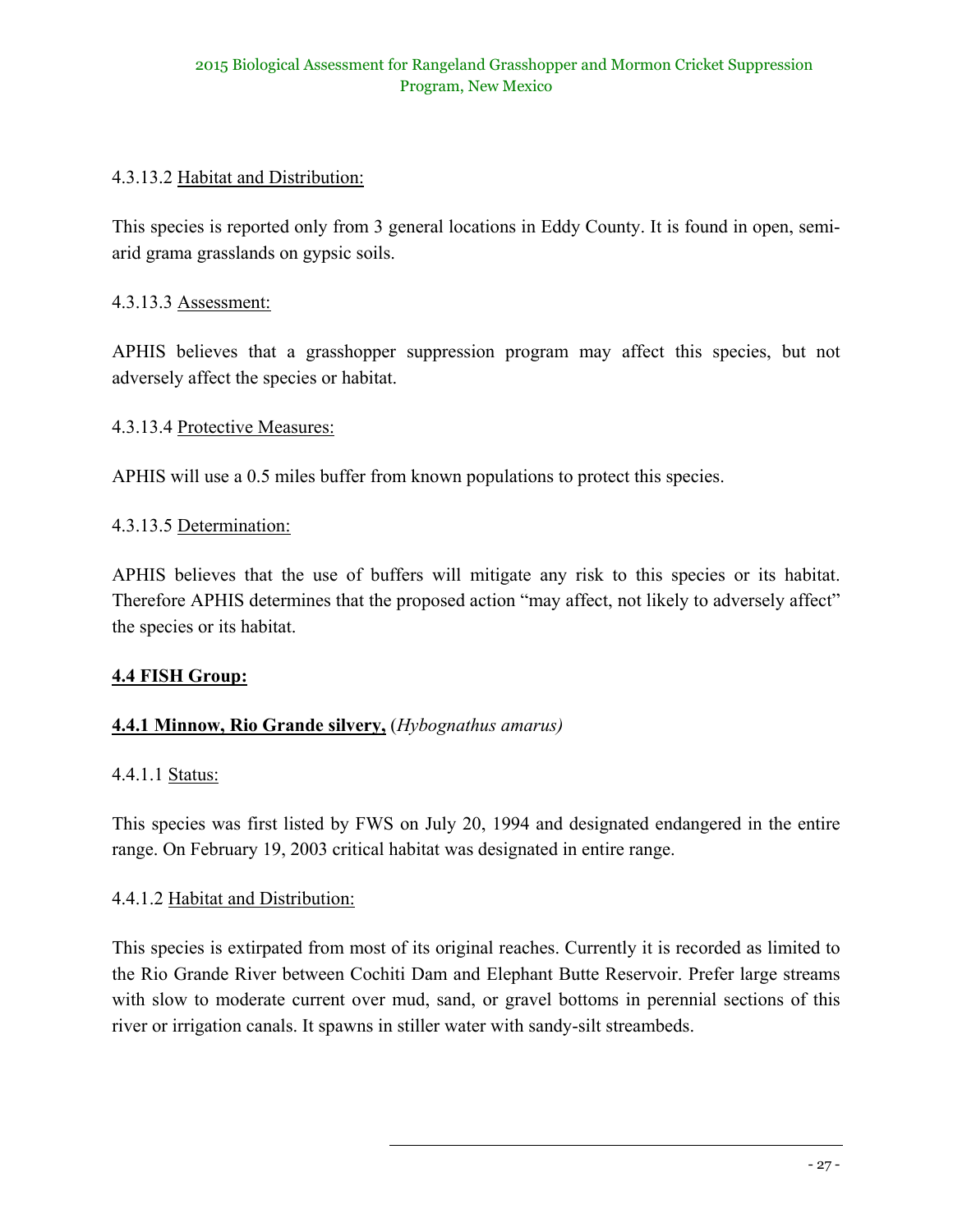# 4.4.1.3 Assessment:

APHIS believes that the buffers will adequately protect this species and its special habitat from any suppression program activity. APHIS does not do suppression applications near perennial waters.

### 4.4.1.4 Protective Measures:

To protect this species APHIS will use a 500 foot ground buffer and a 0.25 mile aerial buffer from the edge of any known locations or its critical habitat.

### 4.4.1.5 Determination:

APHIS believes that the proposed buffers will adequately protect this species and its' habitat from any proposed treatment. Therefore APHIS determines that the proposed action "may affect, not likely to adversely affect" the species or its habitat.

#### **4.4.2 Shiner, beautiful,** (*Cyprinella formosa)*

#### 4.4.2.1 Status:

This species was listed by FWS on August 31, 1984 and designated threatened in the entire range. There are no known locations of the species in the United States.

#### 4.4.2.2 Habitat and Distribution:

This fish is a mid-water column species, remaining near, but rarely within beds of plants or other cover along pond margins. This species spawns in late spring. Historically it occurred in the Mimbres River, and has been extirpated in the U.S since 1968, but persists in northern Mexico.

#### 4.4.2.3 Assessment:

APHIS does not do suppression applications near perennial waters.

#### 4.4.2.4 Protective Measures:

There are also no known locations of the species in New Mexico.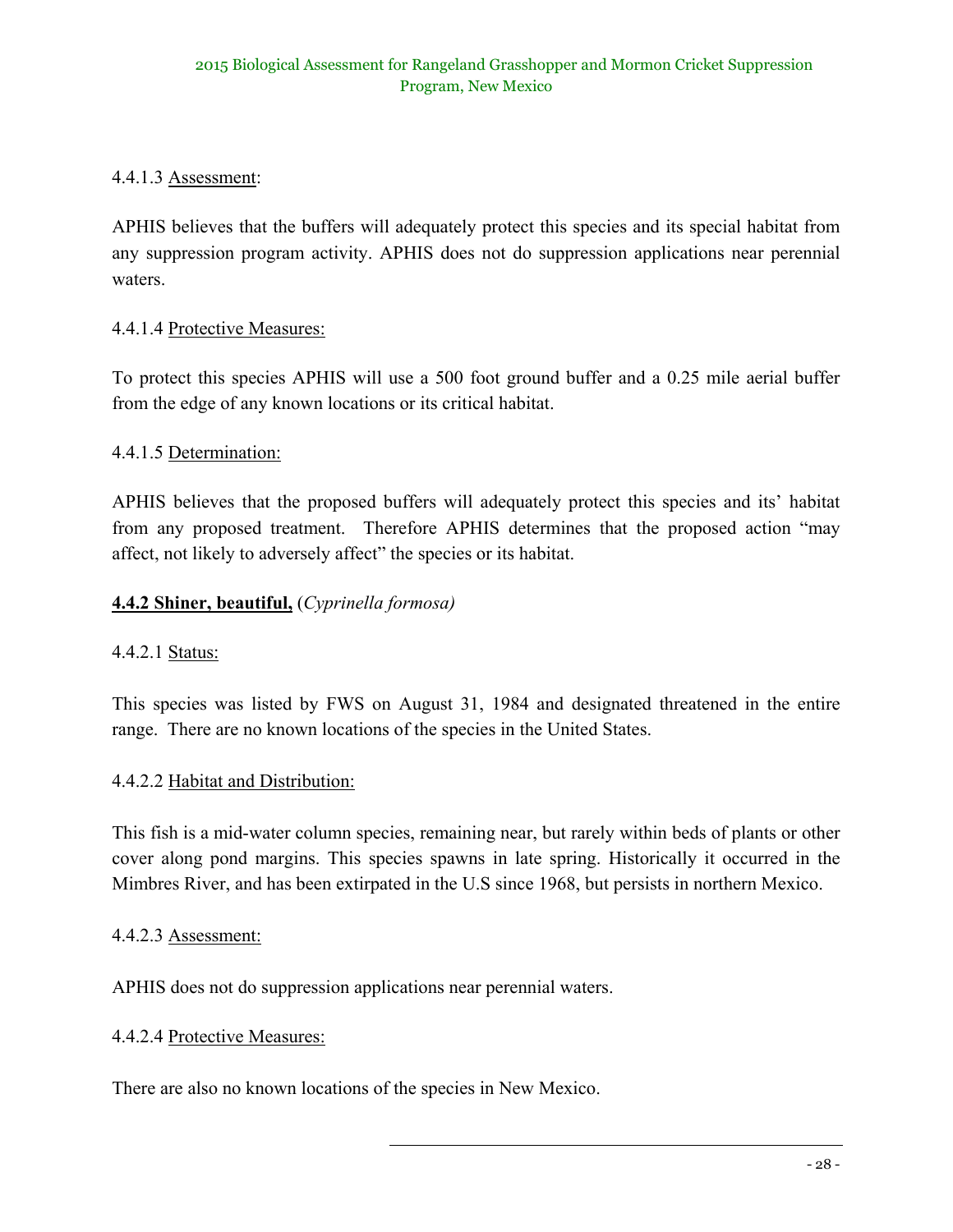### 4.4.2.5 Determination:

Because there are no known locations, APHIS determines the proposed action will have no effect on the species or its habitat.

# **4.4.3 Trout, Gila,** (*Oncorhynchus gilae)*

### 4.4.3.1 Status:

This species was listed by FWS on March 11, 1967 and designated endangered in the entire range; and on July 18, 2006 this specie's designation was changed to threatened.

### 4.4.3.2 Habitat and Distribution:

This fish inhabits clear, cold runs in mountain headwater streams that are typically narrow and shallow. During prolonged droughts it is confined to deep pools for survival, as well as where it usually congregates, if there is protective debris or plant beds.

#### 4.4.3.3 Assessment:

APHIS believes that the buffers will adequately protect this species and its special habitat from any suppression program activity. APHIS does not do suppression applications near perennial waters.

#### 4.4.3.4 Protective Measures:

To protect this species APHIS will use a 500 foot ground buffer and a 0.25 mile aerial buffer from the edge of any known locations or its critical habitat.

#### 4.4.3.5 Determination:

APHIS believes that the use of buffers will mitigate any risk to this species, and will not adversely affect the species or its habitat. Therefore APHIS determines that the proposed action "may affect, not likely to adversely affect" the species or its habitat.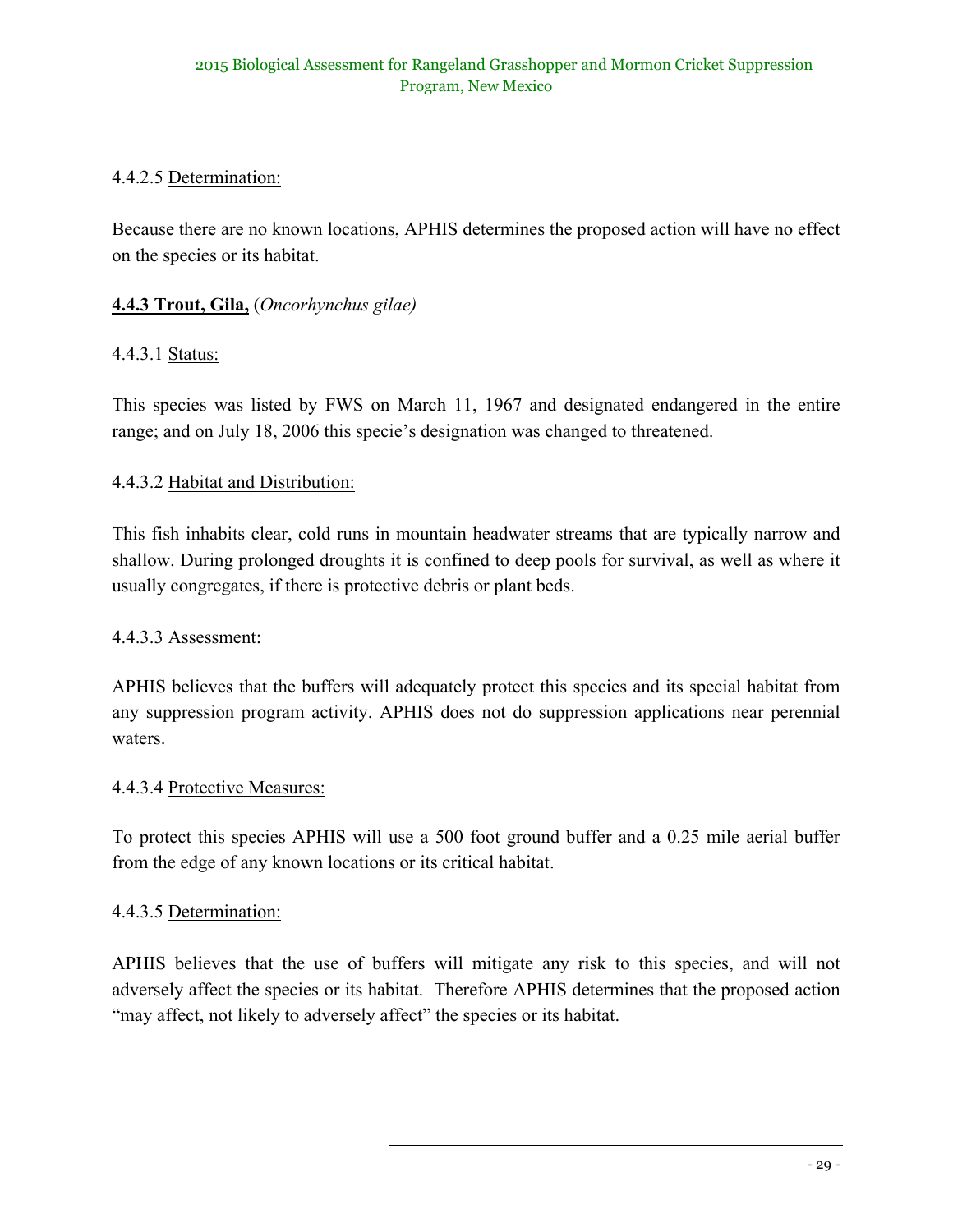# **4.4.4 Chub, Gila,** (*Gila intermedia)*

#### 4.4.4.1 Status:

This species was listed by FWS on August 9, 2002 and proposed endangered in the entire range. 4.4.4.2 Habitat and Distribution:

This fish commonly inhabits pools in smaller streams, springs, and cienegas, and can survive in small artificial impoundments. It prefers quiet, deep pools, and remains near cover, such as terrestrial vegetation, boulders, fallen branches, or logs. It has critical habitat designated for parts of the upper Gila reaches of Catron and Grant Counties.

#### 4.4.4.3 Assessment:

APHIS believes that the buffers will adequately protect this species and its special habitat from any suppression program activity. APHIS does not do suppression applications near perennial waters.

#### 4.4.4.4 Protective Measures:

To protect this species APHIS will use a 500 foot ground buffer and a 0.25 mile aerial buffer from the edge of any known locations or its critical habitat.

#### 4.4.4.5 Determination:

APHIS believes that the proposed buffers will adequately protect this species and its' habitat from any proposed treatment. Therefore APHIS determines that the proposed action "may affect, not likely to adversely affect" the species or its habitat.

#### **4.4.5 Minnow, Loach,** (*Tiaroga cobitis)*

#### 4.4.5.1 Status:

This species was listed by FWS on October 28, 1986 and designated threatened in the entire range.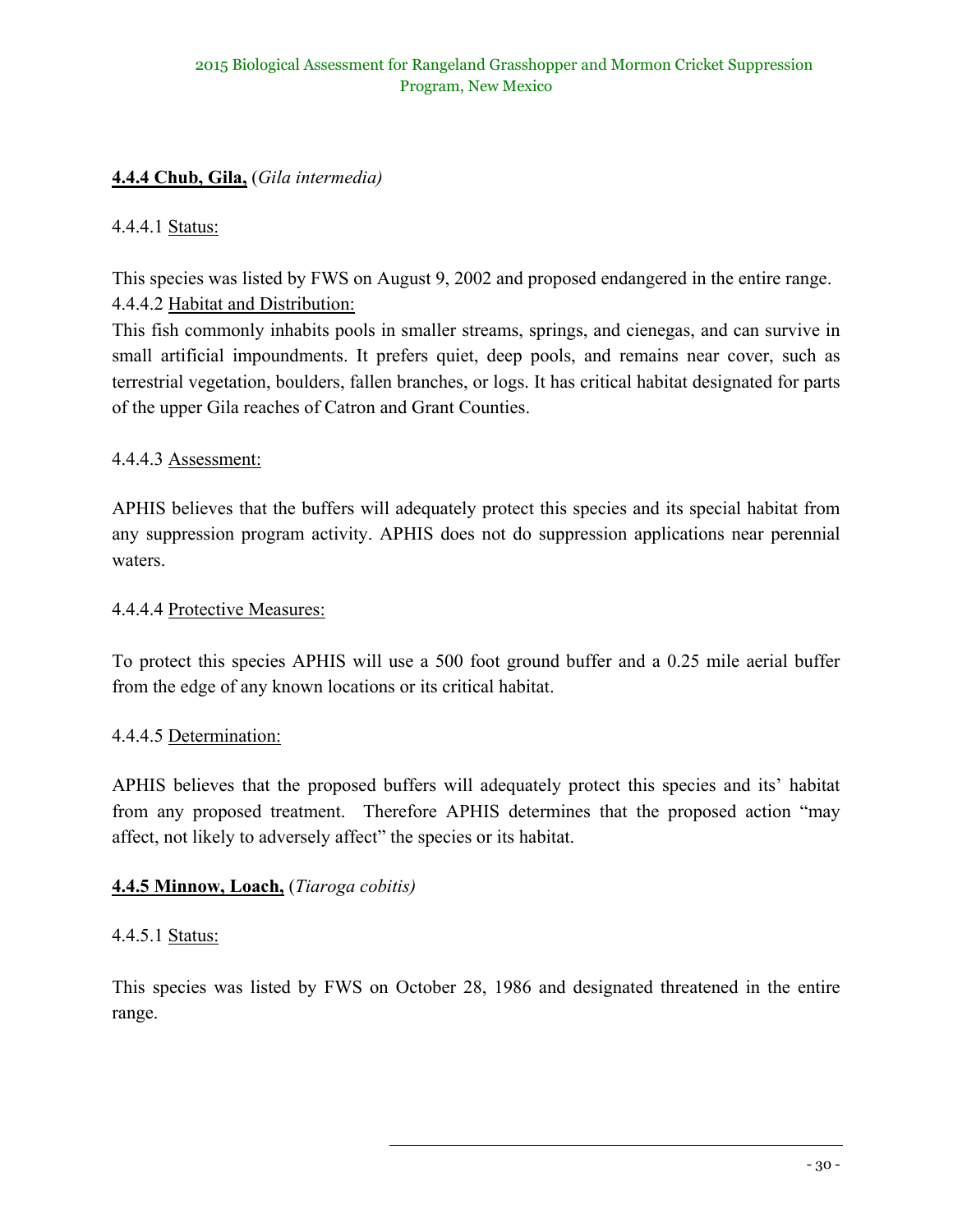# 4.4.5.2 Habitat and Distribution:

This fish prefers turbulent, rocky riffles in mainstream rivers and tributaries, and lives on the bottom of permanent flowing, unpolluted creeks. The most common habitat occupied by this species is relatively shallow with moderate to swift currents, and with gravel-to-cobble substrate. Recurrent flooding is important in keeping substrate free of sediments. This species is currently restricted to streams in the reaches of the upper Gila basin.

#### 4.4.5.3 Assessment:

APHIS believes that the buffer will adequately protect this species and its special habitat from any suppression program activity.

### 4.4.5.4 Protective Measures:

To protect this species APHIS will use a 500 foot ground buffer and a 0.25 mile aerial buffer from the edge of any known locations or its critical habitat.

#### 4.4.5.5 Determination:

APHIS believes that the proposed buffers will adequately protect this species and its' habitat from any proposed treatment. Therefore APHIS determines that the proposed action "may affect, not likely to adversely affect" the species or its habitat.

#### **4.4.6 Topminnow, Gila -- (incl.Yaqui),** (*Poeciliopsis occidentalis)*

#### 4.4.6.1 Status:

This species was final listed by FWS on March 11, 1967 and designated endangered in the U.S.A only.

#### 4.4.6.2 Habitat and Distribution:

This fish prefers shallow, warm, fairly quiet waters with dense vegetated margins. It occupies headwater springs and backwater areas of intermittent and perennial streams and marches. Currently the species is known to be in Arizona and Mexico.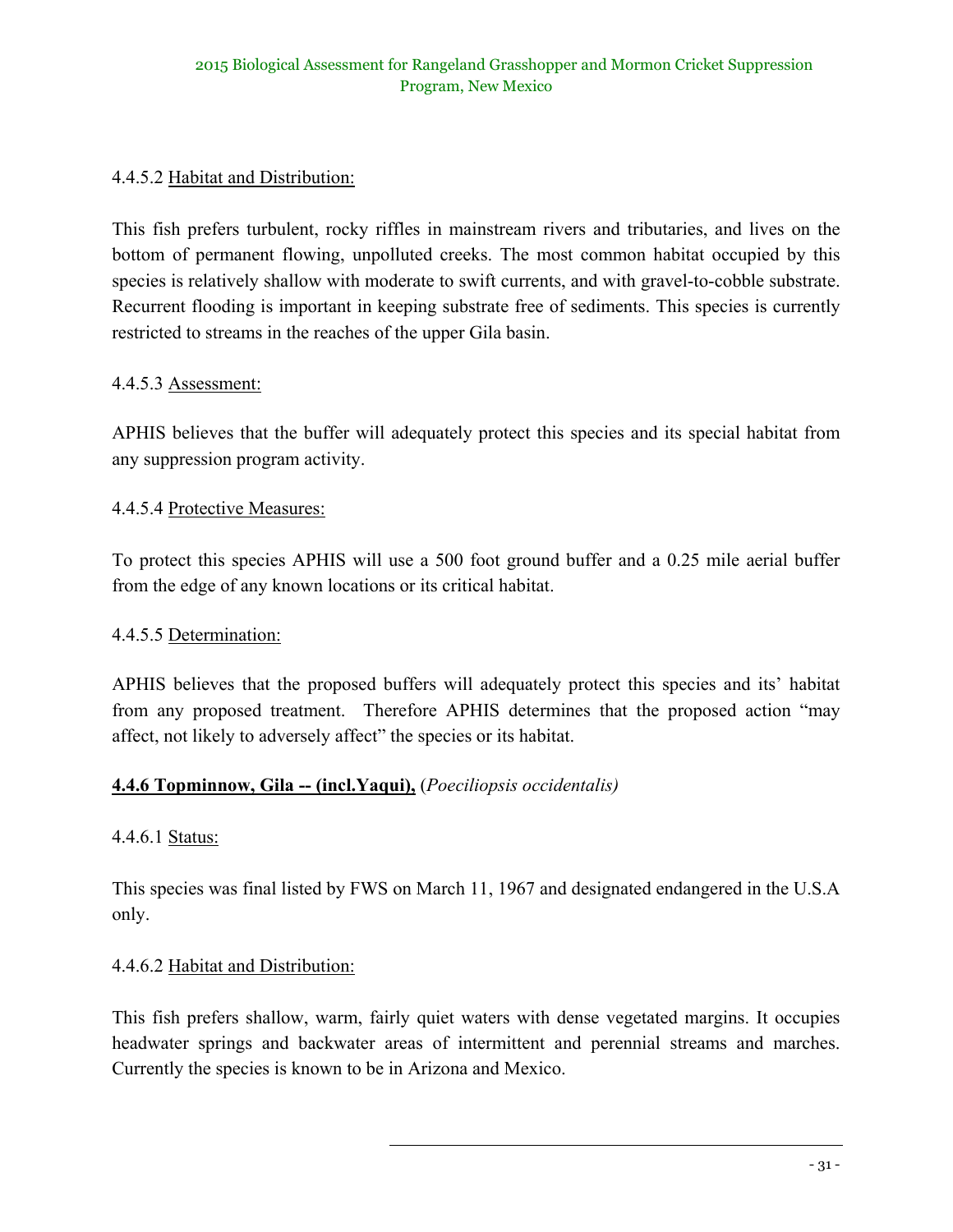# 4.4.6.3 Assessment:

APHIS believes that the buffer will adequately protect this species and its special habitat from any suppression program activity.

### 4.4.6.4 Protective Measures:

To protect this species APHIS will use a 500 foot ground buffer and a 0.25 mile aerial buffer from the edge of any known locations or its critical habitat.

#### 4.4.6.5 Determination:

APHIS believes that the proposed buffers will adequately protect this species and its' habitat from any proposed treatment. Therefore APHIS determines that the proposed action "may affect, not likely to adversely affect" the species or its habitat.

### **4.4.7 Spikedace,** (*Meda fulgida)*

#### 4.4.7.1 Status:

This species was listed by FWS on July 1, 1986 and designated threatened in the entire range.

#### 4.4.7.2 Habitat and Distribution:

This fish is endemic to the upper Gila River basin of Arizona and New Mexico. This species is found in moderate to large perennial streams with moderate to swift currents. The specific habitat for the spikedace consists of shear zones where rapid flow borders slower flow over shallow riffles with sand, gravel, and rubble bottoms.

#### 4.4.7.3 Assessment:

APHIS believes that the buffer will adequately protect this species and its special habitat from any suppression program activity.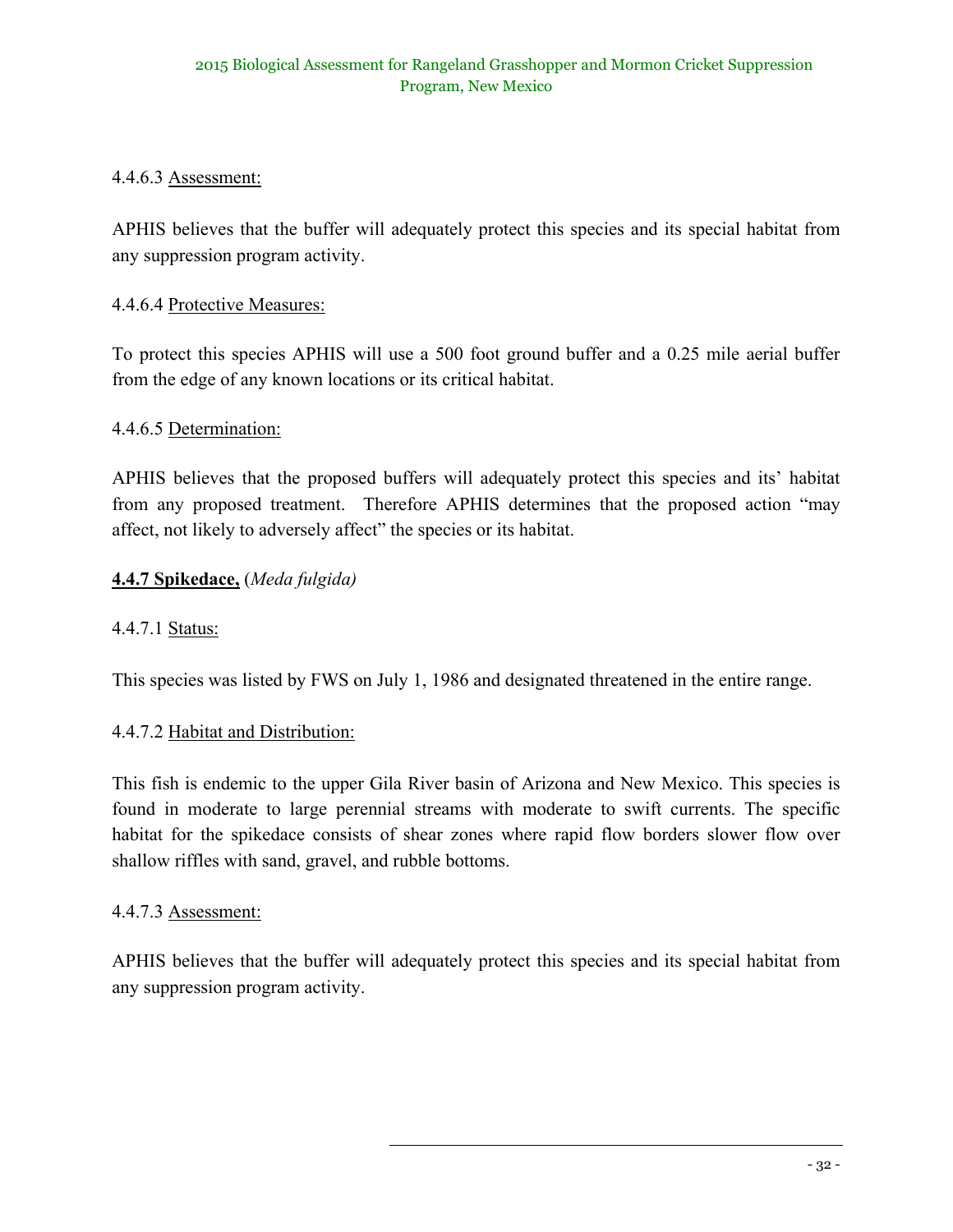# 4.4.7.4 Protective Measures:

To protect this species APHIS will use a 500 foot ground buffer and a 0.25 mile aerial buffer from the edge of any known locations or its critical habitat.

#### 4.4.7.5 Determination:

APHIS believes that the proposed buffers will adequately protect this species and its' habitat from any proposed treatment. Therefore APHIS determines that the proposed action "may affect, not likely to adversely affect" the species or its habitat.

### **4.4.8 Sucker, Zuni bluehead,** (*Catostomus discobolus yarrowi)*

#### 4.4.8.1 Status:

This species was listed as endangered by FWS on August 25, 2014 where it is known or believed to occur.

#### 4.4.8.2 Habitat and Distribution:

Currently found in a section of the Zuni River in McKinley and Cibola Counties of New Mexico and in Arizona.

#### 4.4.8.3 Assessment:

APHIS does not perform grasshopper suppression programs near riparian zones or perennial flowing waters.

#### 4.4.8.4 Protective measures:

APHIS will provide an aerial buffer of 0.25 mile, and a 500 feet ground buffer for UVL treatment from any permanent water.

#### 4.4.8.5 Determination:

APHIS believes that the proposed buffers will adequately protect this species and its' habitat from any proposed treatment. Therefore APHIS determines that the proposed action "may affect, not likely to adversely affect" the species or its habitat.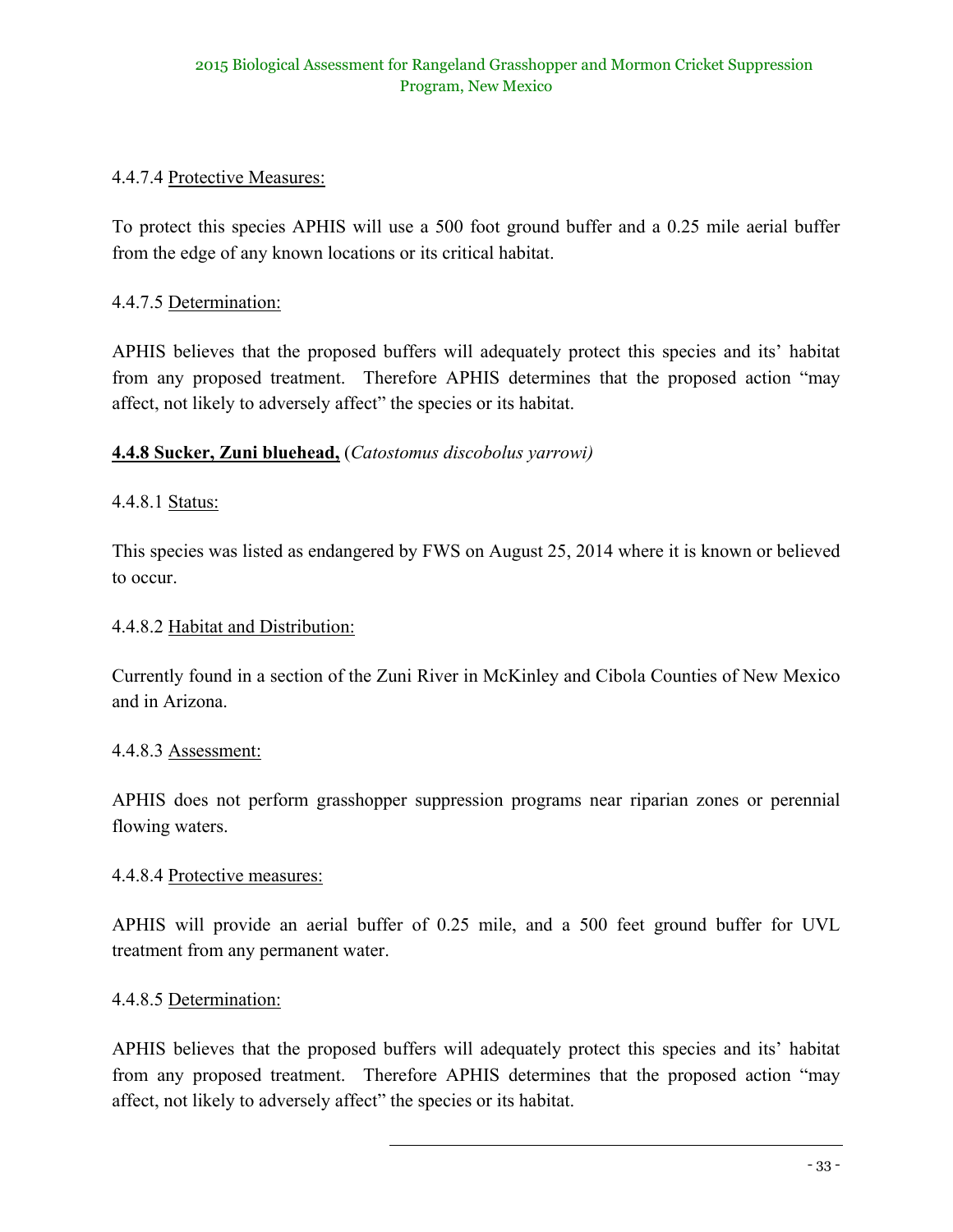# **4.4.9 Pikeminnow (=squawfish), Colorado,** (*Ptychocheilus lucius)*

### 4.4.9.1 Status:

The species was listed by FWS on March 11, 1967 and designated as endangered in the entire range. On March 21, 1994 critical habitat was listed.

# 4.4.9.2 Habitat and Distribution:

This fish is mainly frequents shorelines over sand in medium to large rivers, Adults use various aquatic habitats from turbid strongly flowing water, eddies, runs, flooded bottoms to backwaters, although the young prefer small, quiet backwaters. Currently found in the Animas and San Juan Rivers.

### 4.4.9.3 Assessment:

APHIS does not perform grasshopper suppression programs near edges of riparian zones or perennial flowing waters.

#### 4.4.9.4 Protective measures:

APHIS will provide an aerial buffer of 0.25 mile and a ground buffer of 500 feet for UVL treatments from any permanent water.

#### 4.4.9.5 Determination:

APHIS believes there will be no effect on this species or its habitat.

#### **4.4.10 Sucker, razorback,** (*Xyrauchen texanus)*

#### 4.4.10.1 Status:

The species was listed by the FWS on October 23, 1991 and designated endangered in the entire range. Final critical habitat was listed on March 21, 1994.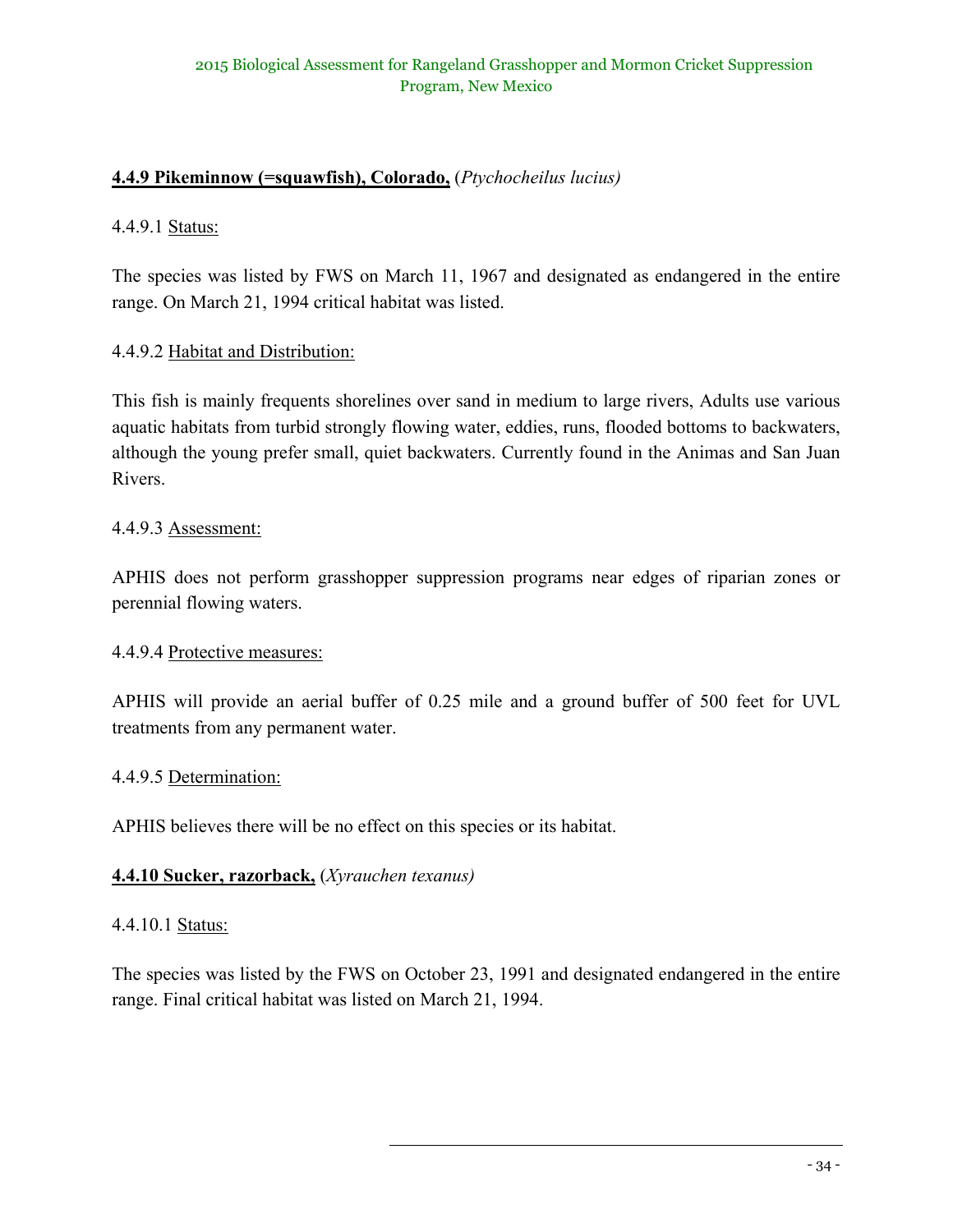# 4.4.10.2 Habitat and Distribution:

This fish apparently uses a wide variety of lacustrine, riverine and palustrine habitats including backwaters, sloughs, oxbow lakes, and seasonally inundated flood plains. It appears to prefer shallow swift waters of mid-channel sandbars during summer months, and slow runs, slack waters and eddies in the winter. Currently for New Mexico, only recorded in the San Juan River.

### 4.4.10.3 Assessment:

APHIS does not perform grasshopper suppression programs near riparian zones or perennial flowing waters.

### 4.4.10.4 Protective measures:

APHIS will provide an aerial buffer of 0.25 mile and a ground buffer of 500 feet for UVL treatments from any permanent water.

#### 4.4.10.5 Determination:

APHIS believes there will be no effect on this species or its habitat.

# **4.4.11 Shiner, Arkansas River,** (*Notropis girardi)*

#### 4.4.11.1 Status:

The Arkansas River shiner was listed as threatened by FWS on November 23, 1998. On August 1, 2005, a proposal for critical habitat designation was issued.

#### 4.4.11.2 Habitat and Distribution:

Historically and currently found in Harding, Quay and Union Counties along the perennial Southern Canadian River watershed. This species typically occurs in turbid waters of broad, shallow, unshaded channels of creeks and of small to moderate rivers, over mostly silt and shifting sand bottom. Spawning may occur from early May to August.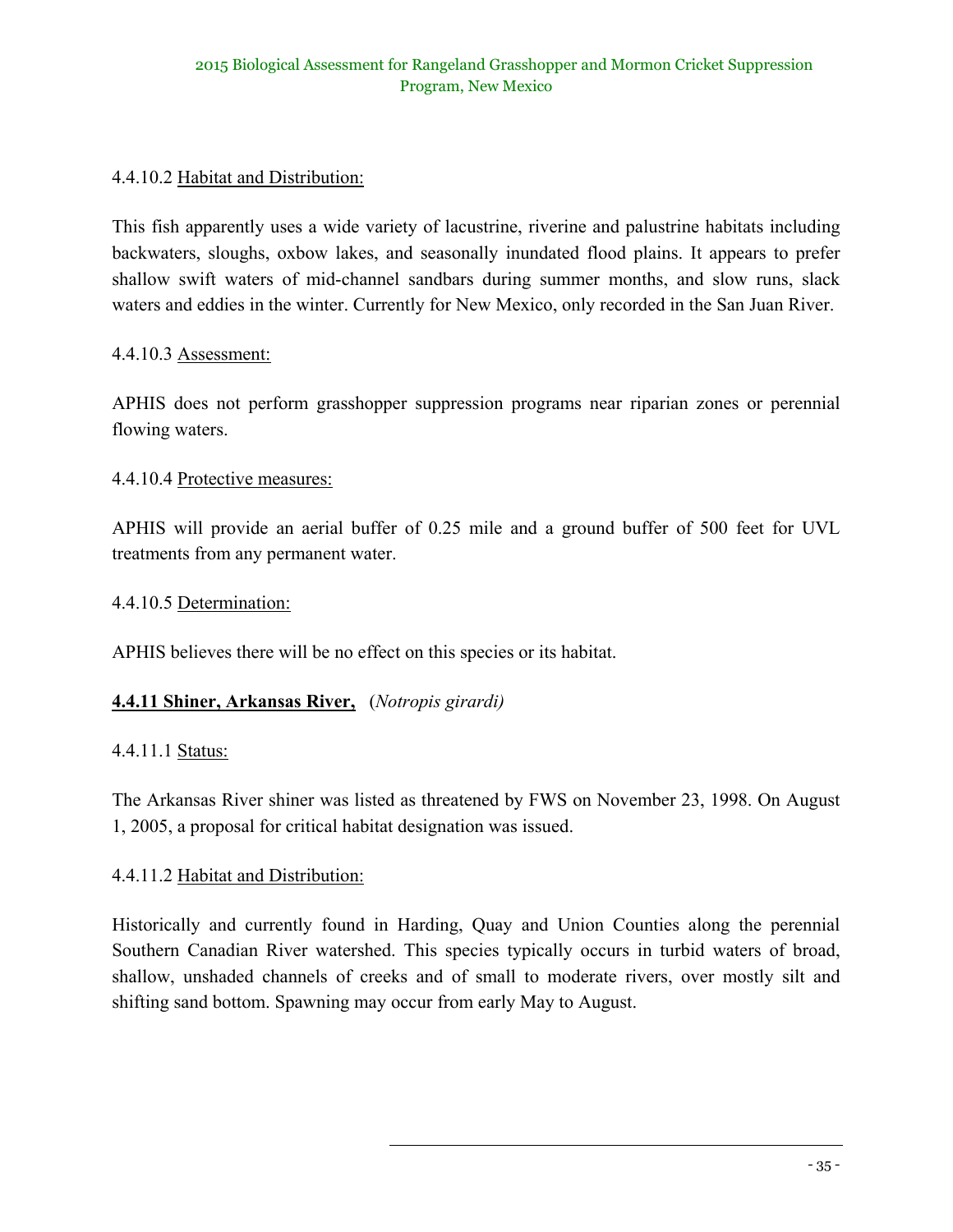### 4.4.11.3 Assessment:

APHIS does not perform grasshopper suppression programs near riparian zones or perennial flowing waters.

#### 4.4.11.4 Protective measures:

APHIS will provide an aerial buffer of 0.25 mile, and a 500 feet ground buffer for UVL treatment from any permanent water.

#### 4.4.11.5 Determination:

APHIS believes there will be no effect on this species or its habitat.

### **4.4.12 Shiner, Pecos bluntnose**, (*Notropis simus pecosensis)*

### 4.4.12.1 Status:

The Pecos Bluntnose shiner was listed as threatened by FWS on February 20, 1987 along the entire range.

#### 4.4.12.2 Habitat and Distribution:

This subspecies historically was found from Santa Rosa Lake downstream along the Pecos River to Carlsbad, New Mexico. Currently the species is reported from near Fort Sumner downstream to Artesia, New Mexico. It is most frequently encountered in the main stream channel, over a sandy substrate with low velocity water flow.

#### 4.4.12.3 Assessment:

APHIS does not perform grasshopper suppression programs near riparian zones or perennial flowing waters.

#### 4.4.12.4 Protective measures:

APHIS will provide an aerial buffer of 0.25 mile and a ground buffer of 500 feet for UVL treatments from any permanent water.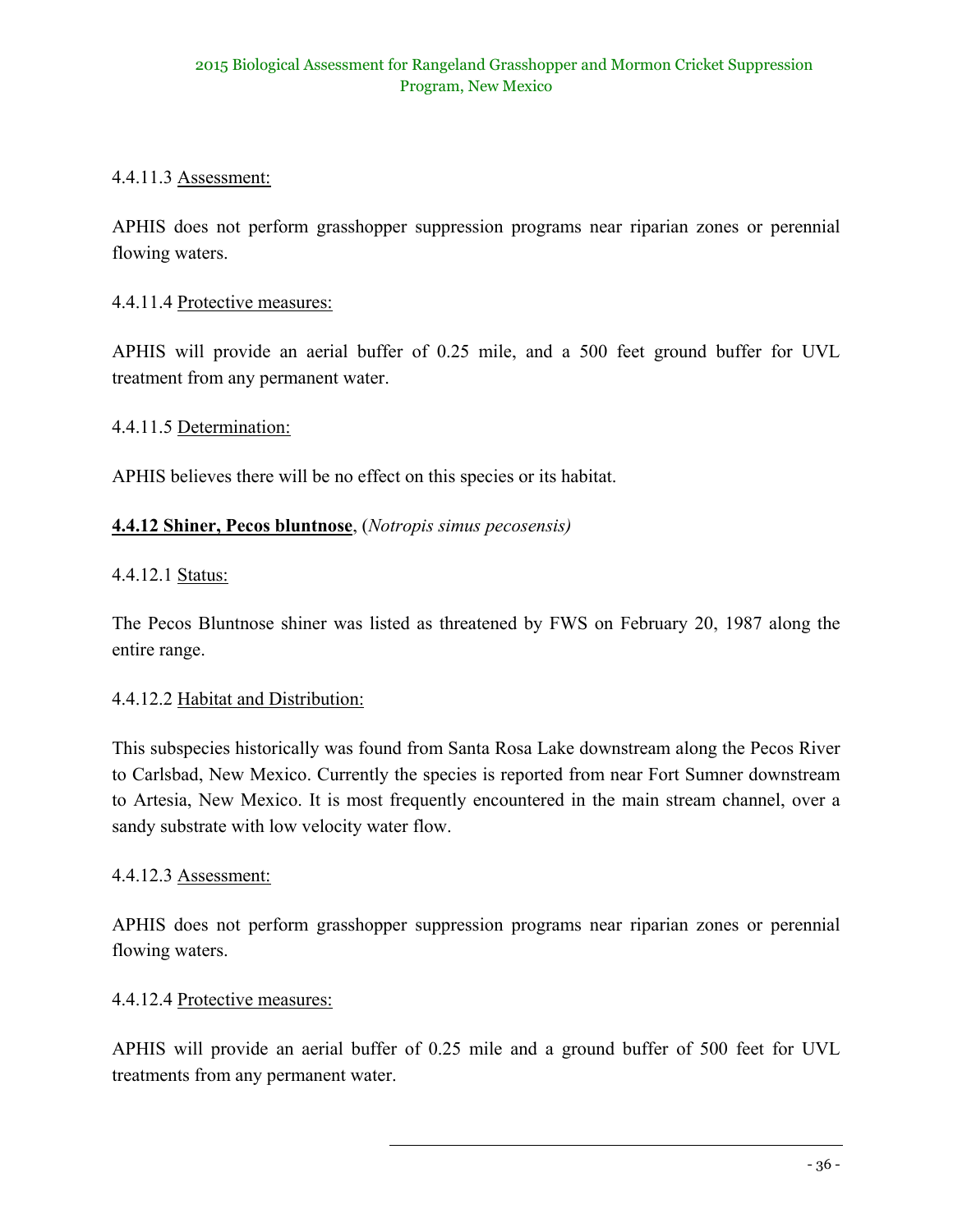# 4.4.12.5 Determination:

APHIS believes there will be no effect on this species or its habitat.

### **4.4.13 Gambusia, Pecos,** (*Gambusia noblis)*

### 4.4.13.1 Status:

This species was first listed by FWS on October 13, 1970, and designated endangered on the entire range.

### 4.4.13.2 Habitat and Distribution:

This species is lives in the Pecos River channels and its spring-fed creeks in Chaves, De Baca and Eddy Counties. It is found typically in the shallow margins of clear vegetated bottom spring waters (pools and overflows) that have a stable flow and constant temperature.

#### 4.4.13.3 Assessment:

APHIS does not perform grasshopper suppression programs near riparian zones or perennial flowing waters.

#### 4.4.13.4 Protective measures:

APHIS will provide an aerial buffer of 0.25 mile, and a 500 feet ground buffer for UVL treatment from any permanent water.

#### 4.4.13.5 Determination:

APHIS believes there will be no effect on this species or its habitat.

#### **4.4.14 Chub, Chihuahua,** (*Gila nigrescens)*

#### 4.4.14.1 Status:

This species was listed by the FWS on October 11, 1983 as designated as threatened in the entire range.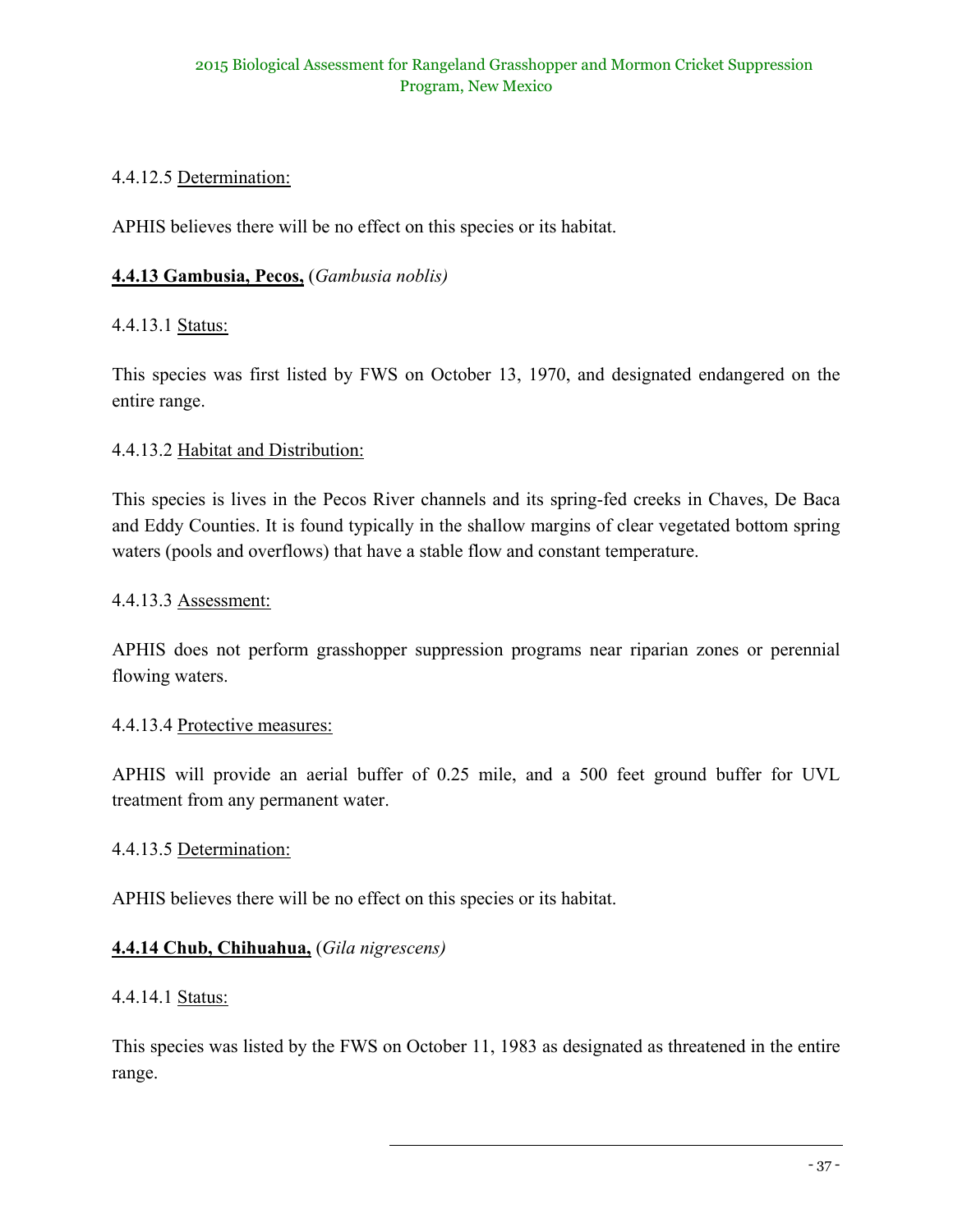# 4.4.14.2 Habitat and Distribution:

This species inhabits deep quiet pools with undercut banks or over-hanging vegetation which provide both escape cover and suitable foraging. Juveniles tend to inhabit shallower areas with or without cover. It is presently endemic only to stretches of the Mimbres River and its spring fed tributaries.

#### 4.4.14.3 Assessment:

APHIS does not perform grasshopper suppression programs near riparian zones or perennial flowing waters.

### 4.4.14.4 Protective measures:

APHIS will provide an aerial buffer of 0.25 mile, and a 500 feet ground buffer for UVL treatment from any permanent water.

#### 4.4.14.5 Determination:

APHIS does not perform grasshopper suppression programs near riparian zones or perennial flowing waters. APHIS believes there will be no effect on this species or its habitat.

# **4.4.15 Chub, Roundtail,** (*Gila robusta)*

#### 4.4.15.1 Status:

This species was proposed as a threatened candidate for listing. A FWS status review for this species in the lower Colorado River basin in Arizona and New Mexico began in March 2009. 4.4.15.2 Habitat and Distribution:

This fish commonly inhabits often open areas of deep pools and eddies of mid-sized to large stream throughout its range, and can survive in small artificial impoundments. It often is associated with areas of cover near deep pools such as boulders, overhanging cliffs, undercut banks and terrestrial vegetation.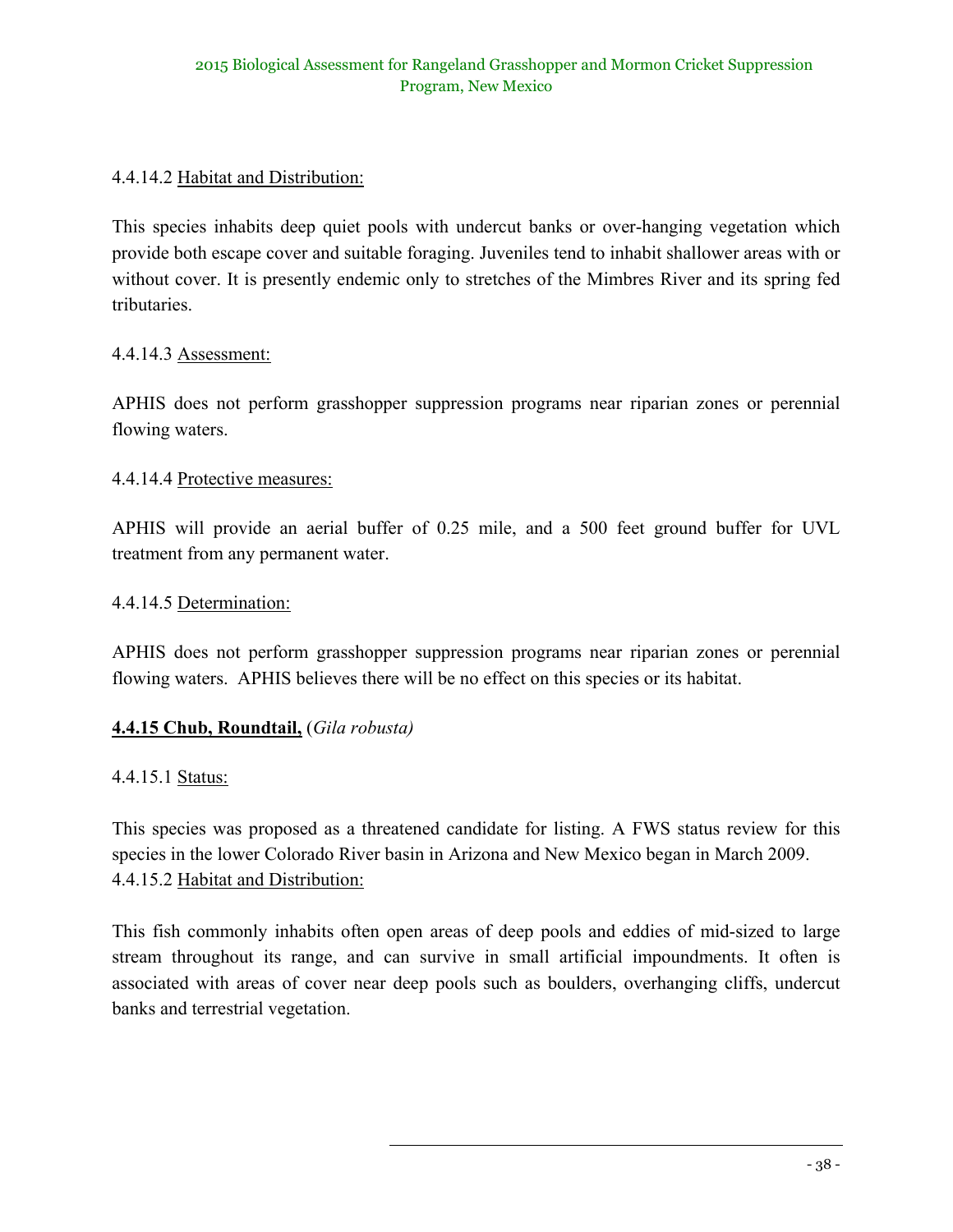# 4.4.15.3 Assessment:

APHIS believes that the buffers will adequately protect this species and its special habitat from any suppression program activity. APHIS does not do suppression applications near perennial waters.

### 4.4.15.4 Protective Measures:

To protect this species APHIS will use a 500 foot ground buffer and a 0.25 mile aerial buffer from the edge of any known locations or its critical habitat.

### 4.4.15.5 Determination:

APHIS believes that the proposed buffers will adequately protect this species and its habitat from any proposed treatment. APHIS believes there will be no effect on this species or its habitat.

### **4.5 ARTHROPOD - Invertebrate Group:**

#### **4.5.1 Amphipod, Noel's,** (*Gammarus desperatus)*

#### 4.5.1.1 Status:

The final rule for this species was listed by FWS on August 9, 2005 and designated endangered with critical habitat.

#### 4.5.1.2 Habitat and Distribution:

This species is a freshwater crustacean known only from one location in Chaves County. It is found in isolated limestone and gypsum springs, seeps, and wetlands located in and around Roswell.

#### 4.5.1.3 Assessment:

APHIS does not perform grasshopper suppression programs near riparian zones or perennial flowing waters.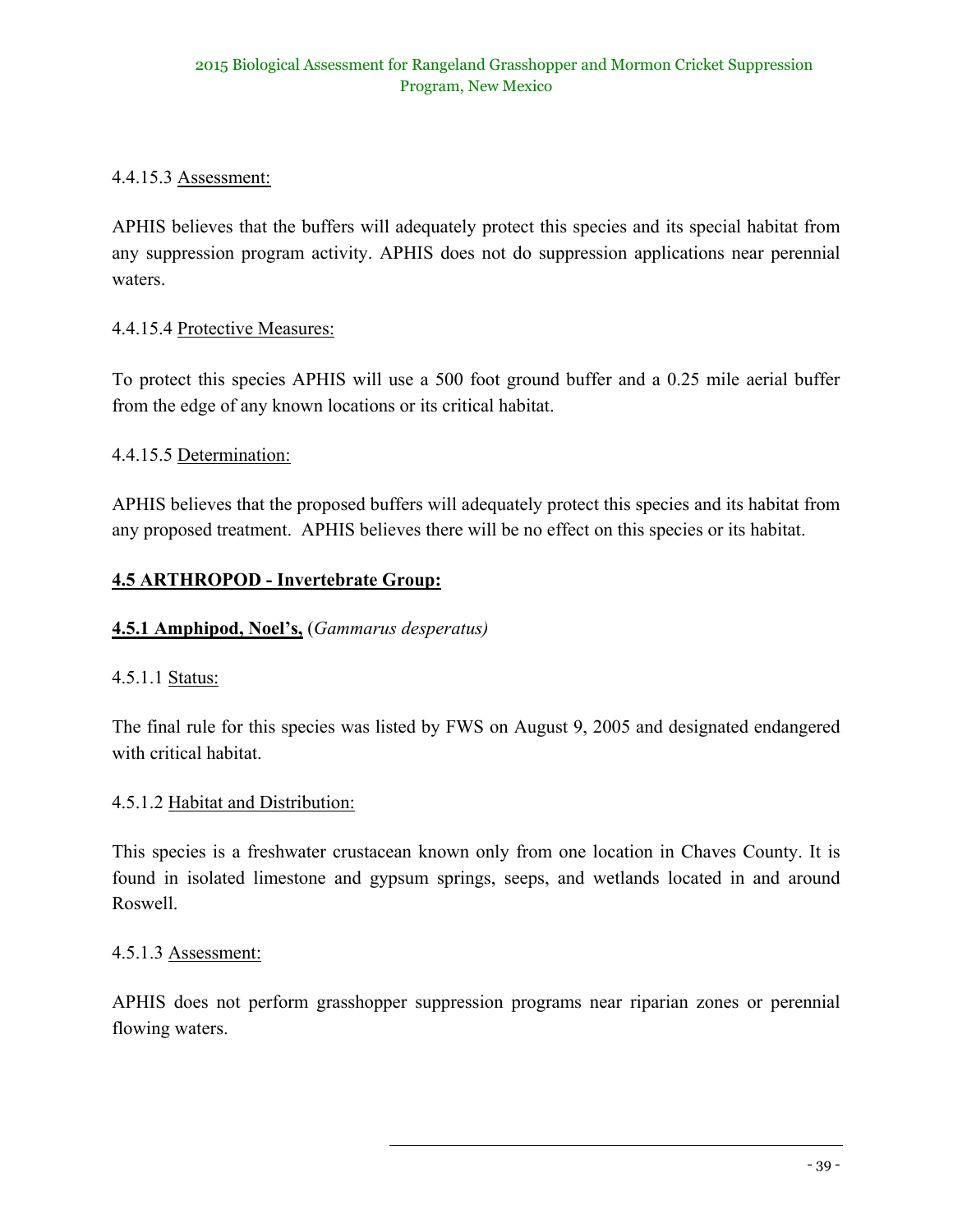# 4.5.1.4 Protective Measures:

APHIS will provide an aerial buffer of 0.25 mile and a ground buffer of 500 feet for UVL treatments from any permanent water.

#### 4.5.1.5 Determination:

APHIS believes there will be no effect on this species or its habitat.

### **4.5.2 Isopod, Socorro,** (*Thermosphaeroma thermphilus)*

#### 4.5.2.1 Status:

This species was listed by FWS on March 27, 1978 and designated endangered in entire range.

### 4.5.2.2 Habitat and Distribution:

This species is endemic to three thematic springs (Socorro, Sedillo, and Cook) in Socorro County. It occupies the outflow of warm springs with a constant temperature around 32 degree C and less than 1/3 meter in depth.

#### 4.5.2.3 Assessment:

APHIS believes that the buffers will adequately protect this species and its special habitat from any suppression program activity. APHIS does not do suppression applications near perennial or spring waters.

#### 4.5.2.4 Protective Measures:

To protect this species APHIS will use a 500 foot ground buffer and a 0.25 mile aerial buffer from the edge of any known locations or its critical habitat.

#### 4.5.2.5 Determination:

APHIS believes that the buffer will adequately protect this species and its special habitat from any suppression program activity. APHIS believes there will be no effect on this species or its habitat.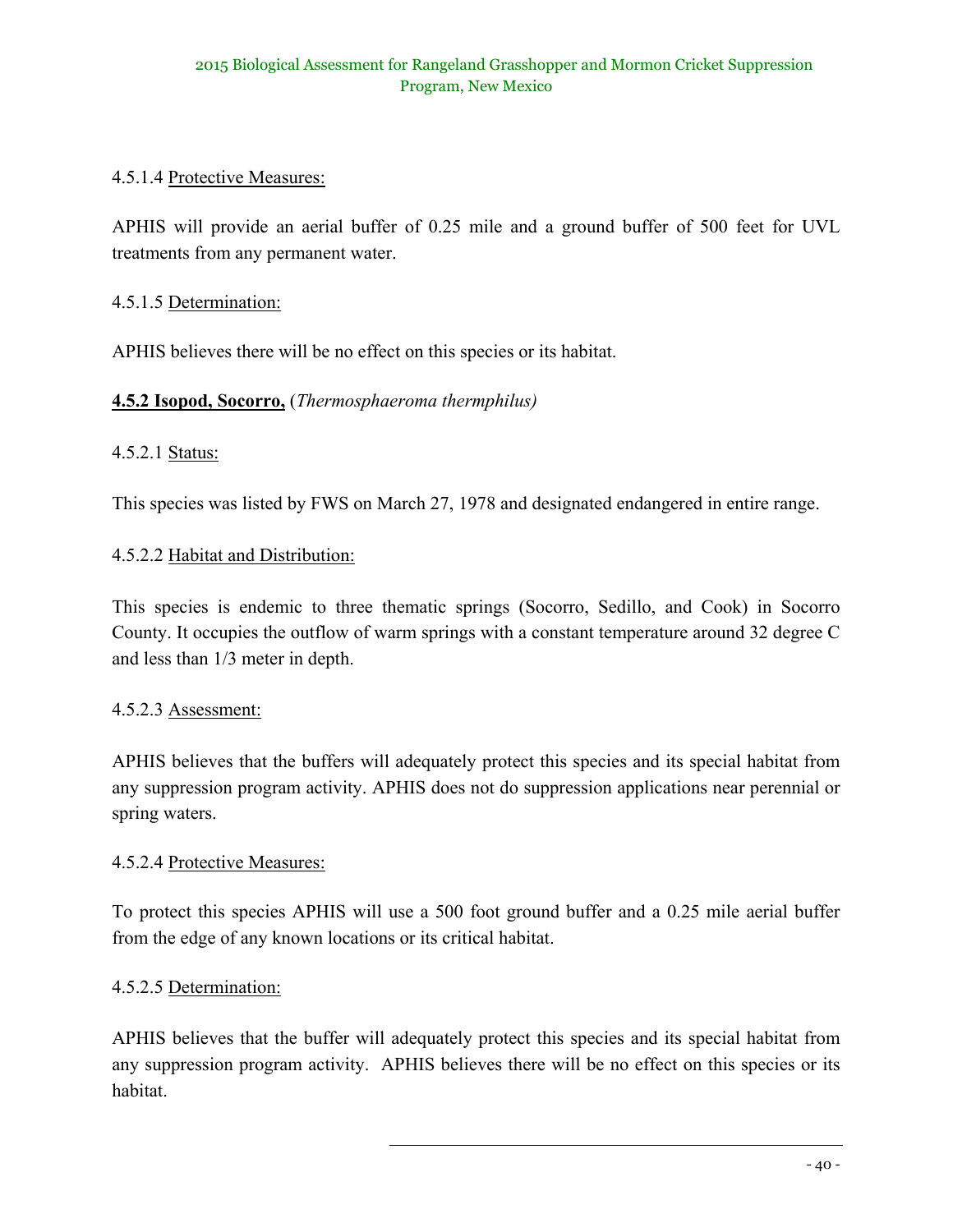# **4.6 REPTILE Group:**

# **4.6.1 Rattlesnake, New Mexican ridge-nosed**, (*Crotalus willardi obscurus)*

#### 4.6.1.1 Status:

This species was listed by FWS on August 4, 1978 and designated threatened in the entire range.

#### 4.6.1.2 Habitat and Distribution:

This snake appears to be endemic to Hidalgo County only. It is found at higher elevations (6,200 to 8,500 feet) in the Animas Mountains. This area has a gambel's oak (Quercus gambelii), mountain mahogany (Cercocarpus spp.) and juniper (Juniperus spp.) plant association.

#### 4.6.1.3 Assessment:

APHIS grasshopper suppression historically has not been done, nor is it expected in the future, in this biome and topography.

#### 4.6.1.4 Protective Measures:

None planned. APHIS will consult with F&WS should such program action be needed in this biome.

#### 4.6.1.5 Determination:

APHIS believes that a buffer agreed upon by F&WS will adequately protect this species and its special habitat from any suppression program activity. APHIS believes there will be no effect on this species or its habitat.

#### **4.6.2 Snake, narrow-headed garter,** (*Thamnophis rufipunctatus*)

#### 4.6.2.1 Status:

The narrow-headed gartersnake was listed by FWS and designated as a threatened species with critical habitat on July 8, 2014.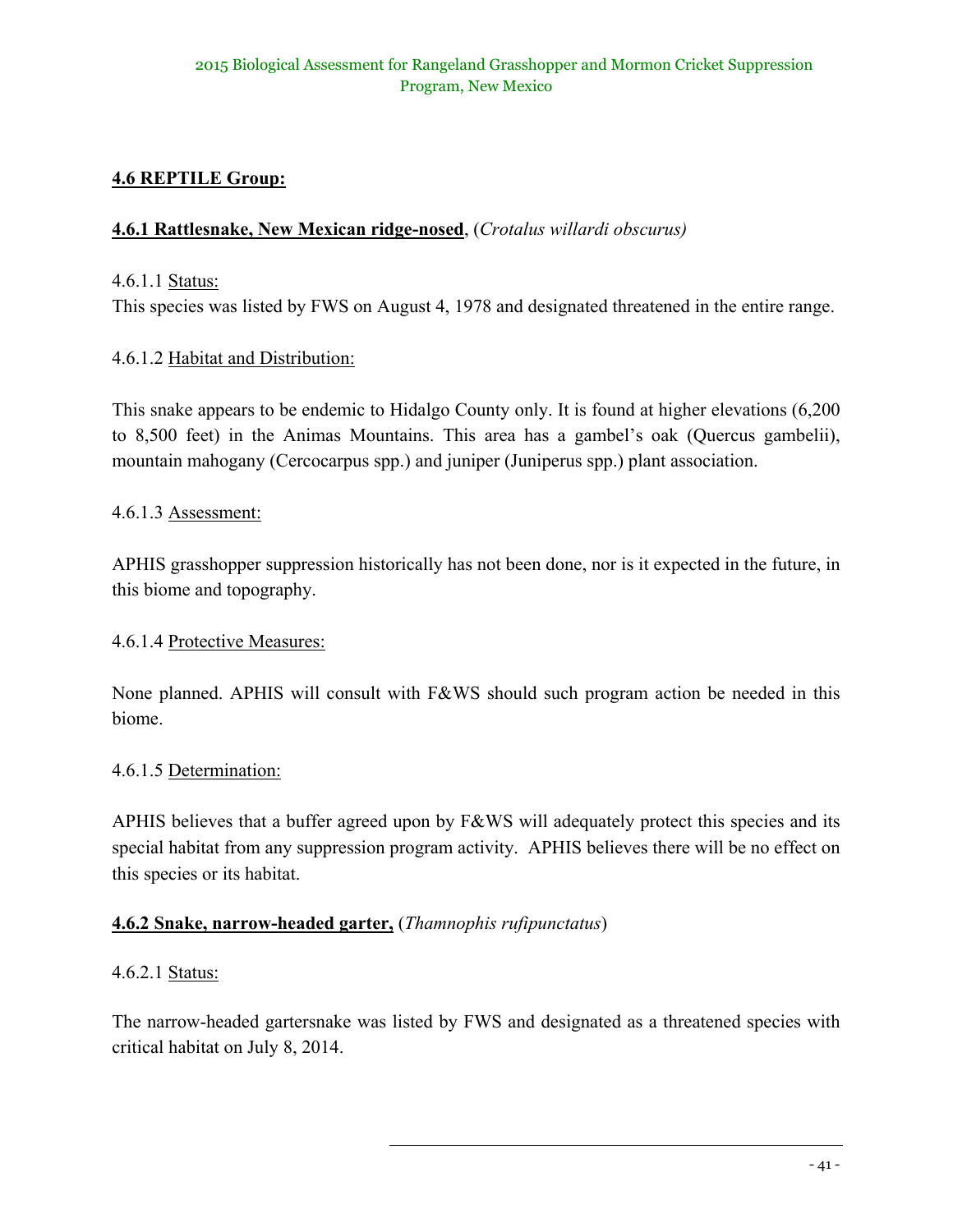# 4.6.2.2 Habitat and Distribution:

The narrow-headed gartersnake is one of the most aquatic of the gartersnakes. This species is strongly associated with clear, rocky streams using predominantly pool and riffle habitat that includes cobbles and boulders, but it has also been observed using lake shoreline habitat in New Mexico. The historical range has been found in Catron, Grant, Hidalgo and Sierra Counties in southwestern New Mexico. The species may still persist in the Upper Gila River subbasin, the Middle Gila River subbasin and the San Francisco River subbasin.

#### 4.6.2.3 Assessment:

Based on the fact that this species occurs in aquatic/riparian areas and treatments would occur on open rangeland areas, APHIS believes that the buffers will adequately protect this species and its special habitat from any suppression program activity. APHIS does not do suppression applications near perennial or spring waters.

### 4.6.2.4 Protective measures:

To protect this species APHIS will use a 500 foot ground buffer and a 0.25 mile aerial buffer from the edge of any known locations or its critical habitat.

#### 4.6.2.5 Determination:

Based on the fact that this species occurs in aquatic/riparian areas and treatments would occur on open rangeland areas, APHIS believes that the buffers will adequately protect this species and its special habitat from any suppression program activity. APHIS does not do suppression applications near perennial or spring waters.

# **4.6.3 Gartersnake, northern Mexican** (*Thamnophis eques megalops*)

#### 4.6.3.1 Status:

The northern Mexican gartersnake was listed by FWS and designated as a threatened species where it is known or believed to occur on July 8, 2014.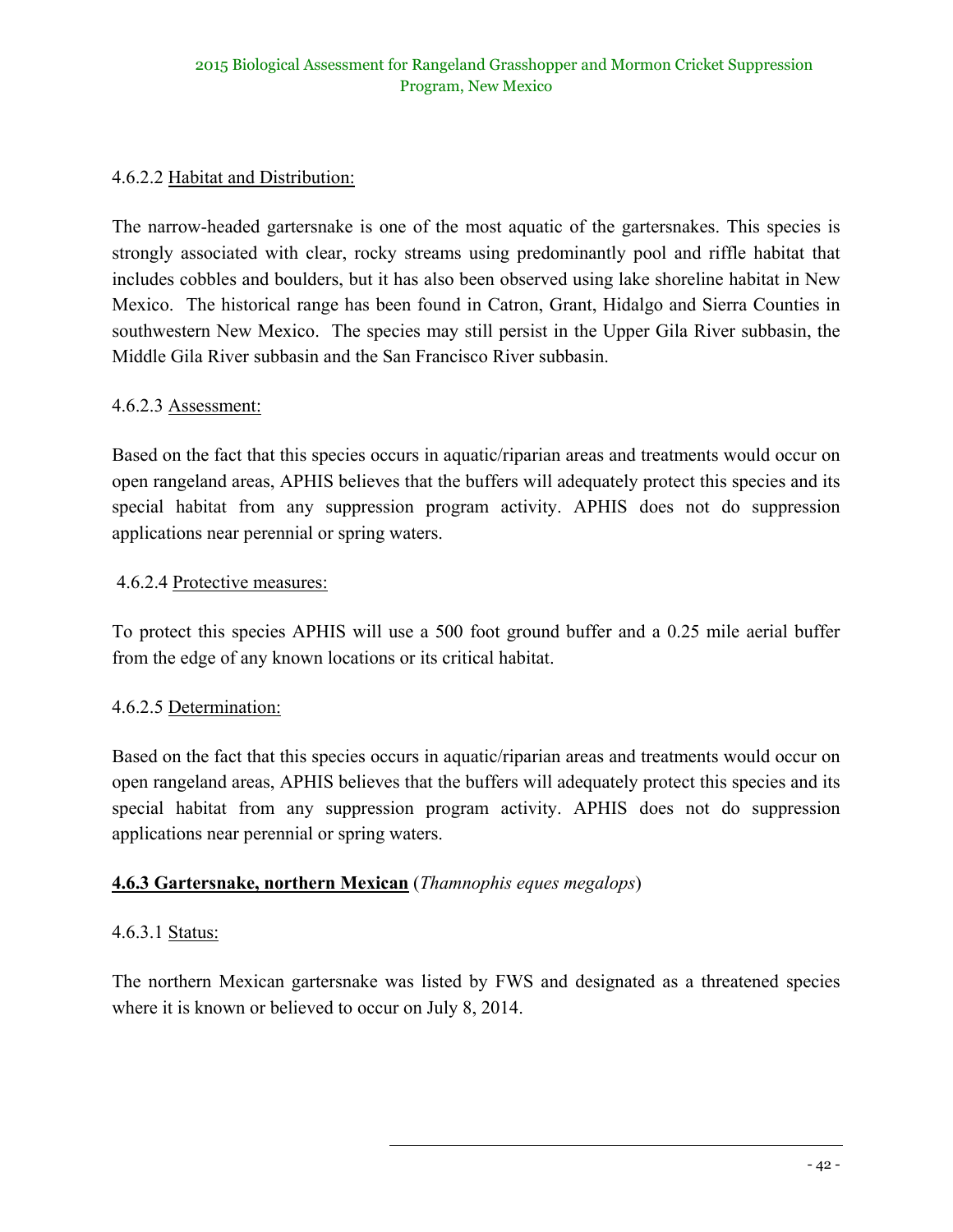# 4.6.3.2 Habitat and Distribution:

The northern Mexican gartersnake is a riparian obligate (generally found in riparian areas when not engaged in dispersal, gestation, or hibernation behaviors) and occurs chiefly in the following general habitat types: (1) Small, often isolated wetlands (e.g., cienegas (mid-elevation wetlands with highly organic, reducing (basic or alkaline) soils), or stock tanks (small earthen impoundment)); (2) largeriver riparian woodlands and forests; and (3) streamside gallery forests (as defined by well-developed broadleaf deciduous riparian forests with limited, if any, herbaceous ground cover or dense grass). This species is known or believed to occur in Catron, Grant and Hidalgo Counties in New Mexico.

#### 4.6.3.3 Assessment:

Based on the fact that this species occurs in aquatic/riparian areas and treatments would occur on open rangeland areas, APHIS believes that the buffers will adequately protect this species and its special habitat from any suppression program activity. APHIS does not do suppression applications near perennial or spring waters.

#### 4.6.3.4 Protective Measures:

To protect this species APHIS will use a 500 foot ground buffer and a 0.25 mile aerial buffer from the edge of any known locations or its habitat.

#### 4.6.3.5 Determination:

Based on the determined protection measures, proposed pesticides and the proposed rates of application, grasshopper treatments occurring only on rangeland the proposed action is "may affect but not likely to adversely affect" this species.

# **4.7 MOLLUSC - Invertebrate Group:**

# **4.7.1 Springsnail, Alamosa**, (*Tryonia alamosae)*

#### 4.7.1.1 Status:

This species was final listed by FWS on September 30, 1991 and designated endangered in the entire range.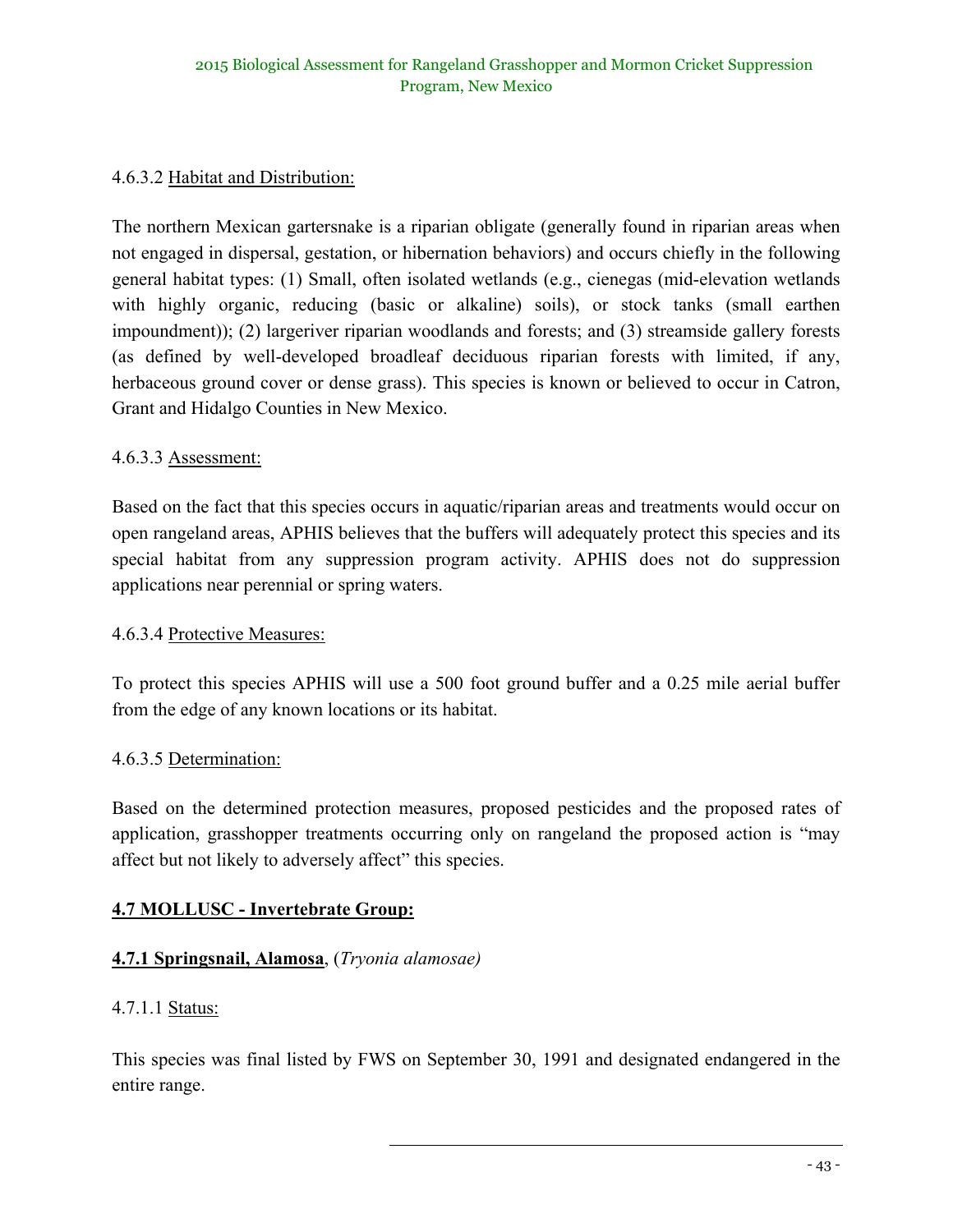# 4.7.1.2 Habitat and Distribution:

This snail is found in a single complex of five thermal springheads of the Alamosa Creek. It occurs in minor rivulets out of the main channel in the canyon where these springs arise in slow current on gravel, pebbles, and sand among vegetation and algae mats.

### 4.7.1.3 Assessment:

APHIS believes that the buffers will adequately protect this species and its special habitat from any suppression program activity. APHIS does not do suppression applications near perennial or spring waters.

### 4.7.1.4 Protective Measures:

To protect this species APHIS will use a 500 foot ground buffer and a 0.25 mile aerial buffer from the edge of any known locations or its critical habitat.

#### 4.7.1.5 Determination:

APHIS believes that the proposed buffers will adequately protect this species and its' habitat from any proposed treatment. APHIS believes there will be no effect on this species or its habitat.

# **4.7.2 Springsnail, Socorro,** (*Pyrgulopsis neomexicana)*

#### 4.7.2.1 Status:

This species was final listed by FWS on September 30, 1991 and designated endangered in the entire range.

#### 4.7.2.2 Habitat and Distribution:

This snail is endemic to Socorro County and found only in one spring. This snail occurs in slow current water near the springhead on stones or in the uppermost layer of organic muck substrate among aquatic plants.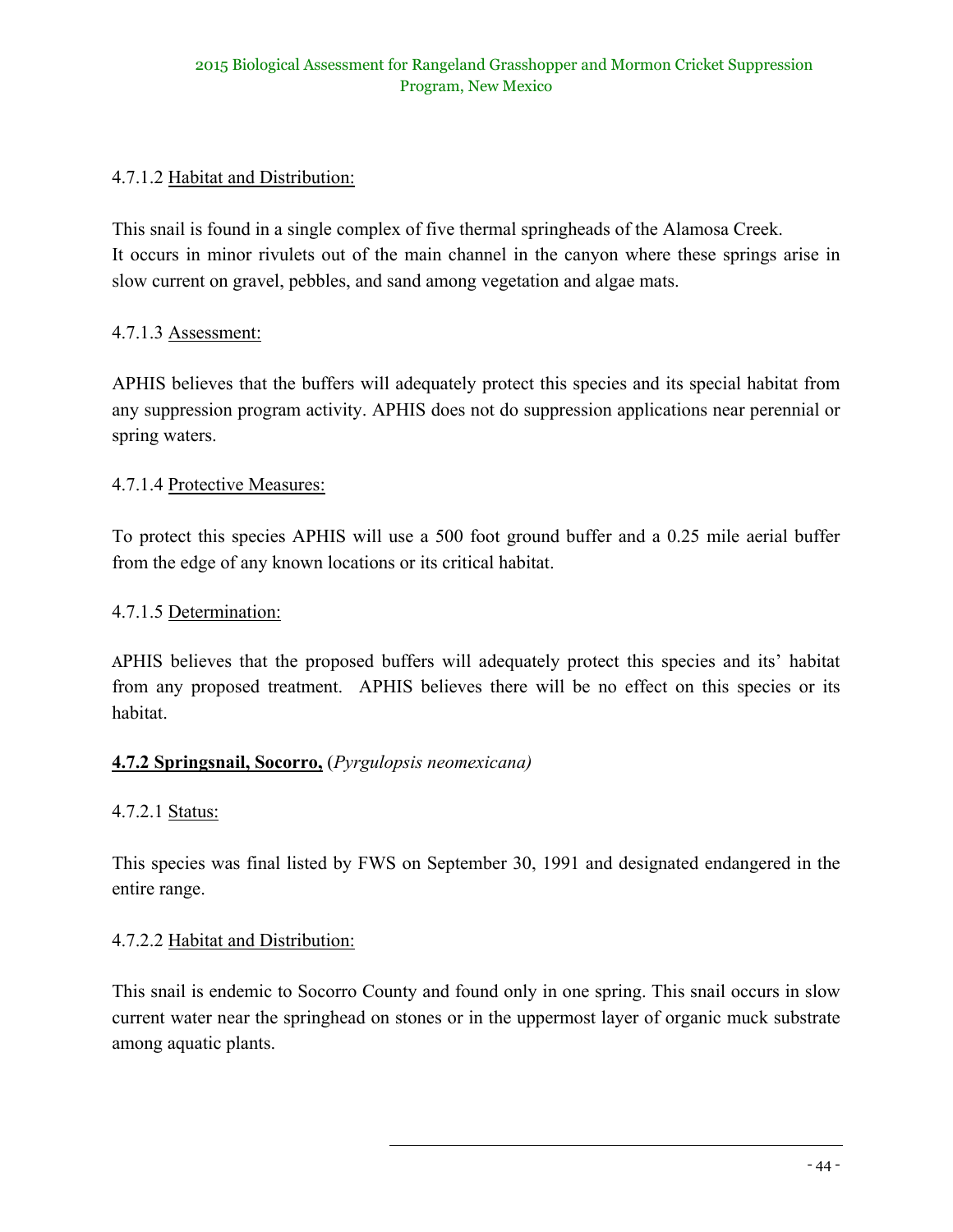# 4.7.2.3 Assessment:

APHIS believes that the buffers will adequately protect this species and its special habitat from any suppression program activity. APHIS does not do suppression applications near perennial or spring waters.

### 4.7.2.4 Protective Measures:

To protect this species APHIS will use a 500 foot ground buffer and a 0.25 mile aerial buffer from the edge of any known locations or its critical habitat.

### 4.7.2.5 Determination:

APHIS believes that the proposed buffers will adequately protect this species and its' habitat from any proposed treatment. APHIS believes there will be no effect on this species or its habitat.

### **4.7.3 Springsnail, Chupadera**, (*Pyrgulopsis chuperaderae)*

#### 4.7.3.1 Status:

This species was first listed by FWS and proposed as a candidate on May 22, 1984 in the entire range.

#### 4.7.3.2 Habitat and Distribution:

This species is a resident of a cienega system with multiple source springs that has a constant temperature of about 22 degrees C. It is believed to be able to survive in intermittent streams and ponds by settling into sediment on the bottom and aestivating in otherwise dry or frozen conditions.

#### 4.7.3.3 Assessment:

APHIS believes that the buffers will adequately protect this species and its special habitat from any suppression program activity. APHIS does not do suppression applications near perennial or spring waters.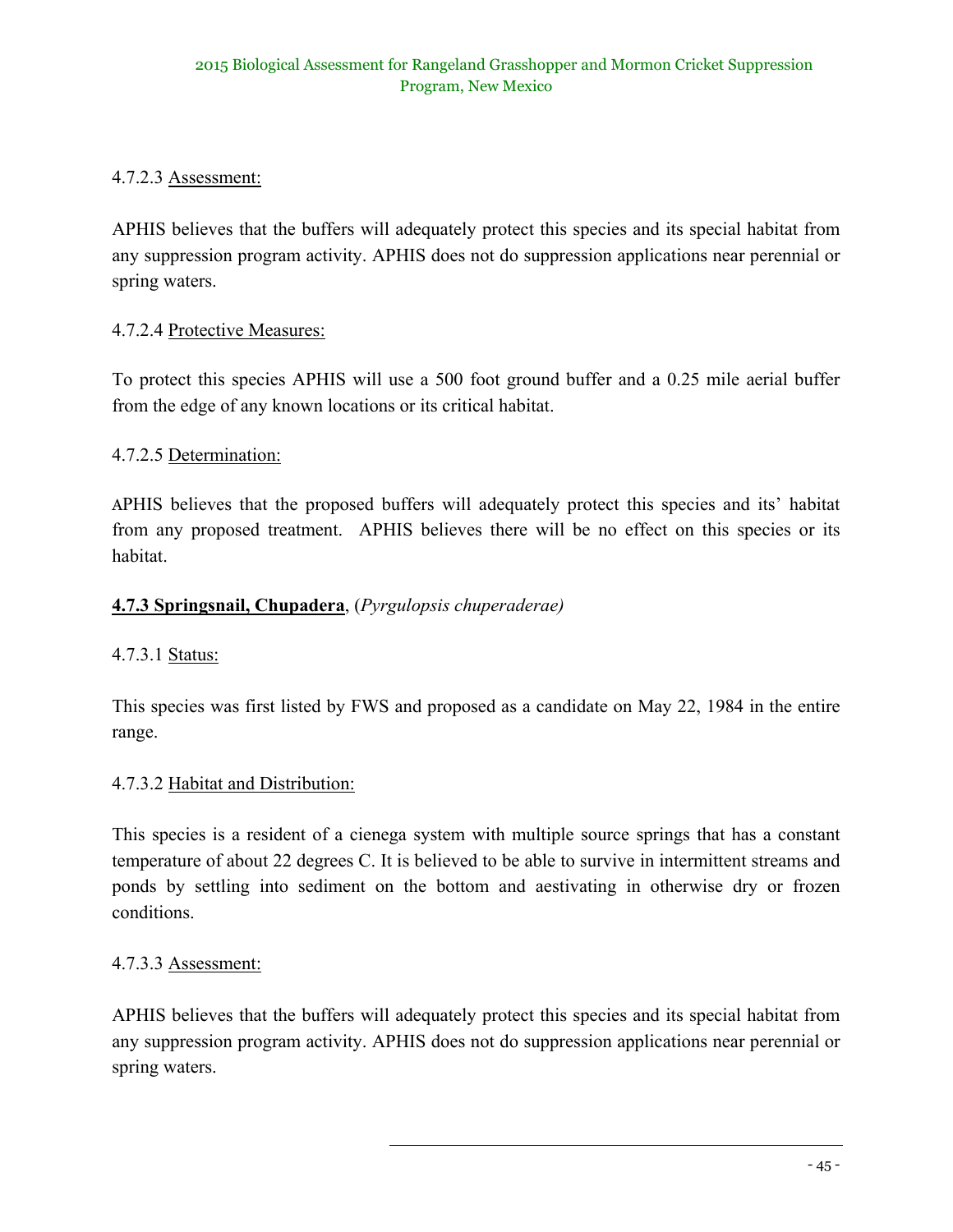# 4.7.3.4 Protective Measures:

To protect this species APHIS will use a 500 foot ground buffer and a 0.25 mile aerial buffer from the edge of any known locations or its critical habitat.

#### 4.7.3.5 Determination:

APHIS believes that the proposed buffers will adequately protect this species and its' habitat from any proposed treatment. APHIS believes there will be no effect on this species or its habitat.

### **4.7.4 Springsnail, Koster's,** (*Juturnia kosteri)*

#### 4.7.4.1 Status:

The final rule for this species was listed by FWS on August 9, 2005 and designated endangered with critical habitat.

#### 4.7.4.2 Habitat and Distribution:

The Koster's spring snail is a freshwater species and completely aquatic with a lifespan of 9 to 15 months. It is able to survive in seepage areas, but prefers perennial spring heads and runs with slow to moderate water flow over compact substrate.

#### 4.7.4.3 Assessment:

APHIS does not perform grasshopper suppression programs near riparian zones or perennial flowing waters.

#### 4.7.4.4 Protective Measures:

APHIS will provide an aerial buffer of 0.25 mile and a ground buffer of 500 feet for UVL treatments from any permanent water.

#### 4.7.4.5 Determination:

APHIS believes there will be no effect on this species or its habitat.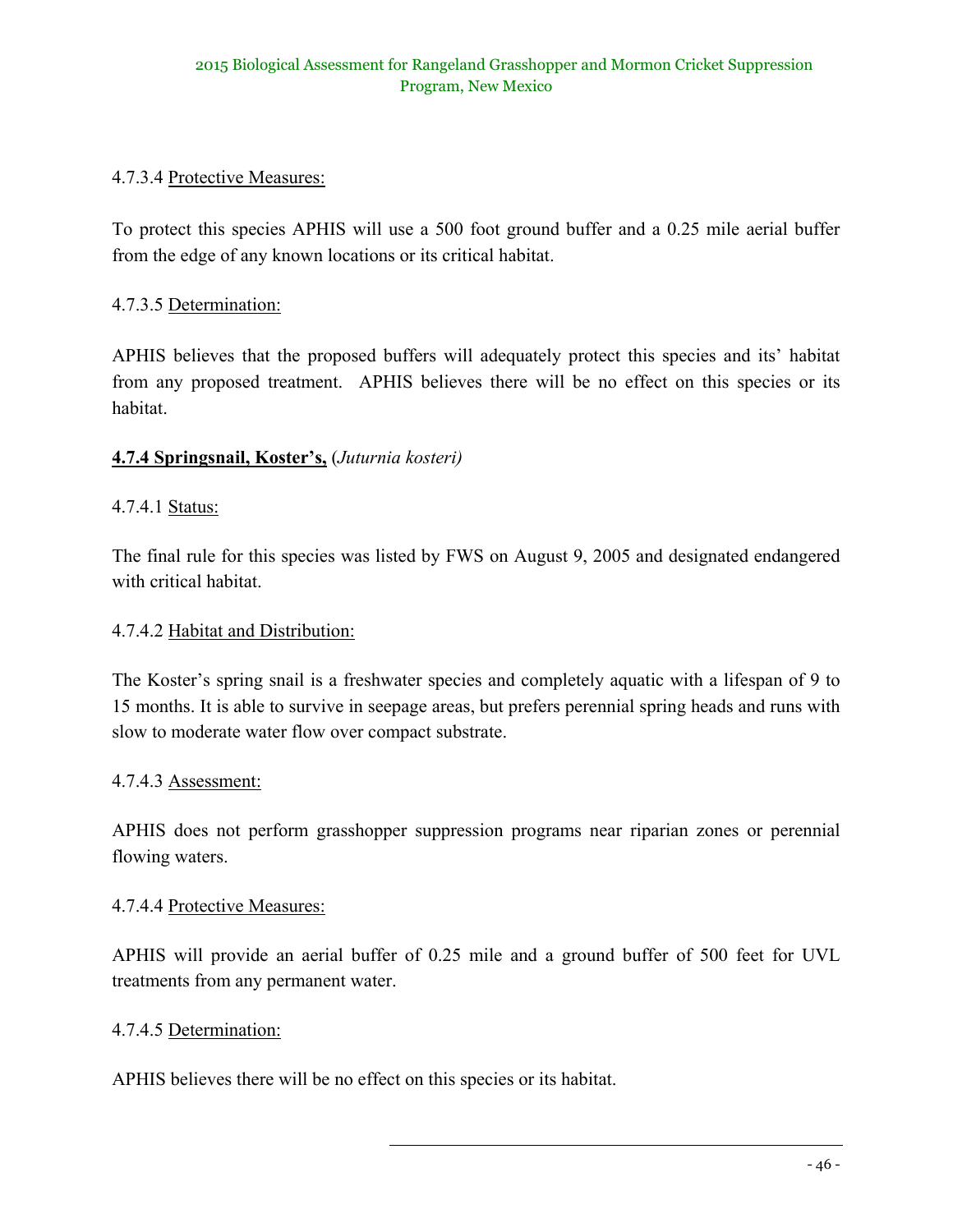# **4.7.5 Snail, Pecos Assiminea,** (*Assiminea Pecos)*

# 4.7.5.1 Status:

The final rule for this species was listed by FWS on August 9, 2005 and designated endangered with critical habitat.

# 4.7.5.2 Habitat and Distribution:

This species seldom occurs immersed in water, but prefers a humid microclimate created by wet mud or beneath vegetation mats close to running water. It is presently known in New Mexico from only the Bitter Lakes National Wildlife Refuge and sporadically along Bitter Creek in Chaves County.

#### 4.7.5.3 Assessment:

APHIS does not perform grasshopper suppression programs near riparian zones or perennial flowing waters.

#### 4.7.5.4 Protective Measures:

APHIS will provide an aerial buffer of 0.25 mile and a ground buffer of 500 feet for UVL treatments from any permanent water.

#### 4.7.5.5 Determination:

APHIS believes there will be no effect on this species or its habitat.

# **4.7.6 Springsnail**, **Roswell,** (*Pyrgulopsis roswellensis)*

#### 4.7.6.1 Status:

The final rule for this species was listed by FWS on August 9, 2005 and designated endangered with critical habitat.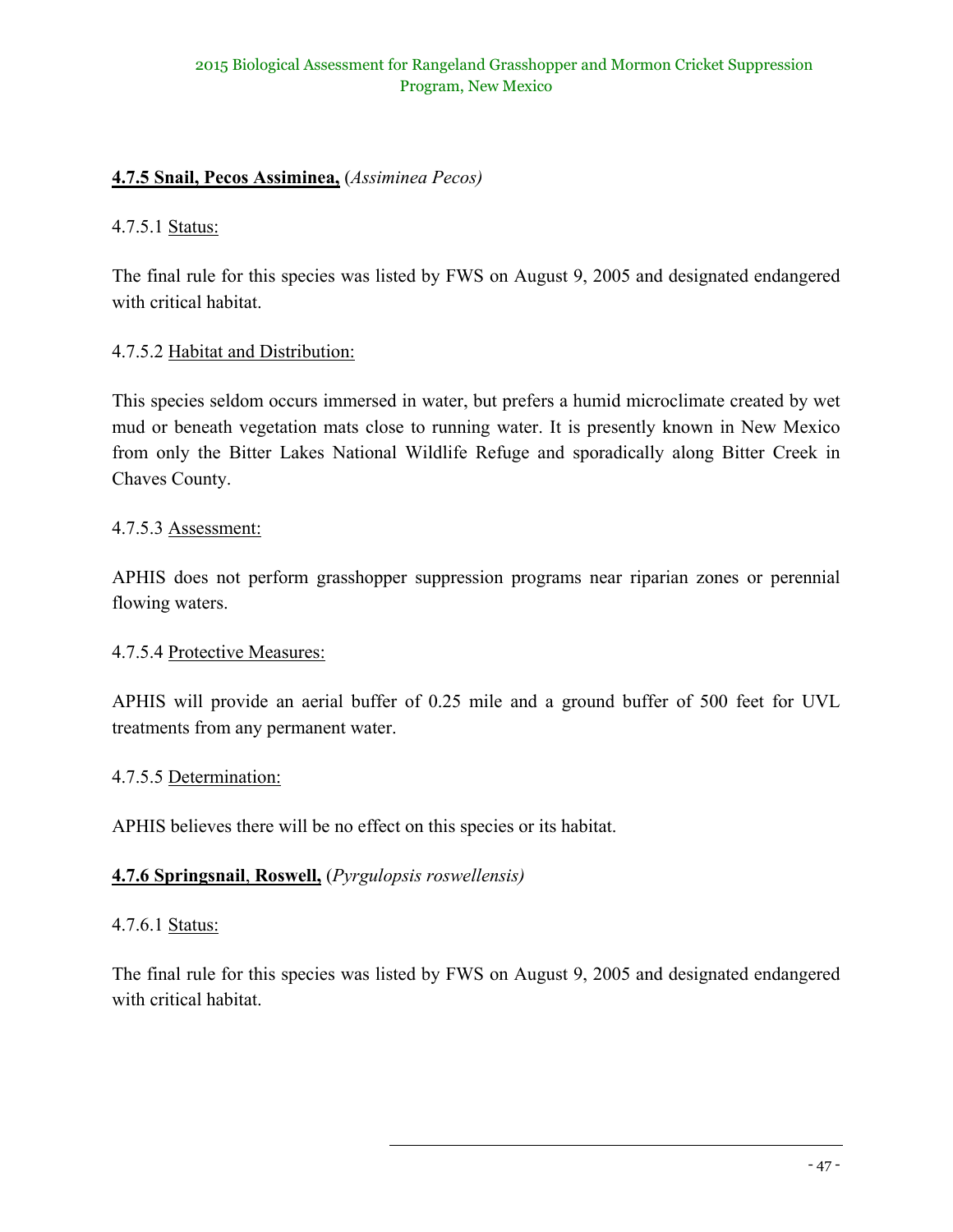# 4.7.6.2 Habitat and Distribution:

The Roswell springsnail is a freshwater species and completely aquatic with a lifespan of 9 to 15 months. It is able to survive in seepage areas, but prefers perennial spring heads and runs with slow to moderate water flow over compact substrate.

#### 4.7.6.3 Assessment:

APHIS does not perform grasshopper suppression programs near riparian zones or perennial flowing waters.

### 4.7.6.4 Protective Measures:

APHIS will provide an aerial buffer of 0.25 mile and a ground buffer of 500 feet for UVL treatments from any permanent water.

#### 4.7.6.5 Determination:

APHIS believes there will be no effect on this species or its habitat.

# **4.7.7 Hornsnail (mussel), Texas**, (*Popenaias popei*)

#### 4.7.7.1 Status:

This freshwater mussel was listed on May 11, 2005 by FWS as a candidate on the entire range.

#### 4.7.7.2 Habitat and Distribution:

This species now is only confirmed from the Black River in Eddy County, although historically it occurred in the lower Pecos River into Texas as well.

#### 4.7.7.3 Assessment:

APHIS does not perform grasshopper suppression programs near riparian zones or perennial flowing waters.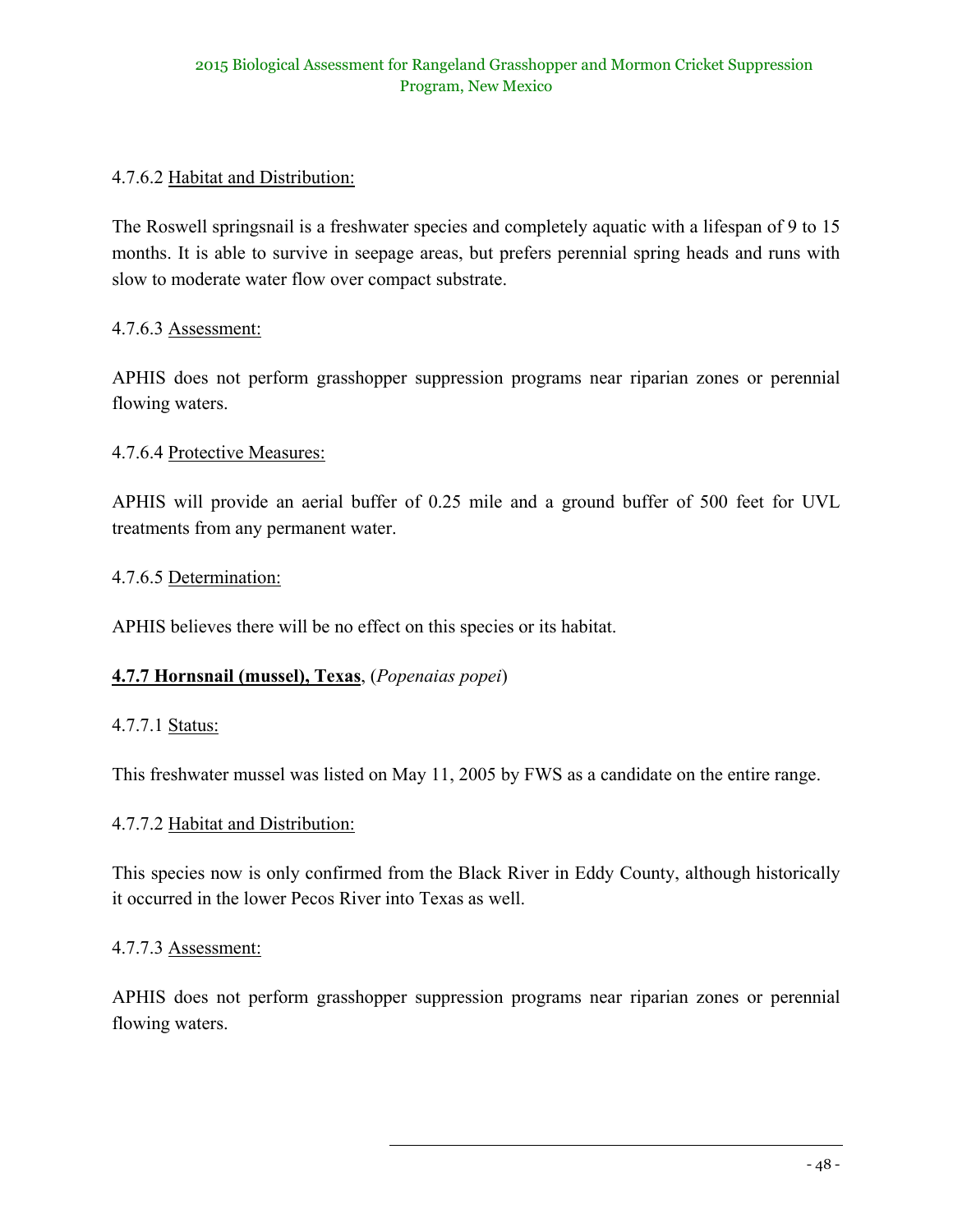# 4.7.7.4 Protective Measures:

APHIS will provide an aerial buffer of 0.25 mile and a ground buffer of 500 feet for UVL treatments from any permanent water.

#### 4.7.7.5 Determination:

APHIS believes there will be no effect on this species or its habitat.

### **4.8 AMPHIBIAN Group:**

#### **4.8.1 Frog, Chiricahua leopard,** (*Rana chiricahuensis)*

4.8.1.1 Status:

This species was listed by FWS on June 13, 2002 and designated threatened in the entire range.

#### 4.8.1.2 Habitat and Distribution:

This frog is known from mid-elevation wetland communities; cienagas, pools, earthen livestock ponds, lakes, reservoirs, and streams at elevations between 3,250 to 8,880 feet. It is found in Arizona, New Mexico, and northern Mexico.

#### 4.8.1.3 Assessment:

APHIS believes that the buffers will adequately protect this species and its special habitat from any suppression program activity. APHIS does not do suppression applications near perennial, permanent or spring waters.

#### 4.8.1.4 Protective Measures:

To protect this frog and its prey from UVL applications, a 500 foot ground and a 0.25 mile aerial buffer will be used from known locations of this frog.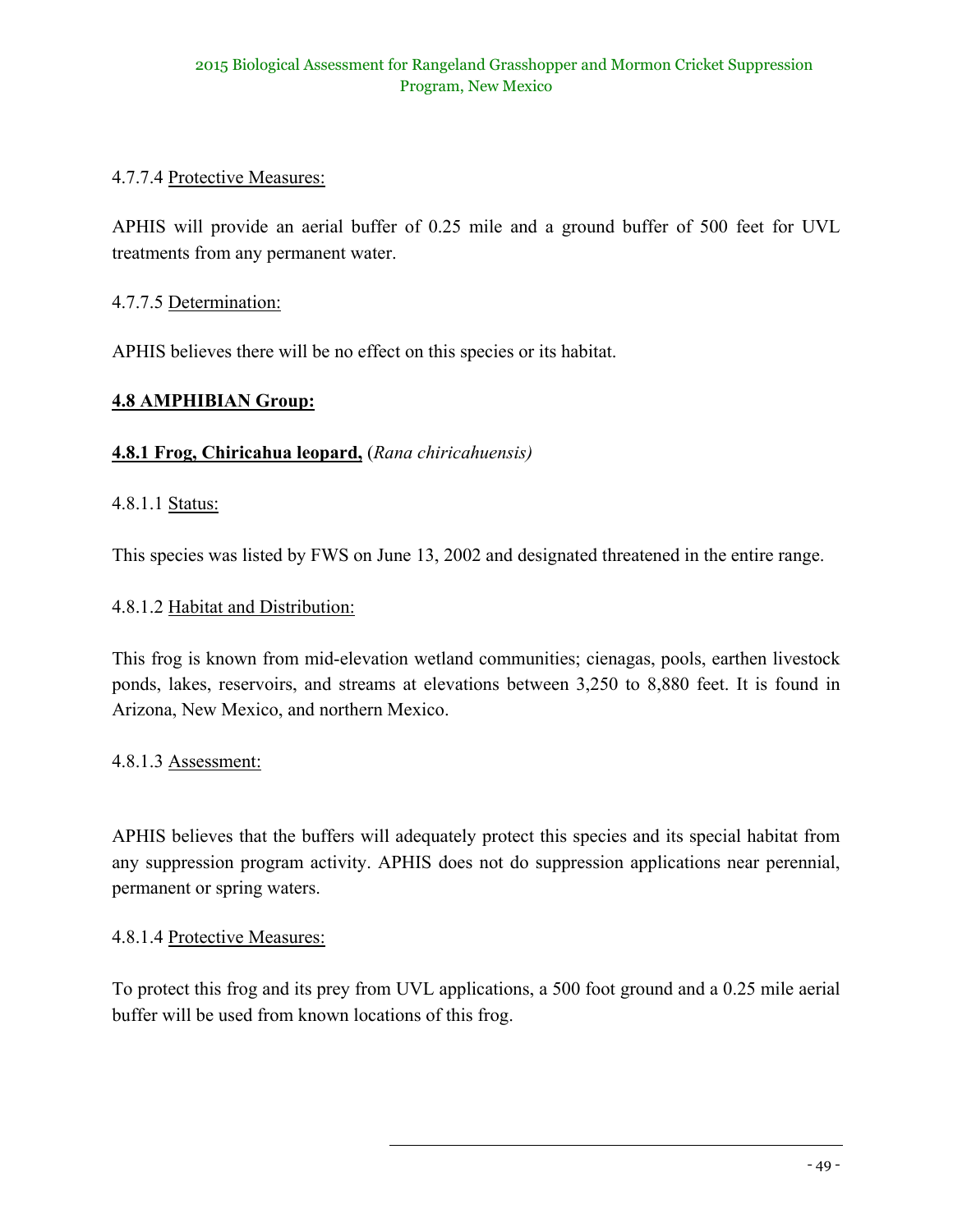# 4.8.1.5 Determination:

APHIS believes that the buffers will adequately protect this species and its special habitat from any suppression program activity. APHIS does not do suppression applications near perennial or permanent waters. APHIS believes there will be no effect on this species or its habitat.

# **4.8.2 Salamander, Jemez Mountain,** (*Plethodon neomexicanus*)

# 4.8.2.1 Status:

This species was listed by FWS on October 10, 2013 and designated endangered in the entire range with critical habitat.

# 4.8.2.2 Habitat and Distribution:

The strictly terrestrial Jemez Mountains salamander predominantly inhabits mixed-conifer forest, consisting primarily of Douglas fir (Pseudotsuga menziesii), blue spruce (Picea pungens), Engelman spruce (P. engelmannii), white fir (Abies concolor), limber pine (Pinus flexilis), Ponderosa pine (P. ponderosa), Rocky Mountain maple (Acer glabrum), and aspen (Populus tremuloides). In total, there are approximately 90,716 acres (36,711 hectares) designating as critical habitat for this species in Los Alamos, Rio Arriba, and Sandoval Counties, New Mexico.

# 4.8.2.3 Assessment:

APHIS determines that the proposed action "may affect, is not likely to adversely affect" this species. APHIS believes the proposed buffers will adequately protect this species and its critical habitat.

# 4.8.2.4 Protective Measures:

APHIS will not perform suppression activities within the critical habitat of this species. In addition, APHIS will provide an aerial buffer of 0.25 mile and a ground buffer of 500 feet for UVL treatments from any known locations of this species. APHIS will consult with FWS biologists if any suppression activities are proposed in the three counties of concern.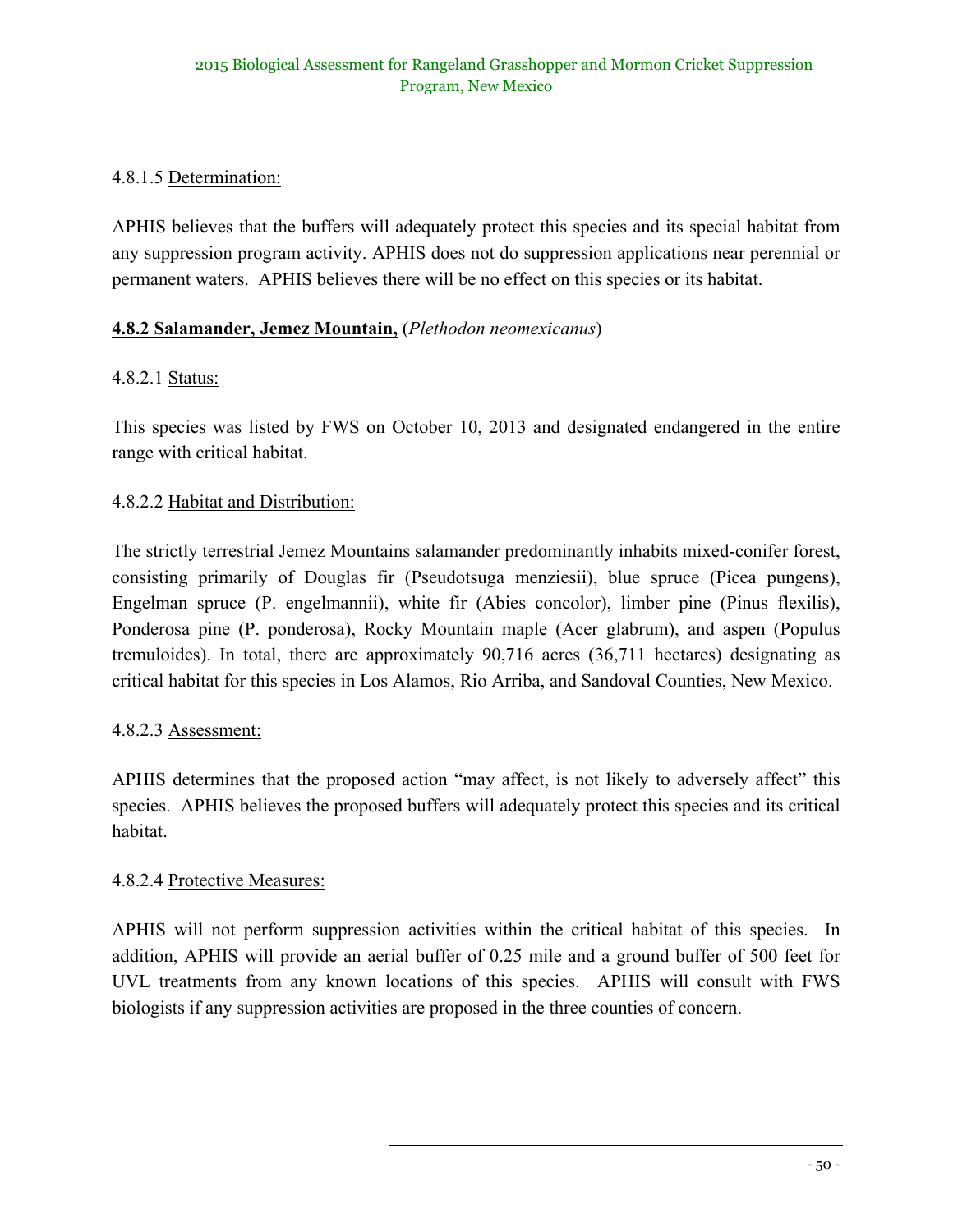### 4.8.2.5 Determination:

APHIS believes that the buffers and no suppression activities within its critical habitat area will adequately protect this species and its critical habitat from any suppression program activity. APHIS believes there will be no effect on this species or its critical habitat.

### **5.0 SUMMARY**

This BA addresses the affects of grasshopper program activities on species listed since the 1995 BO and additionally provides measures for all earlier species that may be impacted by applications of diflubenzuron. Information is provided on the biology and ecology of those species and protective measures are suggested when necessary because program activities could potentially affect those species or their habitats.

APHIS has determined that the proposed action will have no effect on the black-footed ferret, (*Mustela nigripes)*, Mexican gray wolf (*Canis lupus baileyi*), jaguar (*Panthera onca*), Mexican long-nosed bat (*Leptonycteris nivalis*), lesser long-nosed **(**Sanborn's) bat (*Leptonycteris curasocea yerbabuenae*), Canada lynx (*Lynx canadensis*), Mexican spotted owl (*Strix occidentais lucida*), least tern --- interior populations (*Sterna antillarum*), Yellow-billed cuckoo (*Coccyzus americanus*), southwestern willow fly-catcher (*Empidonax traillii extimus*), northern aplomado falcon (*Falco femoralis septentrionalis*), Rio Grande silvery minnow (*Hybognathus amarus*), beautiful shiner (*Cyprinella formosa*), Gila trout (*Oncorhynchus gilae),* Gila chub (*Gila intermedia*), Chihuahua chub (*Gila nigrescens),* Loach minnow (*Tiroga cobitis*), Gila topminnow (*Poeciliopsis occidentalis*), spikedace (*Meda fulgida*), Arkansas River shiner (*Notropis girardi*), Pecos bluenose shiner ( *Notropis simus pecosensis*), Pecos gambusia (*Gambusia nobilis),* Colorado pikeminnow (*Ptychocheilus lucius),* Zuni bluehead sucker (*Catostomus discobolus yarrowi*), Razorback sucker (*Xyrauchen texanus*), Socorro isopod (*Thermosphaeroma thermophilus*), Noel's Amphipod (*Gammerus desperatus*), Chiricahua leopard frog (*Rana chiricahuensis*), Jemez Mountains salamander (*Plethodon neomexicanus*), New Mexico ridge-nosed rattlesnake (*Crotalus willardi obscurus*), Narrow-headed gartersnake (*Thamnophis rufipunctatus*), Northern Mexican gartersnake (*Thamnophis eques megalops*), Alamosa springsnail (*Psuedotryonia alamosae*), Chupadera springsnail (*Pyrgulopsis chupaderae*), Socorro springsnail (*Pyrgulopsis neomexicana*), Roswell springsnail (*Pyrgulopsis roswellensis*), Koster's springsnail (*Juturnia kosteri*), Pecos assiminea snail (*Assiminea pecos*), Texas hornsnail (*Popenaias popei*), Holy Ghost Ipomopsis (*Ipomopsis sancti-spiritus*), Todsen's pennyroyal (*Hedeoma todsenii*) , Zuni fleabane (*Erigeron rhizomatus*), Sacramento Mountain thistle (*Cirsium vinaceum*), Mesa Verde cactus (*Sclerocactus mesae-verdae*), Lee pincushion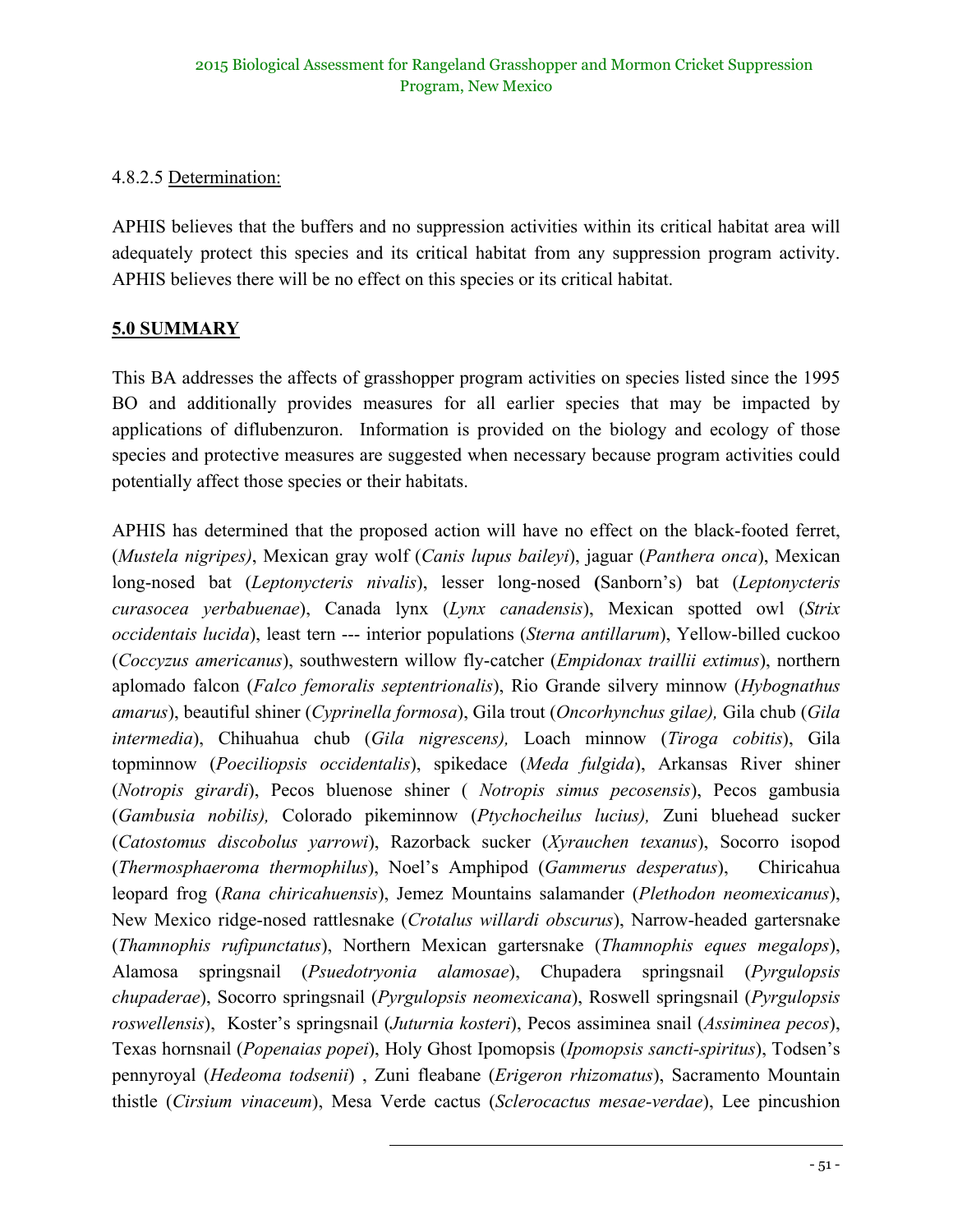cactus (*Coryphantha sneedii var. leei*), Sneed pincushion cactus (*Coryphantha sneedi var. sneedi*), Knowlton cactus (*Pedicactus knowltonii*), Mancos milk-vetch (*Astragalus humillimus*), or the Kuenzler hedgehog cactus (*Echinocereus fendleri var, kuenzleri*), APHIS has determined the suppression program may affect, is not likely to adversely affect the lesser prairie-chicken (*Tympanuchus pallidicinctus*), New Mexico meadow jumping mouse (*Zapus hudsonius luteus*), Pecos sunflower (*Helianthus paradoxus*), Gypsum wild-buckwheat (*Eriogonum gypsophilum*), and the Sacramento prickly poppy (Argemone pleiacantha spp. pinnatisecta), APHIS has determined that the suppression program may affect, is not likely to adversely affect critical habitat.

Should there be species in the affected areas that become newly listed, newly proposed, or otherwise not mentioned in previous biological opinions, APHIS will adhere to buffers and other protective measures for similar species that have been specified in previous biological opinions. This will ensure that Grasshopper Program activities will not likely jeopardize the continued existence of either listed species or species proposed for listing, or adversely modify critical habitat for listed species. APHIS will continue to incorporate, as appropriate, the results gained from the seven year, 30 million dollar GHIPM project to ensure grasshopper control activities have little, if any, impact on the environment.

Additional information on the GHIPM project can be found on the USDA web site: sidney.ars.usda.gov/grasshopper. This web site provides a comprehensive source on the biology, ecology, identification and management of rangeland grasshoppers and Mormon crickets.

# Bibliography

(1) Biological Assessment, National Section 7 Consultation: U.S. Department of Agriculture, Animal and Plant Health Inspection Service, Plant Protection and Quarantine, January, 1987.

(2) Biological Opinions, National Section 7 Consultations: U.S. Department of Interior, Fish and Wildlife Service; June 1, 1987; June 1, 1987; September 24, 1992; September 24, 1992; and June 1, 1987.

(3) George, T. Luke, McEwen, Lowell C., and Petersen, Brett E., Effects of Grasshopper Control Programs on Rangeland Breeding Bird Populations, Journal of Range Management, July 1996, Vol. 48(4).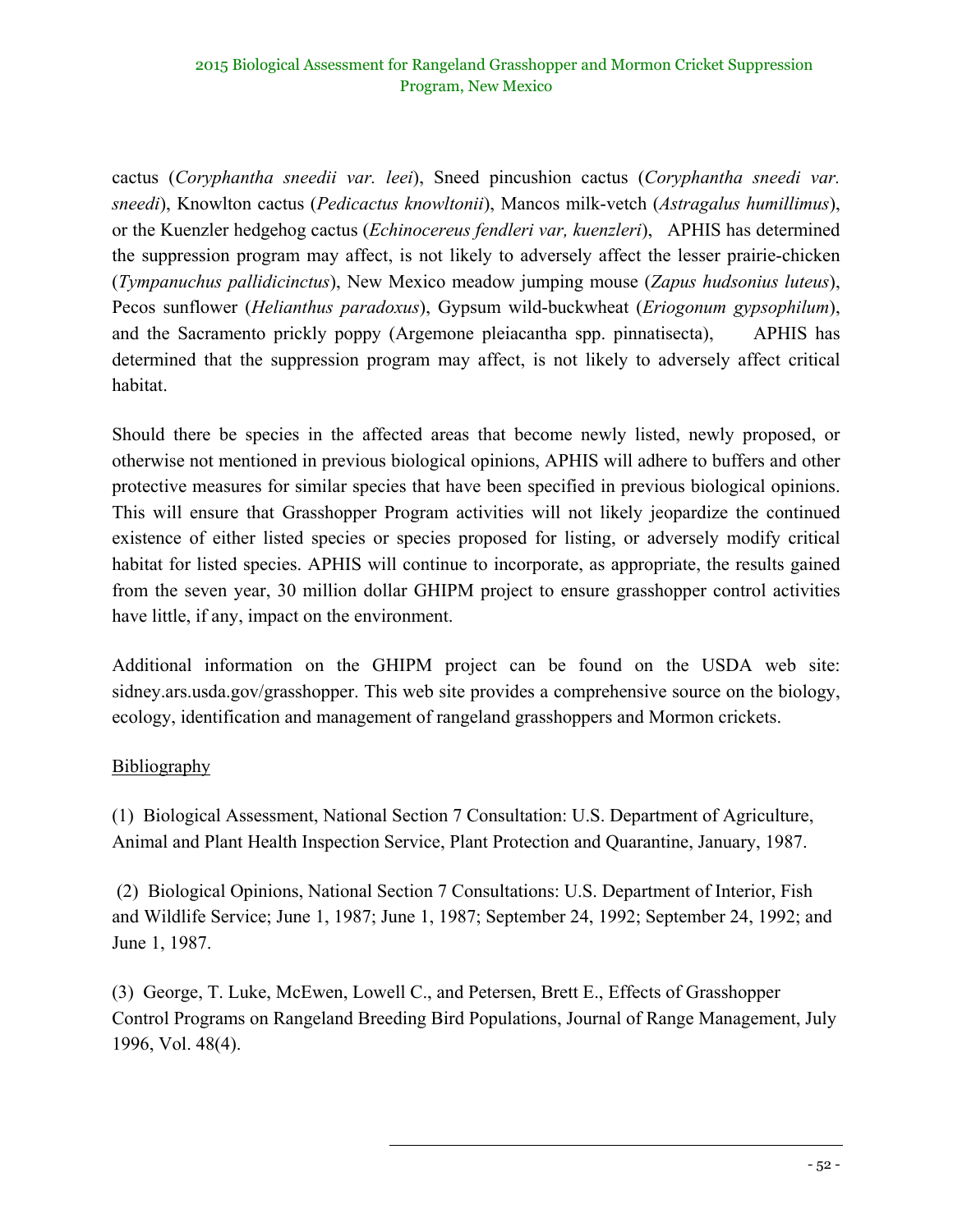(4) Grasshopper Integrated Pest Management User Handbook, U.S. Department of Agriculture, Animal Plant Health Inspection Service, Plant Protection Quarantine, Technical Bulletin Number 1809.

(5) Rangeland Grasshopper Cooperative Management Program, Final Environmental Impact Statement – 1987

(6) Letter of Consultation Concurrence, #2-22-05-I-0460, U.S. Department of Interior, Fish and Wildlife Service, New Mexico Ecological Services Field Office, July19, 2005.

(7) Letter of Consultation Concurrence, #22420-2006-I-0069, U.S. Department of Interior, Fish and Wildlife Service, New Mexico Ecological Services Field Office, March 28, 2006.

(8) Letter of Consultation Concurrence, #22420-2006-I-0069a; U.S Department of Interior, Fish and Wildlife Service, New Mexico Ecological Services Field Office, March 22, 2007.

(9) Letter of Consultation Concurrence, #22420-2008-I-0062; U.S Department of Interior, Fish and Wildlife Service, New Mexico Ecological Services Field Office, February 27, 2008

(10) Southwest Region Ecological Service, 2007 New Mexico Endangered Species List; www. fws.gov/ifw2es/Endangered Species/list/ListSpecies.cfm

(11) Southwest Region Ecological Service, 2008 New Mexico Listed and Sensitive Species. www. fws.gov/southwest/es/NewMexico/SBC.cfm

(12) The Bald and Golden Eagle Protection Act, U.S Department of Interior, Fish and Wildlife Service, September 11, 2009

(13) Letter of Consultation Concurrence, #22420-2010-1-0047: U.S Department of Interior, Fish and Wildlife Service, New Mexico Ecological Field Office, February 22, 2010

(14) Southwest Region Ecological Service 2014 New Mexico Endangered Species List; http://ecos.fws.gov/tess\_public/reports/species-listed-by-state-report?state=NM&status=listed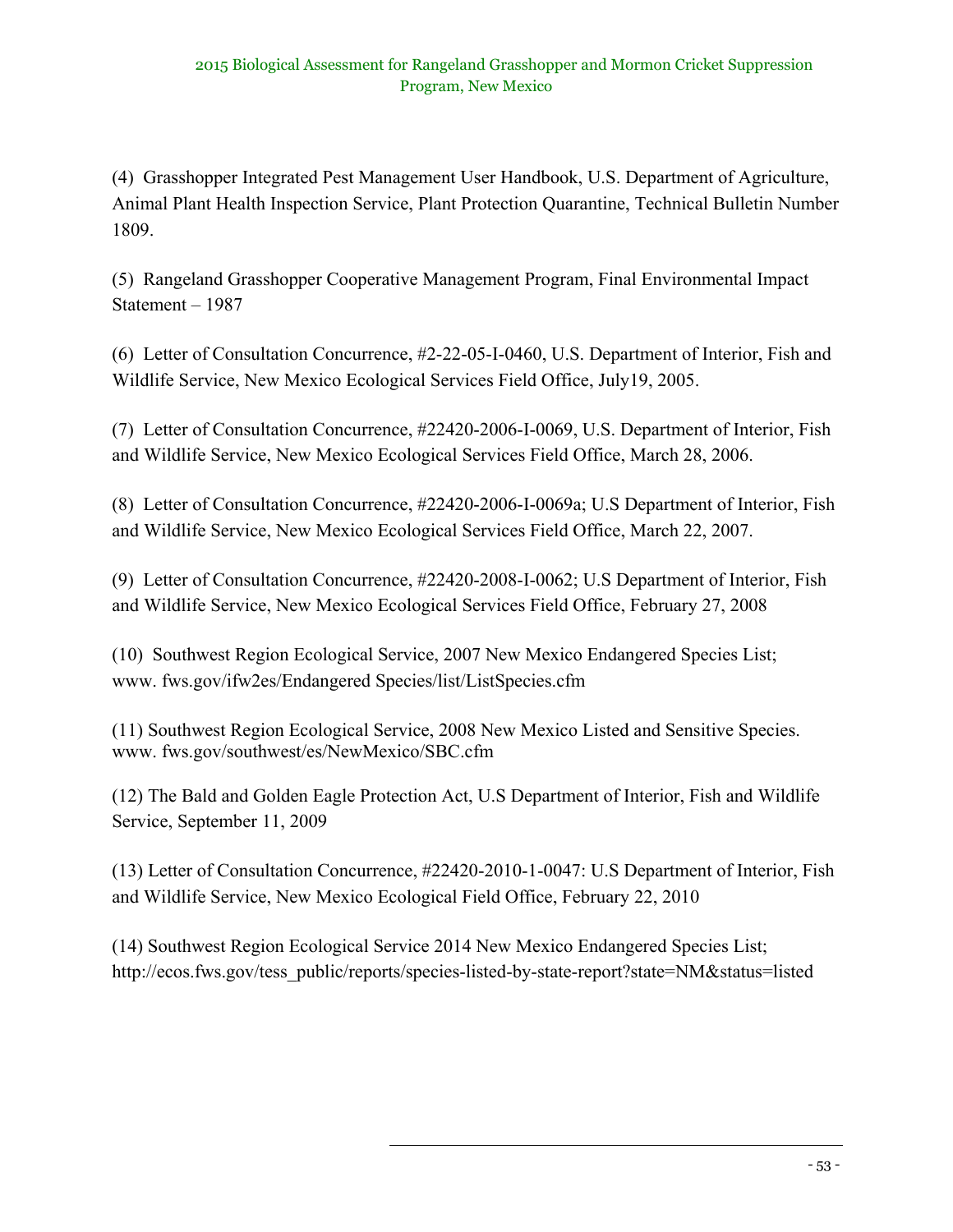- N.B, (The Document Format):
- 1 Status:
- 2 Habitat and Distribution:
- 3 Assessment:
- 4 Protective Measures:
- 5 Determination:

03/19/2015